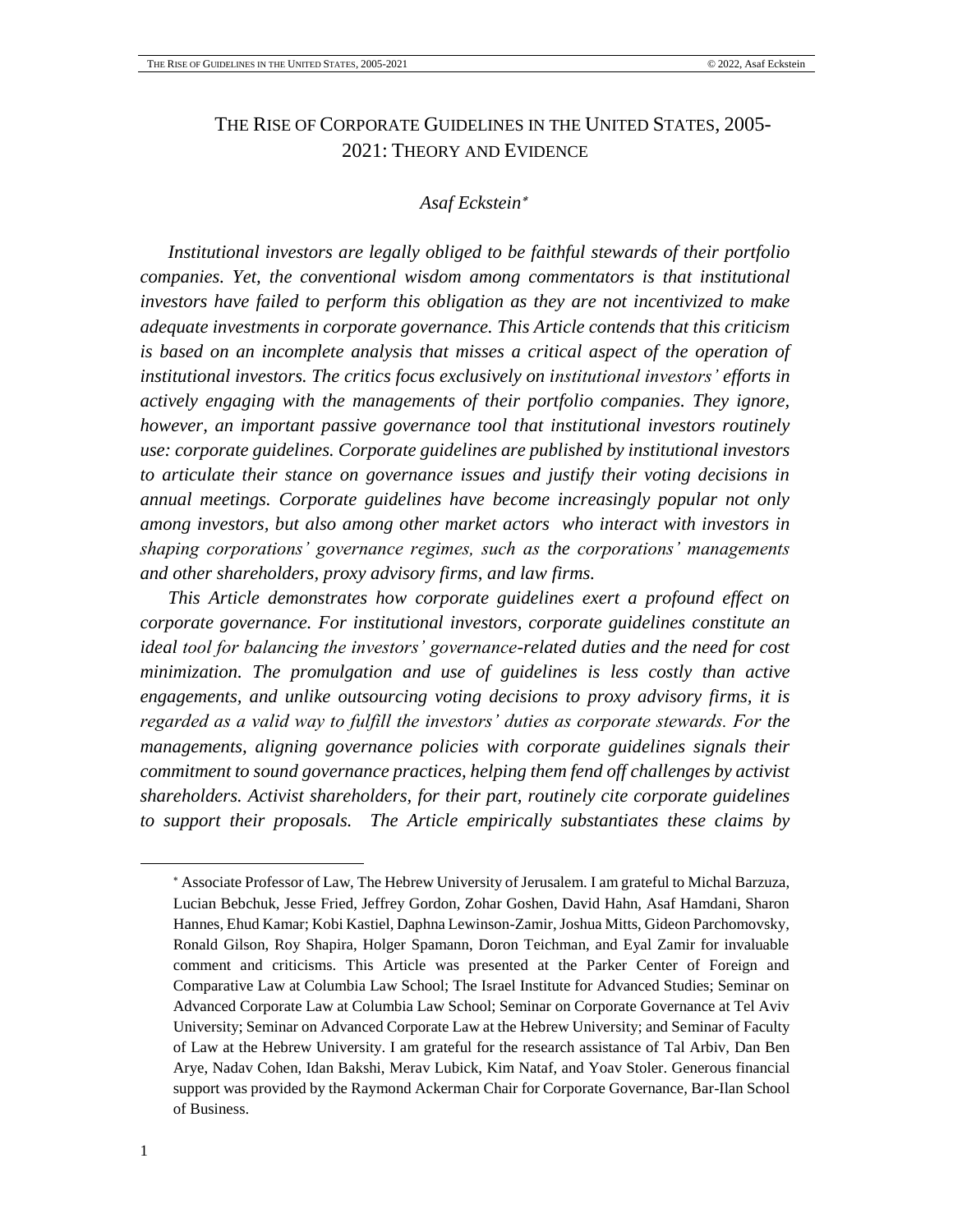*analyzing the ways in which the guidelines were used by corporations and activist shareholders in proxy statements published by S&P 500 corporations. Initially, I focused on the years 2019–2021. Consecutive to my initial findings, I expanded the scope to the years 2005 and 2010. Finally, in order to get a more comprehensive outlook, I expanded the scope of my research, continuing with a focus on the S&P 500 top 100 corporations during the years 2005–2021. This expansion examined the number of explicit references made by corporations, and resulted in a significant spike in such references between 2015–2021. Furthermore, although the amount of explicit references made by activist shareholders was not consistent along these years, still such references were made frequently. Importantly, my analysis notes that in certain years under assessment, when the corporate proxy statements of the 100 largest companies are examined, almost 40% of such statements included explicit references to corporate guidelines. This fact can not be dismissed when examining institutional investors stewardship.*

*Overall, I collected data from 3,313 proxy statements published by S&P 500 corporations in 2005-2021. The Article therefore offers the first comprehensive theoretical and empirical examination of corporate guidelines and their effect on corporate impact.*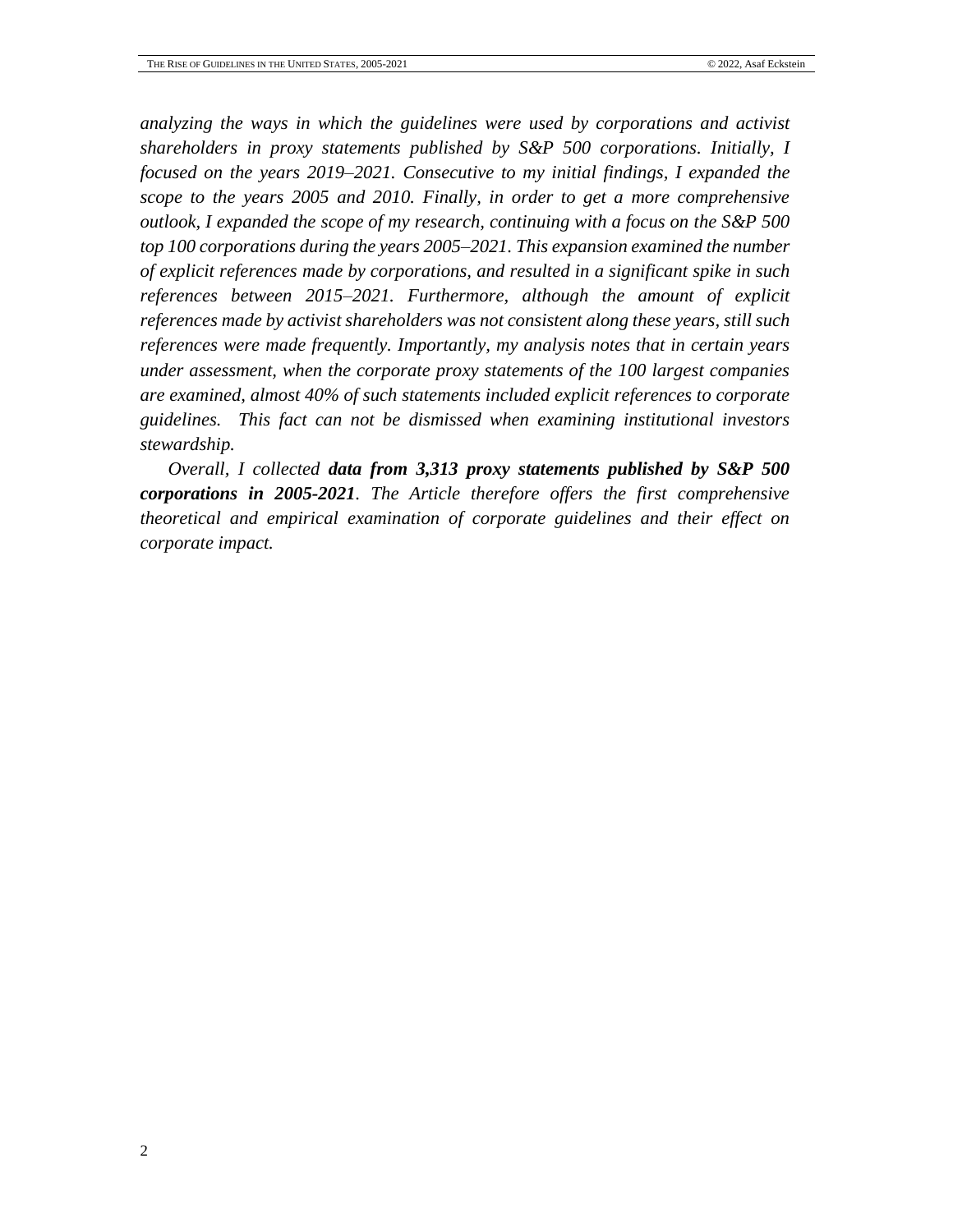## TABLE OF CONTENTS

| The Focus on Institutional Investors' (Lack of) Participation in Active<br>I.  |
|--------------------------------------------------------------------------------|
|                                                                                |
|                                                                                |
|                                                                                |
|                                                                                |
| Π.                                                                             |
|                                                                                |
|                                                                                |
| III.                                                                           |
| A. The Need to Strike a Balance between Complying with Fiduciary Duties and    |
|                                                                                |
|                                                                                |
|                                                                                |
|                                                                                |
|                                                                                |
| B. Guidelines as a Device Used by Corporations: A Descriptive Analysis 46      |
| C. Guidelines as a Device Used to Support Shareholder Proposals: A Descriptive |
| D. Guidelines Are Being Used by Legal Advisors and Other Professionals  53     |
|                                                                                |
| F. Extension: Proxy Advisors' Reliance on Corporate Guidelines and Investors   |
|                                                                                |
|                                                                                |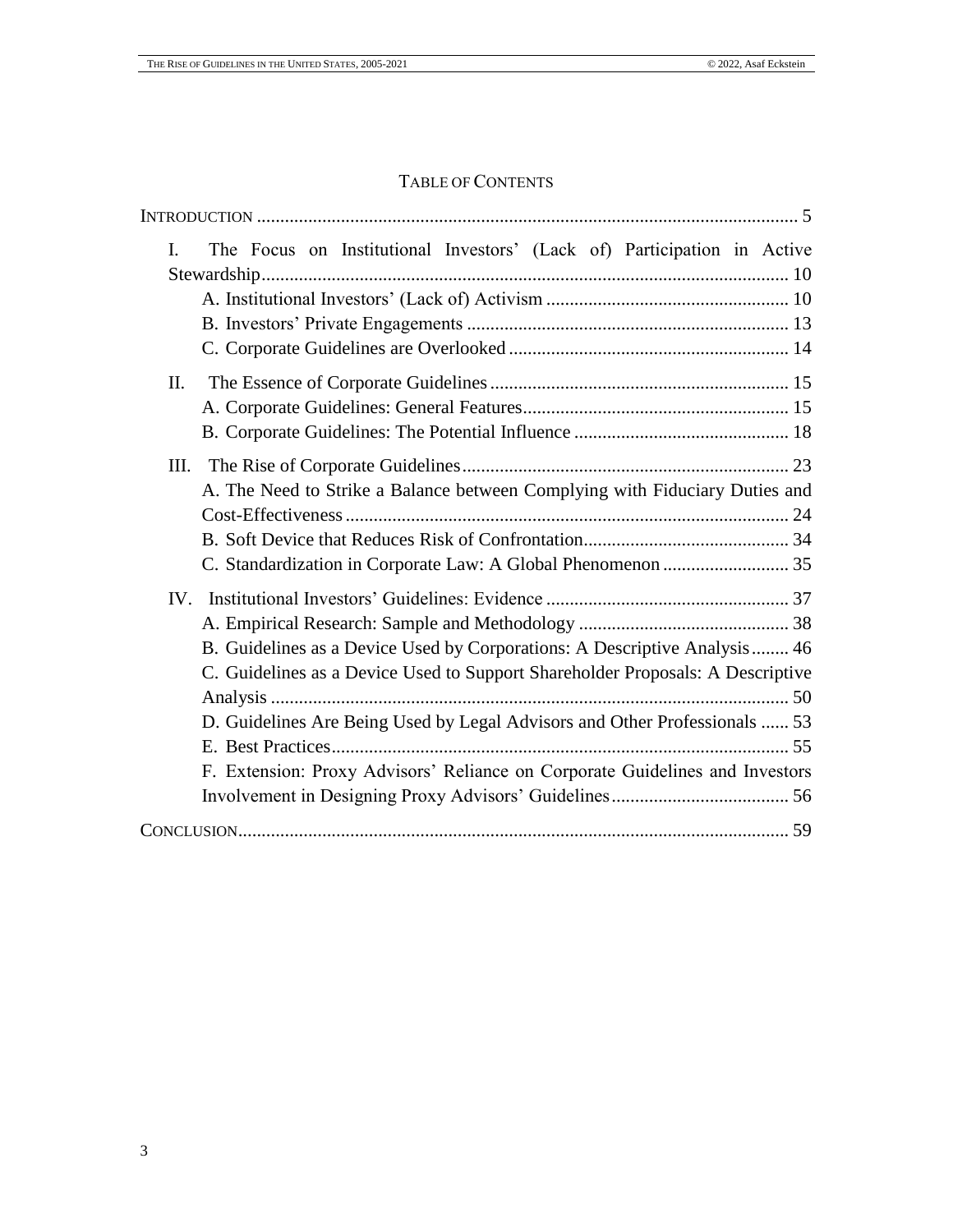# LIST OF TABLES AND GRAPHS

| TABLE 1. PROXY STATEMENTS OF S&P 500 CORPORATIONS THAT INCLUDED EXPLICIT         |
|----------------------------------------------------------------------------------|
| TABLE 2. NUMBER OF EXPLICIT REFERENCES TO GUIDELINES (MADE BY CORPORATIONS AND   |
| TABLE 3. EXPLICIT REFERENCES MADE BY S&P 500 CORPORATIONS TO GUIDELINES IN 2005, |
| TABLE 4. EXPLICIT REFERENCES TO GUIDELINES MADE BY ACTIVIST SHAREHOLDERS WHO     |

| GRAPH 1. PROXY STATEMENTS OF S&P 500 TOP 100 CORPORATIONS THAT INCLUDED              |  |
|--------------------------------------------------------------------------------------|--|
|                                                                                      |  |
| GRAPH 2. PERCENTAGE OF EXPLICIT REFERENCES TO GUIDELINES MADE BY THE S&P 500         |  |
| <b>GRAPH 3. PERCENTAGE OF EXPLICIT REFERENCES MADE BY ACTIVIST SHAREHOLDERS THAT</b> |  |
|                                                                                      |  |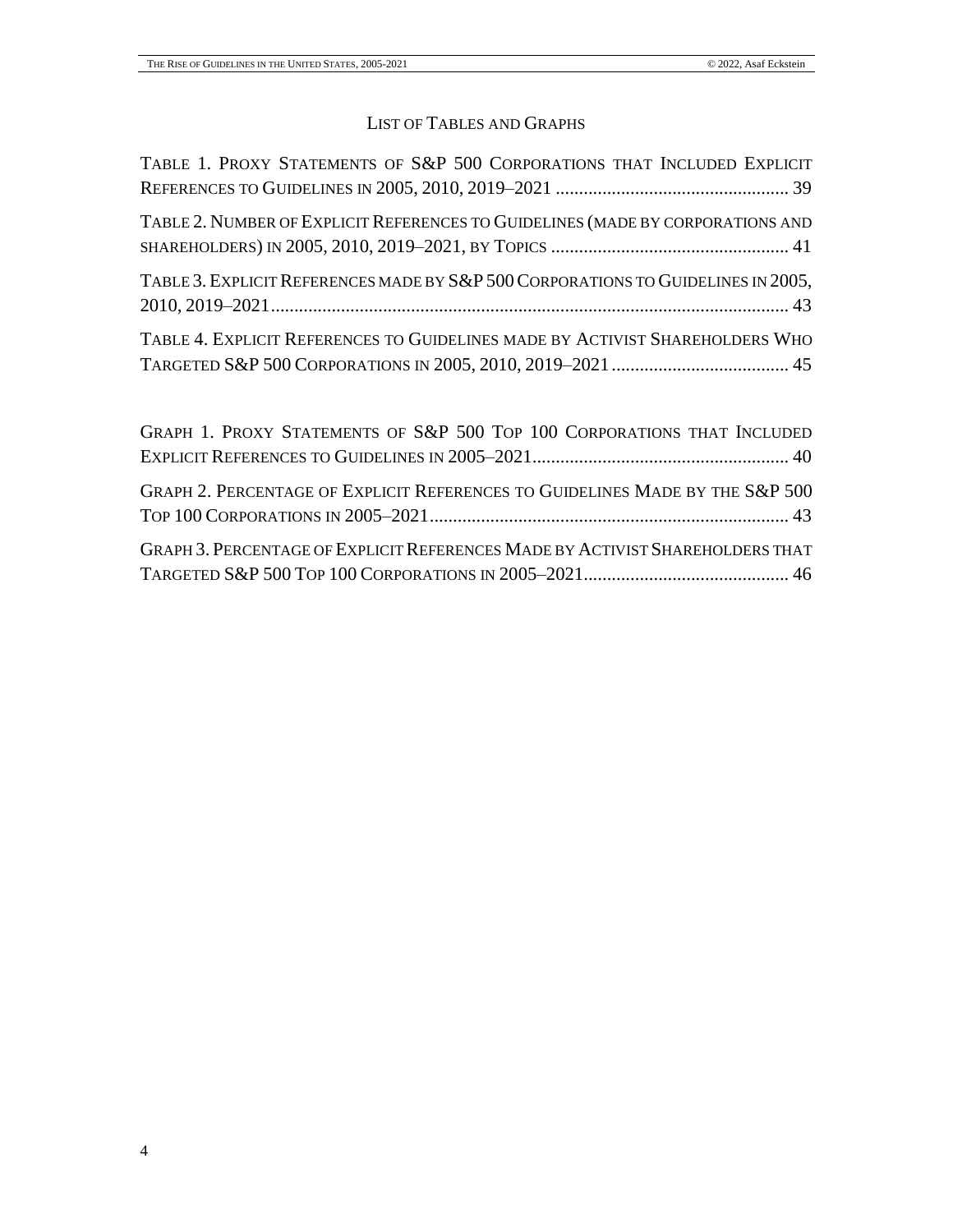#### <span id="page-4-2"></span><span id="page-4-0"></span>**INTRODUCTION**

In recent years, corporate scholars and policymakers have devoted a great deal of attention to large institutional investors. In particular, there exists a heated debate in the corporate world about the capabilities and incentives of institutional investors to invest in corporate stewardship—defined as monitoring, voting, and engagement<sup>1</sup>—in their portfolio companies. The main focus is on mutual funds, which hold most of the assets of institutional investors.<sup>2</sup>

<span id="page-4-1"></span>According to common wisdom, which finds support in theoretical and empirical studies, institutional investors refrain from active stewardship for three principal reasons. First, managers of mutual funds have poor incentives to invest in active stewardship since their compensation is not affected by the sucessess of their portfolio companies. Furthermore, the business model of mutual funds is predicated on offering the lowest possible fees to clients and therefore does not align with active stewardship. The stewardship budgets and personnel of mutual funds, including the "Big Three"—BlackRock, Vanguard, and State Street—are far too small to allow them to invest in informed voting and engagements in the thousands of corporations that comprise their portfolios. <sup>3</sup> Second, since mutual funds and other types of institutional investors, such as pension funds, have business ties with the corporations in which they invest, active intervention in those corporations may lead to confrontations that jeopardize those ties. Third, and relatedly, managers of corporations wield political power, and confrontations with them may cause a political backlash against institutional investors.

l

<sup>1</sup> Lucian Bebchuk & Scott Hirst, *Index Funds and the Future of Corporate Governance: Theory, Evidence, and Policy*, 119 COLUM. L. REV. 2029, 2029 (2019) (hereinafter Bebchuk & Hirst, *Index Funds*).

<sup>2</sup> Lucian A. Bebchuk, Alma Cohen, & Scott Hirst, *The Agency Problems of Institutional Investors*, J. ECON. PERSP. 89, 94 (2017) (arguing that investment funds, including open-end mutual funds, closed-end mutual funds, exchange-traded funds, and other similar funds, "are the most important category of institutional investors and represent most of the assets held by institutional investors"). Also, Assaf Hamdani et al. explored the structure of fees paid to managements of private pension funds. They concluded that in order to align incentives of pension funds managers with those of funds' clients, and to motivate funds to enhance clients' interests, regulators should consider to revise current regulatory regime and to allow pension funds to charge performance-based fees to enhance better investment management. *See* Assaf Hamdani, Eugene Kandel, Yevgeny Mugerman, & Yishay Yafeh, *Incentive Fees and Competition in Pension Funds: Evidence from a Regulatory Experiment*, 2 J. L. FIN. & ACC. (2017).

<sup>&</sup>lt;sup>3</sup> As recently documented by Bebchuk and Hirst, stewardship personnel of BlackRock, Vanguard, and State Street stands at 45, 21, and 12 staff members, respectively, in stark contrast with the huge number of companies globally (BlackRock, Vanguard, and State Street invest in 11,246, 13,225, and 12,191 companies, respectively) and in the U.S. (BlackRock, Vanguard, and State Street invest in 3,765, 3,672, and 3,117 companies, respectively). Bebchuk & Hirst, *Index Funds*, *supra* note [1,](#page-4-1) at 2077.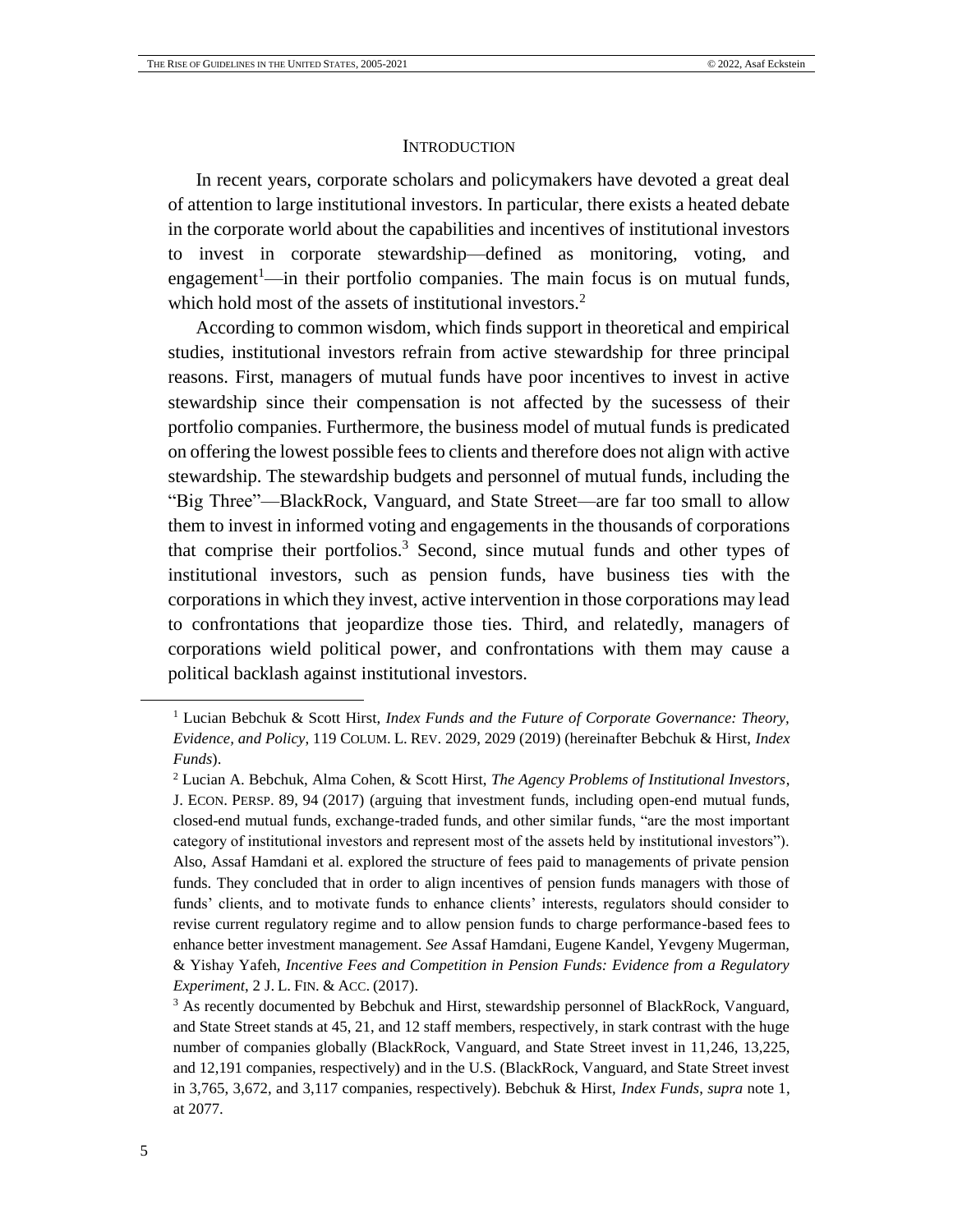Over the years, scholars have advanced various proposals to enhance the involvement and activism of institutional investors in their portfolio companies. For example, Lucian Bebchuk, Alma Cohen, and Scott Hirst have argued that policymakers should reassess and reform the regulation of mutual funds' fees to induce them to be more active. An alternative way to enhance mutual funds' activism has been proposed by Lawrence A. Cunningham, who proferred a new model, called "quality shareholder voting." This proposal aims to "increase the voting power of long-term committed shareholders" by granting an increasing voting power for shares "held for a given number of years."<sup>4</sup> A different mechanism has been suggested by Adi Libson and Gideon Parchomovsky who have called for the use of tax incentives to encourage mutual funds to become more active.<sup>5</sup>

<span id="page-5-0"></span>Other scholars have suggested using voting mechanisms to alter the behavior of passive institutional investors. Dorothy Shapiro Lund has suggested that passive index funds should be barred from voting their shares since they lack adequate incentives to inform themselves before voting.<sup>6</sup> A less extreme proposal was made by Caleb N. Griffin, who advocated a "pass-through" mechanism that would empower beneficial investors in index funds to decide how the votes associated with the funds' shares would be cast.<sup>7</sup>

In this Article, I show that the participants in the debate about the role played by institutional investors in improving corporate governance and reducing agency costs have largely overlooked an important, and surprisingly effective, mechanism employed by institutional investors: "corporate guidelines." This term covers proxy voting guidelines that are drafted and published by mutual funds on an annual basis, as well as letters drafted by them that provide insights into their priorities, views, and philosophy. It also reflects principles, standards, and general statements published by organizations and groups of institutional investors, such as the Council of Institutional Investors (CII) and the Institutional Stewardship Group (ISG).

The corporate guidelines contain "model principles" that pertain to all aspects of corporate goverance. The guidelines allow institutional investors to communicate their expectations regarding sound corporate governance to their portfolio companies. While there is no *de jure* sanction for violating the norms promulgated in the guidelines, they exert enormous influence on companies and their managements. Managers and directors who disregard guidelines risk retaliation from institutional investors and may even lose their job. Critically, the guidelines

<sup>4</sup> Lawrence A, Cunningham, *Quality Shareholder Voting*, The CLS Blue Sky Blog (Nov. 21, 2019).

<sup>5</sup> Adi Libson & Gideon Parchomovsky, *Reversing the Fortunes of Active Funds* 99 TEX. L. REV. 581 (2021).

<sup>6</sup> Dorothy Shapiro Lund, *The Case against Passive Shareholder Voting*, 43 J. CORP. L. 493, 497 (2018).

<sup>&</sup>lt;sup>7</sup> Caleb N. Griffin, We Three Kings: Disintermediating Voting at the Index Fund Giants, 79 MAR. L. REV. 954, 994–996 (2020).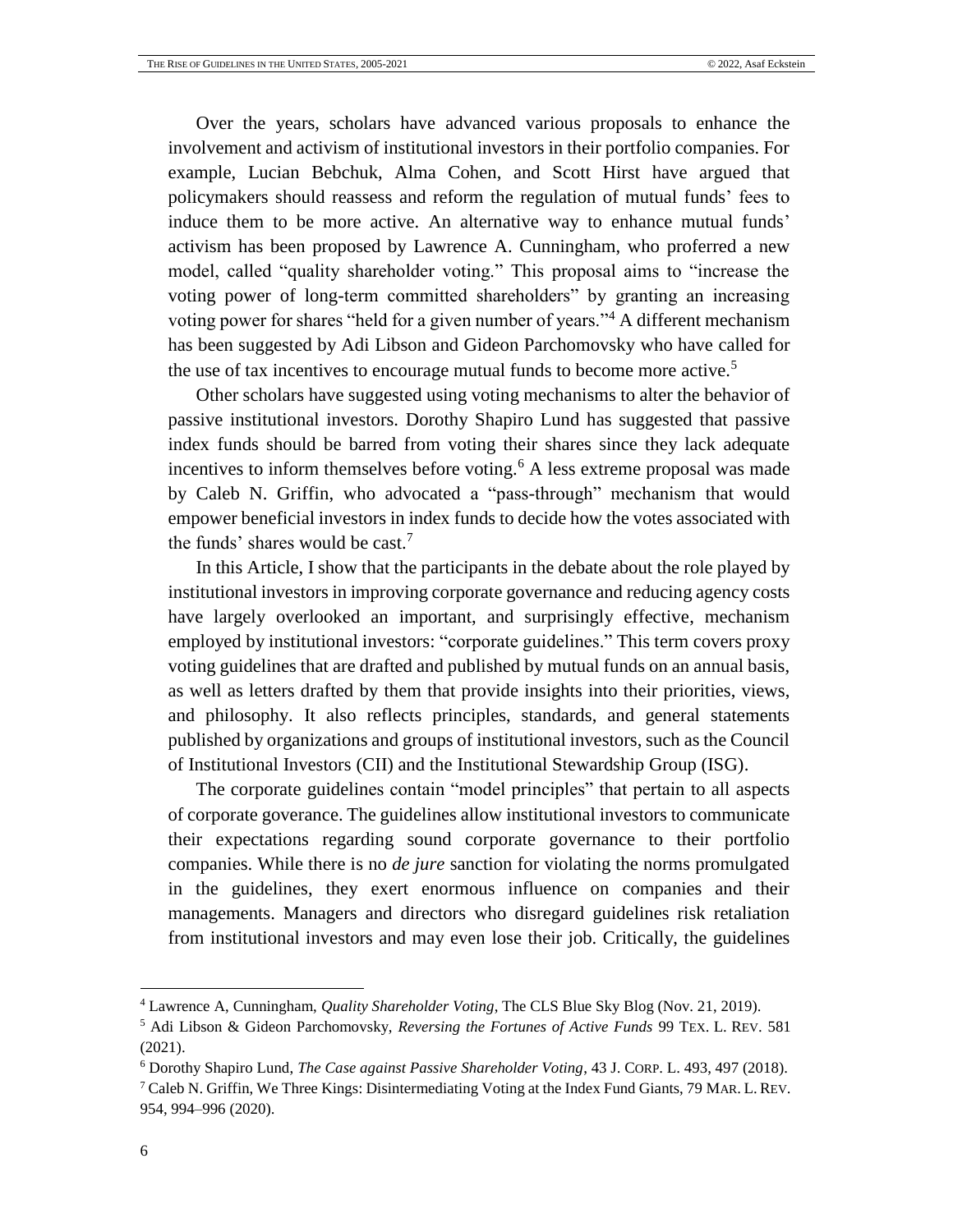enable a new form of activism that is consistent with the profit model of mutual funds. I term this form "guidelines-based stewardship."

The growing use of corporate guidelines can be ascribed to three main reasons. First and foremost, the use of guidelines allows institutional investors to strike a balance between their strict fiduciary duties, on the one hand, and their need to be cost-effective, on the other. It is important to understand that institutional investors are legally obligated to vote in thousands of shareholder meetings. This is a colossal burden. Relatedly, given their enormous power, institutional investors are expected to act as responsible "corporate citizens."<sup>8</sup> The guidelines provide institutional investors with an effective way to influence their portfolio companies without collapsing under the weight of full-fledged activism.

The second reason for the growing use of corporate guidelines is that guidelines constitute a "softer" and less adversarial device, relative to classic interventions. Coporate guidelines do not mandate specific governance structures. Consequently, they reduce the potential for confrontation between institutional investors and the managements of their portfolio companies. Maintaining solid ties with portfolio companies is not only an independently important goal, but also helps stave off political pressures to enhance the regulation of institutional investors.

Third and finally, the use of corporate guidelines has become a common global phenomenon. Stewardship codes and principles have become popular devices, adopted by the OECD, by many leading countries in the field of corporate governance, and by the largest institutional investors worldwide. An example of this trend is the principles developed in 2018 by the ISG, which is composed of the largest institutional investors in the U.S. and their international counterparts.

This Article is the first to engage in an in-depth examination of corporate guidelines and demonstrate their efficacy as a corporate governance tool. The Article aims to make two novel contributions to corporate law scholarship: one theoretical and one empirical. Theoretically, the Article adds a hitherto unnoticed dimension to the burgeoning literature on the role of institutional investors in financial markets. Specifically, it highlights the use of guidelines as a principal aspect of corporate stewardship and examines their strengths and weaknesses. My analysis also suggests that the use of guidelines will only increase and multiply in the future.

Empirically, I examined the scope and pervasiveness of the use of guidelines in the corporate realm. To this end, I collected and analyzed 3,313 proxy statements published by the S&P 500 corporations in advance of their annual shareholder meetings in the years 2005, 2010, and 2019–2021, and by the S&P 500 top 100

<sup>8</sup> Subection III.A.1.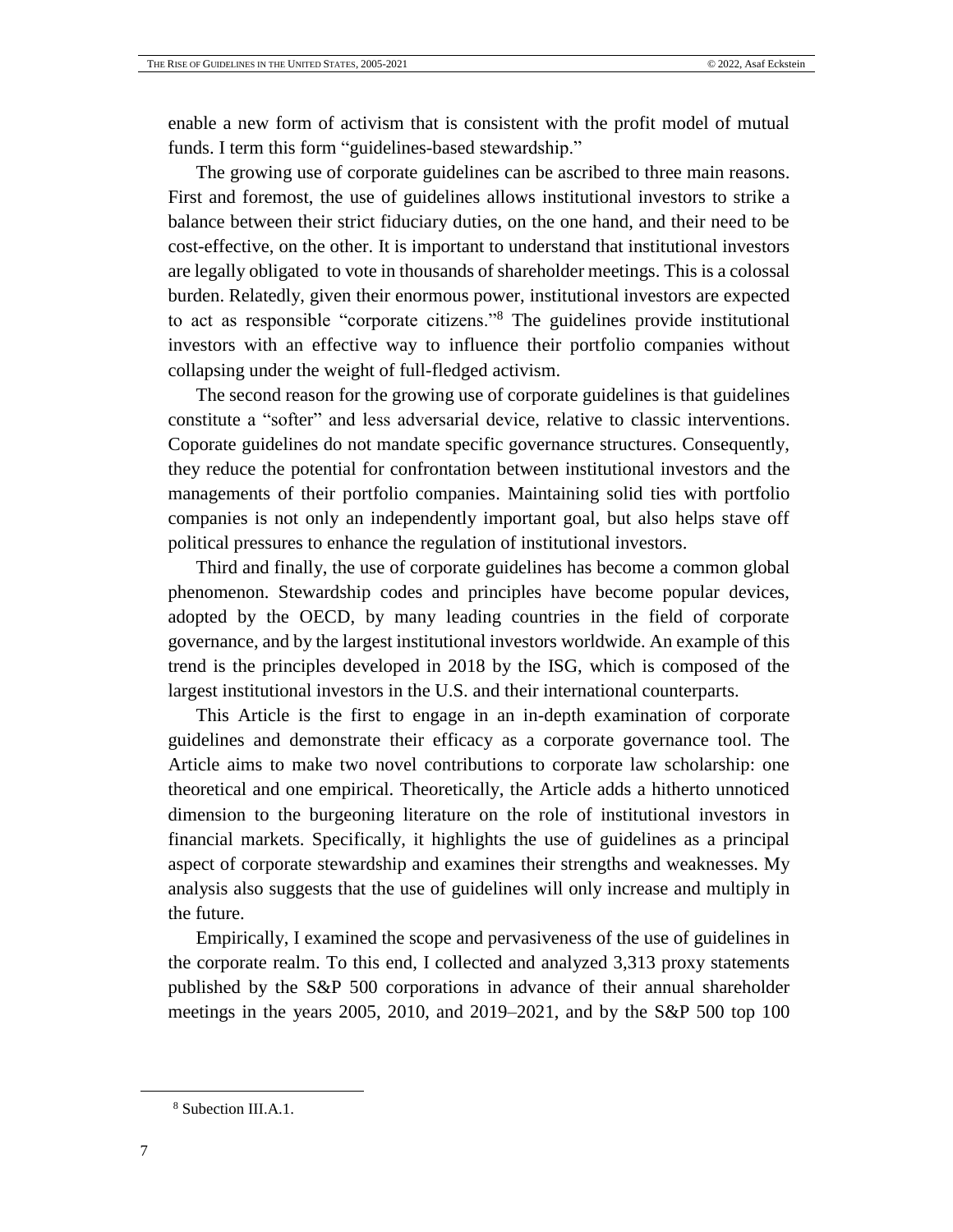corporations in the years 2005–2021. <sup>9</sup> For each corporation in my sample, I collected information on whether the corporation's proxy statement includes *explicit references* to investors' corporate guidelines, broken down by references made by *corporations* and their *shareholders*.

*Corporations* make references to the guidelines to communicate with their shareholders and other constituencies and to express their commitment to sound corporate governance. As importantly, the guidelines are also a centerpiece of the strategy of *activist shareholders*. Activist shareholders frequently rely on corporate guidelines when submitting proposals for corporate reforms and then use the guidelines to convince managements to agree to reforms and to persuade large institutional investors to support their campaigns.

With respect to explicit references to guidelines *made by corporations*, my analysis reveals that in the years 2005, 2010, 2019, 2020, and 2021, respectively, 1, 3, 32, 28, and 24 proxy statements included *such explicit references* to investors' corporate guidelines, which constitute 0.25, 0.69, 6.48, 5.68, and 5.76 percent of the sample, respectively. Importantly, most of the explicit references were made by the *largest corporations*. Thus, in the years 2019, 2020, and 2021, respectively 13.13, 12.24, and 13.10 percent of the proxy statements of the 100 largest corporations of the S&P 500 contained such a reference. This finding supports the hypothesis that larger corporations, which establish a precedent for the rest of the market, are more responsive to corporate guidelines. To complete the picture, my analysis reveals that from 2005 until 2018, only a very small percentage of the proxy statements of the 100 largest corporations of the S&P 500 contained explicit references to corporate guidelines made by corporations. The growing numbers of references made by corporations can be explained by the growing burden imposed on institutional investors to act as active stewards and to actively engage with their portfolio companies. In turn, this pressure has pushed institutional investors to highlight their guidelines and expectations from their portfolio companies, by sending letters, making declarations, and forming the ISG. This dynamic forces portfolio companies to take corporate guidelines more seriously.

Moreover, corporate guidelines have a profound effect on corporate best practices. My analysis reveals that in 2019, 226 corporations (45.2 percent of the sample) declared their commitment to the best practices and acknowledged that their boards review the corporation's policies, frameworks, and guidelines, striving to ensure compliance with them. By influencing industry best practices, corporate guidelines indirectly shape corporate governance.

<sup>9</sup> Of the S&P 500 corporations examined in 2019–2021, 494 issued proxy statements in 2019, 493 in 2020, and 417 in 2021. The reason why not all 500 corporations published proxy statements is that some of them went private and in 2021 not all of them have published their statements yet.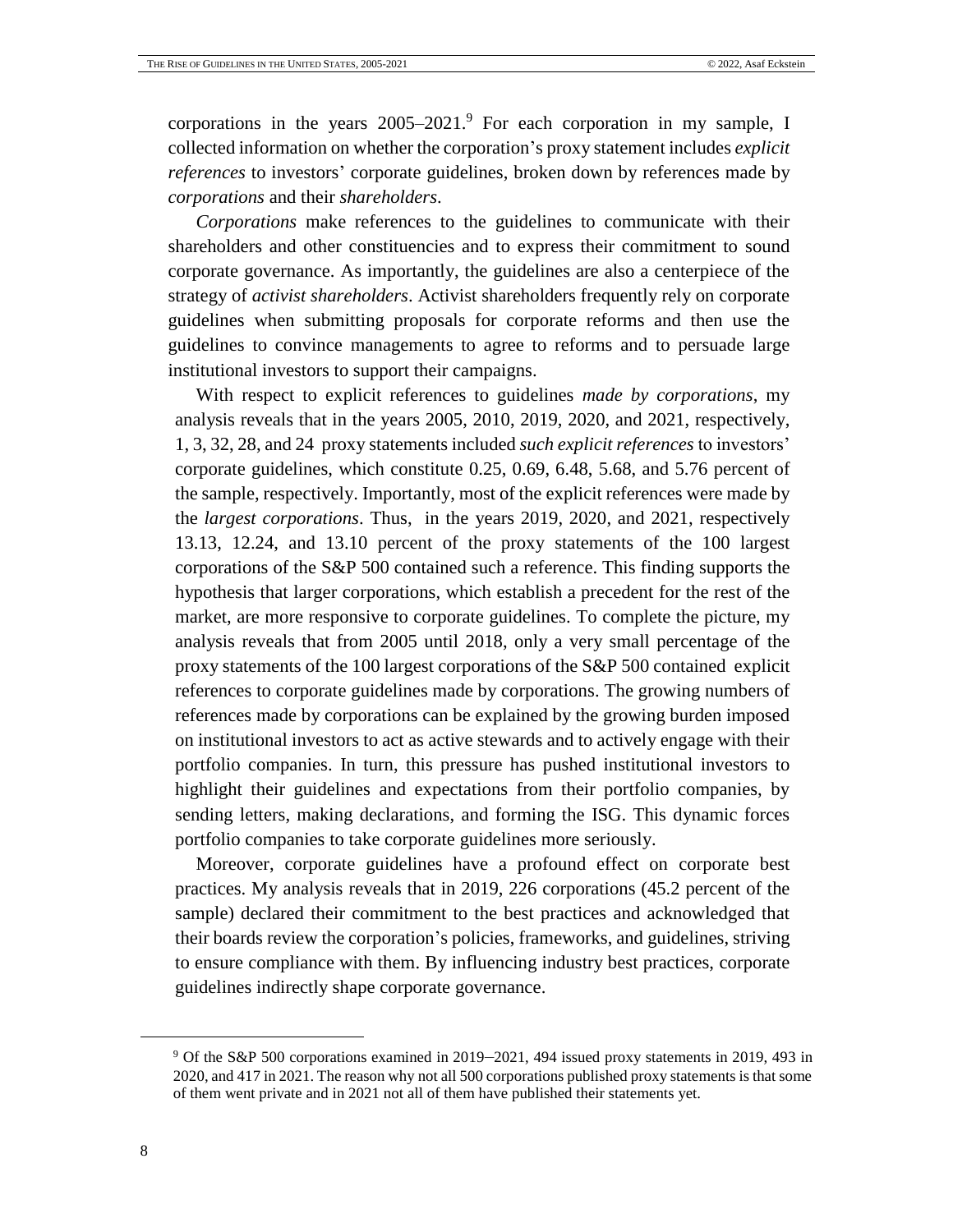It should be emphasized at this point that my statistical data on explicit references to guidelines do not capture their full effect. My empirical analysis focuses on *explicit* and direct use of the guidelines. But the guidelines are not always used explicitly. The guidelines are routinely invoked in interactions between institutional investors and corporations. Yet, this use of the guidelines evades empirical quantification. As I discuss in the Article, the guidelines also serve as a background for conversations between corporations and institutional investors, but this effect, too, cannot be empirically measured.

Furthermore, my analysis also examines explicit references to guidelines *made by activist shareholders*, and reveals that in the years 2005, 2010, 2019, 2020, and 2021, respectively, 30, 33, 28, 17, and 14 proxy statements included *such explicit references* to investors' corporate guidelines, which constitute 7.50, 7.59, 5.67, 3.45, and 3.36 percent of the sample, respectively. Importantly, most of the explicit references were made by activist shareholders that targeted the *largest corporations*. Thus, in the years 2019, 2020, and 2021, respectively , 14.14, 10.20, and 11.90 percent of the proxy statements of the 100 largest corporations of the S&P 500 contained such a reference made by activist shareholders.

Taken together – the explicit references to corporate guidelines made by both corporations and activist shareholders – my analysis reveals that in the years 2005, 2010, 2019, 2020, and 2021, respectively, 31, 35, 53, 43, and 38 proxy statements included *explicit references* to investors' corporate guidelines, which constitute 7.75, 8.05, 10.73, 8.72, and 9.11 percent of the sample, respectively. Importantly, most of the explicit references were made in the proxy statements of *largest corporations*. Thus, in the years 2005, 2010, 2019, 2020, and 2021, respectively 11.90, 15.91, 24.24, 21.43, and 25.00 percent of the proxy statements of the 100 largest corporations of the S&P 500 contained such a reference. Interestingly, in the years 2008, 2009, 2016, and 2017, respectively, 28.24, 39.08, 32.63, and 32.98 percent of the proxy statements of the 100 largest corporations of the S&P 500 contained such a reference. These findings cannot be dismissed when speaking of institutional investors' stewardship and more specifically of the potential power of corporate guidelines formulated and published by institutional investors.

Finally, not just corporations and activist shareholders refer to investors' corporate guidelines. Leading law firms that advise corporations refer to institutional investors' corporate guidelines and urge corporations to review and pay close attention to the guidelines.<sup>10</sup> In addition, proxy advisory firms, which have become a major force in the corporate world in the past two decades, rely on institutional investors' guidelines when advising market actors how to vote.

Structurally, the Article is organized as follows. In Part I, I will discuss the scholarship on the role of institutional investors in improving corporate governance.

<sup>10</sup> Part IV.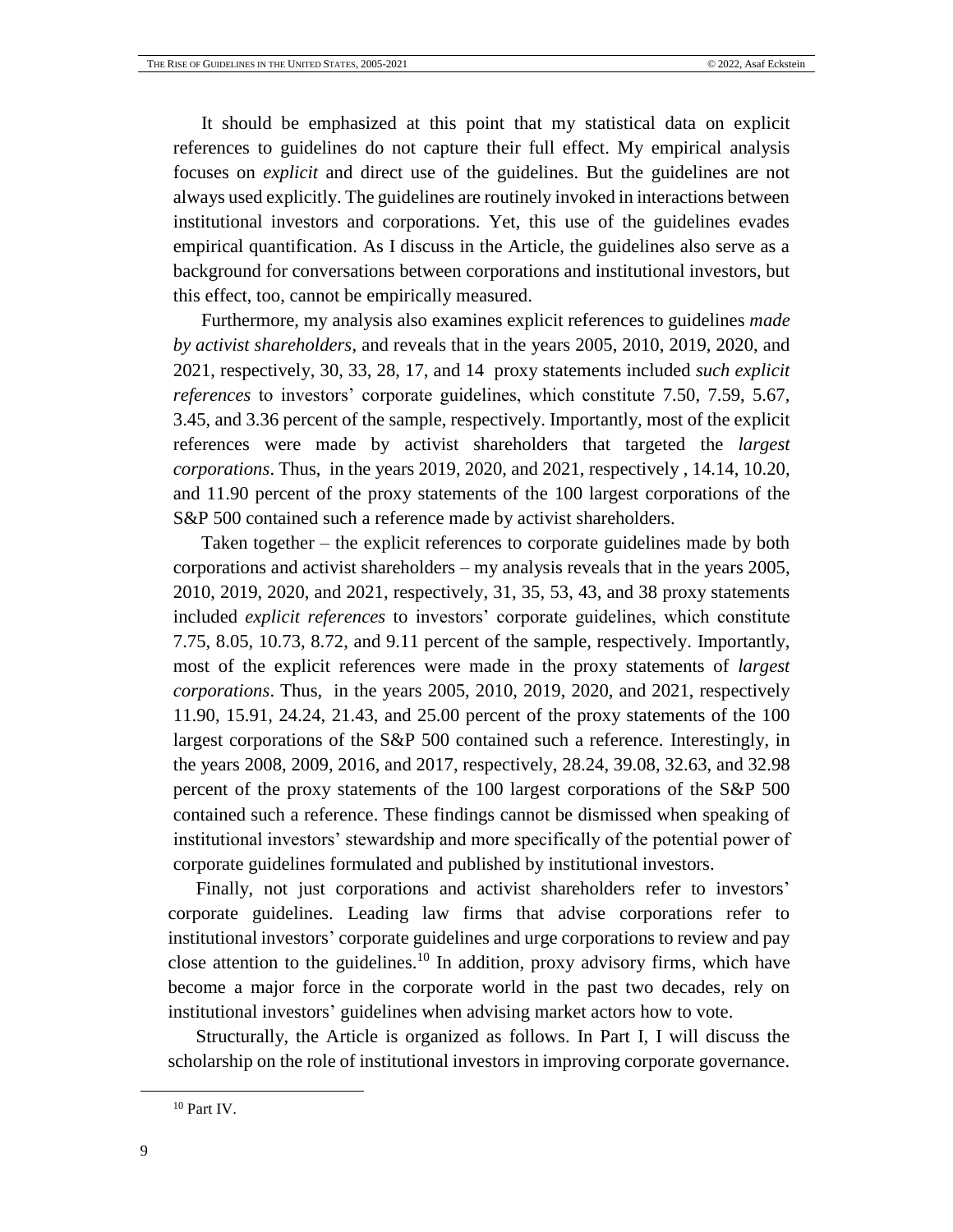A main theme in the literature concerns the passivity of institutional investors and their reluctance to serve as corporate stewards. I will show that the existing literature has paid scant attention to the potential power of corporate guidelines. In Part II, I will introduce the major characteristics of corporate guidelines, and the dynamic created between investors and their portfolio corporations by the guidelines. In Part III, I analyze the reasons behind the rise in the popularity of the guidelines. In Part IV, I provide detailed evidence on the use of corporate guidelines by corporations, shareholders, law firms, and proxy advisors. A short conclusion follows.

## <span id="page-9-0"></span>I. THE FOCUS ON INSTITUTIONAL INVESTORS' (LACK OF) PARTICIPATION IN ACTIVE STEWARDSHIP

## <span id="page-9-4"></span><span id="page-9-2"></span>*A. Institutional Investors' (Lack of) Activism*

<span id="page-9-1"></span>One of the most prominent phenomena of the past three or four decades in corporate law is the emergence of institutional investors. Today, institutional investors own between seventy and eighty percent of public corporations' shares traded in the U.S. equity markets, and the largest institutional investors each hold approximately five to ten percent of a typical large public corporation.<sup>11</sup> As a report published by Sullivan & Cromwell LLP in 2019 reveals, "[A]s of December 2018, one of BlackRock, Vanguard or State Street was the largest shareholder in 438 of the S&P 500 companies, roughly eighty-eight percent, and collectively the three firms owned 18.7% of all shares in the S&P  $500.^{12}$ 

Along with ownership and the power it confers come great expectations investors are supposed to play a prominent role in corporate governance. This role of institutional investors has attracted much attention in the corporate scholarship. However, institutional investors so far have not been able to fulfill such expectations. Two models that analyze investors' involvement in corporate governance can summarize the vast body of literature that has emerged on this topic during the past decades. Both models conclude that investors are not active monitors of corporations, but each of them has a slightly different perspective on investors.

<span id="page-9-3"></span>According to the first model, institutional investors, especially mutual funds, are passive because of inadequate incentives and conflicts of interest.<sup>13</sup> In short, corporate governance activism is very costly. Activism means targeting companies in which investors assume that intervention would potentially improve the

<sup>11</sup> Assaf Hamdani & Sharon Hannes, *The Future of Shareholder Activism*, 99 B.U. L. REV. 971, 973 (2019).

<sup>12</sup> Sullivan & Cromwell LLP, *Review and Analysis of 2018 U.S. Shareholder Activism*, 23 (March 14, 2019), [https://www.sullcrom.com/files/upload/SC-Publication-SandC-MnA-2018-US-](https://www.sullcrom.com/files/upload/SC-Publication-SandC-MnA-2018-US-Shareholder-Activism-Analysis.pdf)[Shareholder-Activism-Analysis.pdf.](https://www.sullcrom.com/files/upload/SC-Publication-SandC-MnA-2018-US-Shareholder-Activism-Analysis.pdf)

<sup>13</sup> Marcel Kahan & Edward B. Rock, *Hedge Funds in Corporate Governance and Corporate Control*, 155 U. PA. L. REV. 1021, 1057–62 (2007).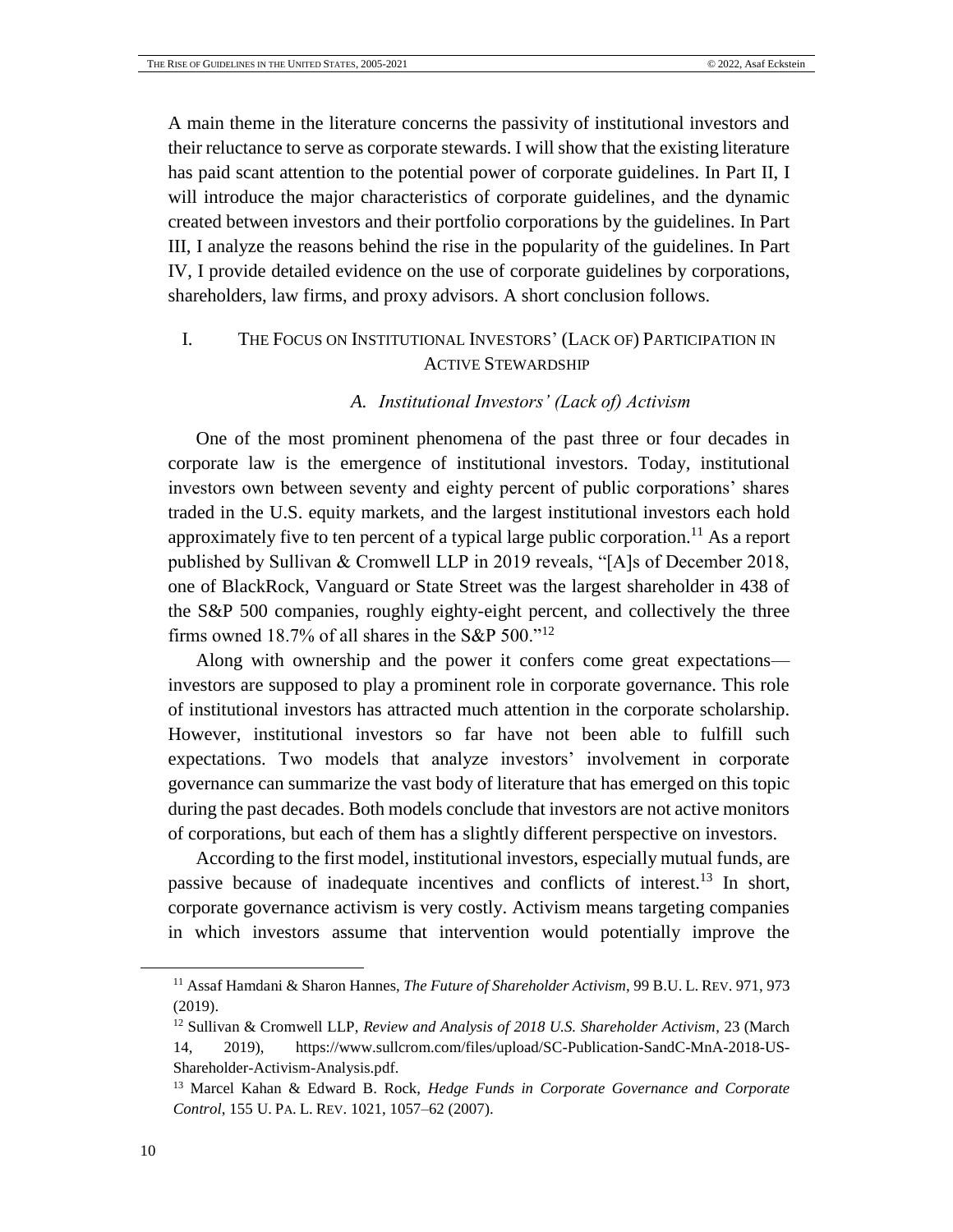company's share value, and taking several actions to press the company to adopt the investors' strategy. The actions may include proposing precatory or binding shareholder proposals, running "vote no" campaigns against incumbent directors, calling special meetings, and more. In certain cases, an activist shareholder may also initiate a lawsuit against the company, in order to obtain information from the company, or change its decisions.<sup>14</sup>

To get a sense of how costly activism is, Nickolay M. Gantchev found that a single activist campaign, ending in a proxy fight, and usually led by an activist hedge fund, has an average cost of  $$10.71$  million.<sup>15</sup> Although this estimation refers to a costly campaign that ends with a contested vote,<sup>16</sup> other forms of activism are costly as well. High cost itself should not be an insurmountable barrier because, theoretically, institutional investors can pass on the cost to their clients by charging higher fees, but the problem here is that given regulatory barriers, mutual funds cannot charge performance-based fees, but only fees based on a fixed percentage of the assets under management of the fund. Such an incentive structure therefore discourages managers of mutual funds to be active.<sup>17</sup> I will elaborate this point further in Section III.A below, where I discuss the need of institutional investors to stay cost-efficient.

Moreover, managers of some types of institutional investors, such as pension funds and mutual funds, have business ties with public companies that distort their incentives to monitor these companies. As Bebchuk and Hirst explain, managers of large institutional funds believe that if they defer to the decisions of their portfolio companies' managements, they would have better chances to obtain business from those companies, such as  $401(k)$  employer-sponsored [retirement plans](https://www.investopedia.com/terms/r/retirement-planning.asp).<sup>18</sup> Such ties

<sup>&</sup>lt;sup>14</sup> The underlying objective of activist campaigns is mainly to obtain seats on the board of the company. Also, as a recent report reveals, in past years, other "common underlying objectives of proxy contests related to business strategies, balance-sheet actions (such as returning cash to shareholders through dividends or share repurchases, which are often related to capital allocation strategies) and divestitures or other M&A actions (such as encouraging a sale of the company or opposing a merger)." Sullivan & Cromwell LLP, *supra* note [12,](#page-9-2) at 27.

<sup>15</sup> Nickolay Gantchev, *The Costs of Shareholder Activism: Evidence from a Sequential Decision Model*, 107 J. FIN. ECON. 610 (2013). *See also* Kahan & Rock, *Hedge Funds*, *supra* not[e 13,](#page-9-3) at 1050 ("All of this consumes significant resources, both in-house and from hiring outside advisors").

<sup>16</sup> Activist campaigns may also end with a settlement between activists and the target company. *See* Lucian A. Bebchuk, Alon Brav, Wei Jiang, & Thomas Keusch, *Dancing with Activists*, 137 J. FIN. ECON 1 (2020) (indicate that the incidence of such settlements has grown over the years).

<sup>17</sup> Kahan & Rock, *Hedge Funds*, *supra* note [13,](#page-9-3) at 1051.

<sup>18</sup> Bebchuk, Cohen, & Hirst, *supra* note [2,](#page-4-2) at 101–103. Some of the company employee savings and retirement plans and other affiliates have retained institutional investors (such as BlackRock, State Street, etc.) to provide investment management, trustee, custodial, administrative, and ancillary investment services.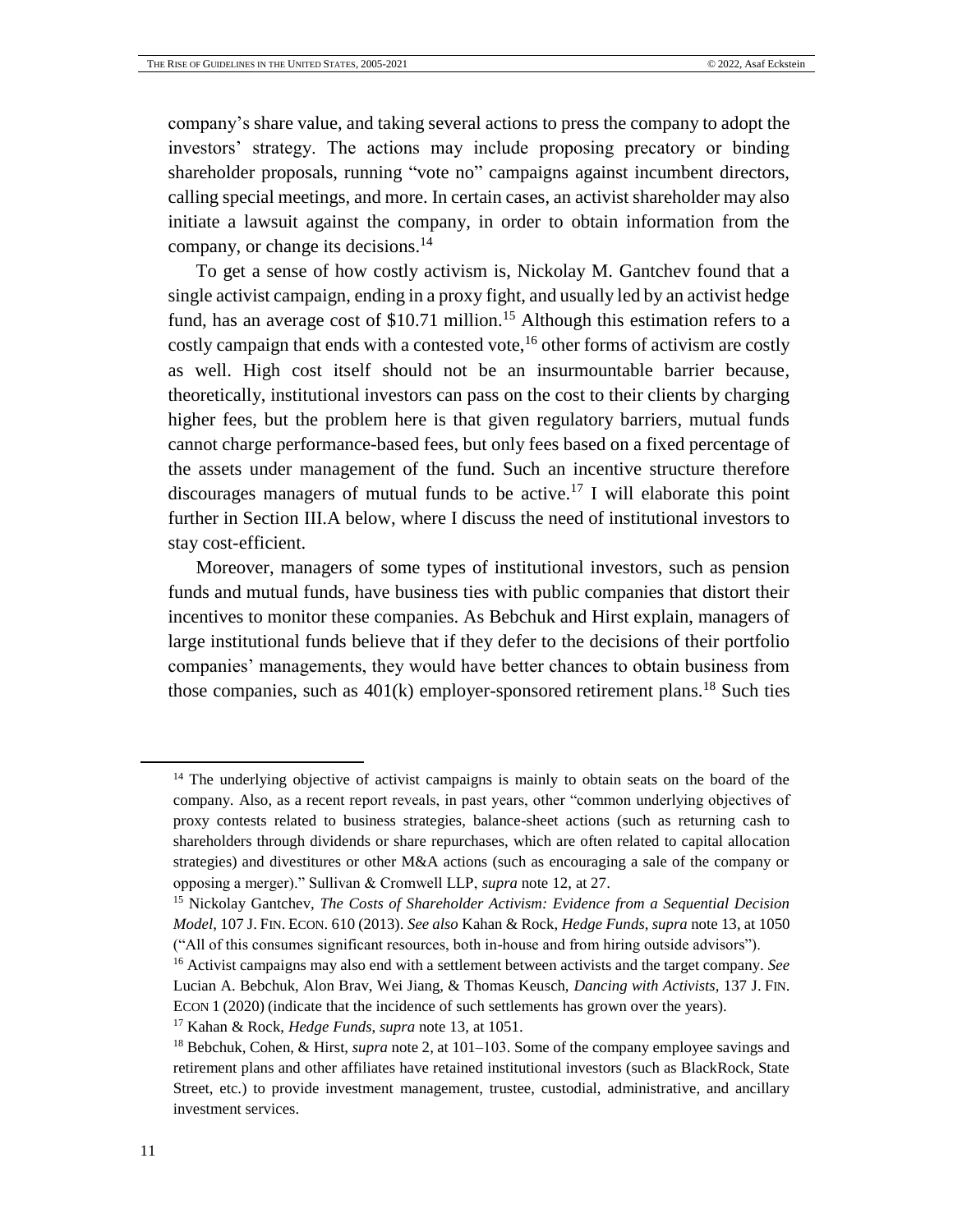push institutional investors' managers to favor corporate officers and vote for the officers' proposals rather than shareholders' proposals.<sup>19</sup>

Lastly, managers of institutional investors may fear that a backlash would result from activism, and therefore choose to be significantly deferential to corporate officers. This means they are less willing to intervene in corporate officers' decisionmaking processes and to confront the officers. The reason is that going against the officers may trigger opposition from the officers and "from parts of the public that are resistant to concentrations of financial power"<sup>20</sup> in the hands of large institutional investors. Given the fact that corporate officers' "control [of] the massive resources of Main Street companies [provides them with a] formidable foe in the political arena,"<sup>21</sup> opposition from corporate officers may lead to a political and regulatory backlash and a reduction of institutional investors' power. Therefore, institutional investors are not likely to choose an intervention strategy, even when it may enhance the value of their portfolio companies. $^{22}$ 

According to the second model developed by Ronald J. Gilson and Jeffrey N. Gordon, although institutional investors are not proactive, they are not passive in the common sense. Rather, they are "rationally reticent," meaning they are "will[ing] to respond to proposals but are unlikely to [propose] them."<sup>23</sup> Put differently, institutional investors such as mutual funds are inactive in the sense that they are unlikely to intervene, except when other players, such as activist hedge funds, are involved in shareholder activism.

Both models can explain why institutional investors grossly underinvest in corporate stewardship. As Lucian Bebchuk and Scott Hirst document, the big three have very small stewardship departments and their stewardship budgets are insignificant.<sup>24</sup> Specifically, BlackRock, Vanguard, and State Street have stewardship teams composed of forty-five, twenty-one, and twelve members, respectively. At the same time, their portfolios (worldwide) include 11,246, 13,225, and 12,191 companies, respectively. Given this data, the Big Three can only spend "very limited resources on stewardship."<sup>25</sup> Although it seems that the Big Three

<sup>19</sup> Bebchuk & Hirst, *Index Funds*, *supra* not[e 1,](#page-4-1) at 2060–2064. For empirical research that supports this argument, see Dragana Cvijanović, Amil Dasgupta, & Konstantinos E. Zachariadis, *Ties that Bind: How Business Connections Affect Mutual Fund Activism*, 71 J. FIN. 2933, 2933 (2016); Gerald F. Davis & E. Han Kim, *Business Ties and Proxy Voting by Mutual Funds*, 85 J. FIN. ECON. 552, 569 (2007).

<sup>20</sup> Bebchuk & Hirst, *Index Funds*, *supra* note [1,](#page-4-1) at 2070.

<sup>21</sup> *Id*. at 2069.

<sup>22</sup> Bebchuk & Hirst, Index Funds, *supra* note [1,](#page-4-1) at 2066–2070.

<sup>23</sup> Ronald J. Gilson & Jeffrey N. Gordon, *The Agency Costs of Agency Capitalism: Activist Investors and the Revaluation of Governance Rights*, 113 COLUM. L. REV. 863, 887 (2013).

<sup>24</sup> Bebchuk & Hirst, *Index Funds*, *supra* note [1,](#page-4-1) at 2075–2080.

<sup>25</sup> *Id.* at 2079.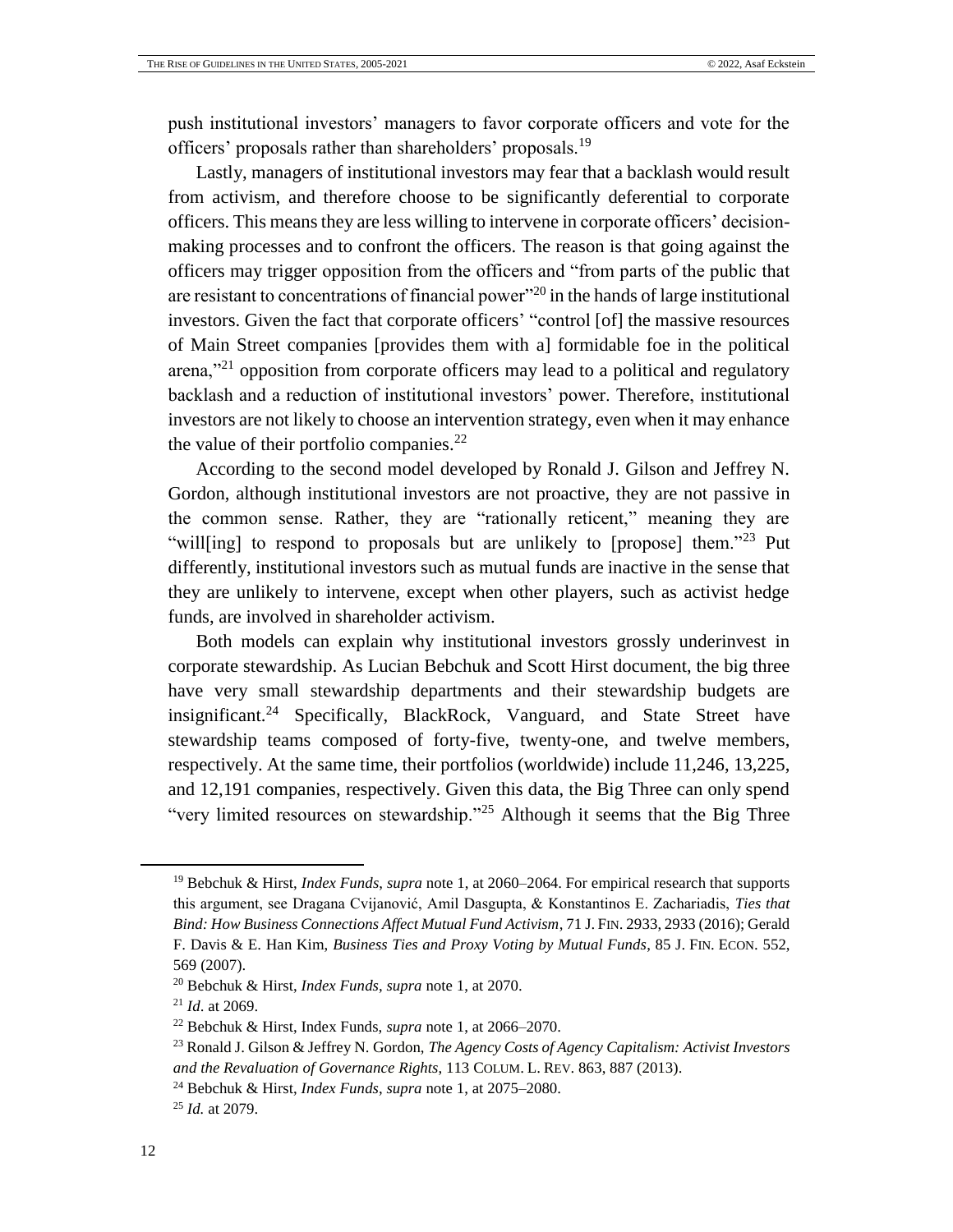intend to increase their stewardship personnel,<sup>26</sup> the trend does not seem to be significant enough to change the picture.

Both models have one thing in common: they focus only on the active dimension of stewardship provided by institutional investors in companies in their portfolios and neglect the passive dimension.

## <span id="page-12-1"></span>*B. Investors' Private Engagements*

<span id="page-12-0"></span>Before proceeding to analyze the passive dimension of stewardship, we should also pay attention to a special type of active stewardship: private engagements of large institutional investors with their portfolio companies. These "behind-thescenes" engagements are considered to be a collaborative approach, which differs from the one-sided approach where institutional investors demand corporations to adopt certain changes. Instead, these engagements reflect an approach in which investors and their portfolio companies cooperate and understand each other.<sup>27</sup> In other words, such engagements are a more communicative and "nonconfrontational<sup>"28</sup> means that allow investors to maintain a more "dynamic relationship" with companies' managements.<sup>29</sup> As a recent brochure of BlackRock states, "[E]ngagement is an important mechanism to provide feedback or signal concerns about factors affecting long-term performance, not to tell companies what to do."<sup>30</sup>

<span id="page-12-2"></span>In their recent article, Matthew J. Mallow and Jasmin Sethi, both senior directors at BlackRock, describe many interrelated forms of engagement including "holding direct conversations with companies, regulators, and issue experts; conducting educational outreach with the market; collaborating with other investors, companies, and advocates; convening summits to identify tipping points; soliciting shareholder proposals; and sponsoring academic and other intellectual analysis on the issues to increase market participant awareness."<sup>31</sup>

<sup>26</sup> *Id.* at 2075. *See also* Michelle Edkins, *BlackRock Investment Stewardship Engagement Priorities for 2019*, HARVARD L. SCH. FORUM ON CORP. GOVERNANCE & FIN. REG. (Jan. 31, 2019), https://corpgov.law.harvard.edu/2019/01/31/blackrock-investment-stewardship-engagement-

priorities-for-2019/ (reporting that today BlackRock has an investment stewardship team comprised of approximately forty professionals operating across all regions).

<sup>27</sup> Matthew J. Mallow & Jasmin Sethi, *Engagement: The Missing Middle Approach in the Bebchuck– Strine Debate*, 12 N.Y.U. J.L. & BUS. 385, 390 (2016).

<sup>28</sup> *Id.* at 392.

<sup>29</sup> *Id.* at 390.

<sup>30</sup> *BlackRock Investment Stewardship: Protecting Our Clients' Assets for the Long-Term*, BLACKROCK 6 (2019), [https://www.blackrock.com/corporate/literature/publication/blk-profile-of](https://www.blackrock.com/corporate/literature/publication/blk-profile-of-blackrock-investment-stewardship-team-work.pdf)[blackrock-investment-stewardship-team-work.pdf](https://www.blackrock.com/corporate/literature/publication/blk-profile-of-blackrock-investment-stewardship-team-work.pdf) [hereinafter: BlackRock Investment Stewardship].

<sup>31</sup> Mallow & Sethi, *supra* note [27,](#page-12-1) at 393. *See also* Lisa M. Fairfax, *Mandating Board-Shareholder Engagement?*, 3 U. ILL. L. REV. 821, 848 (2013).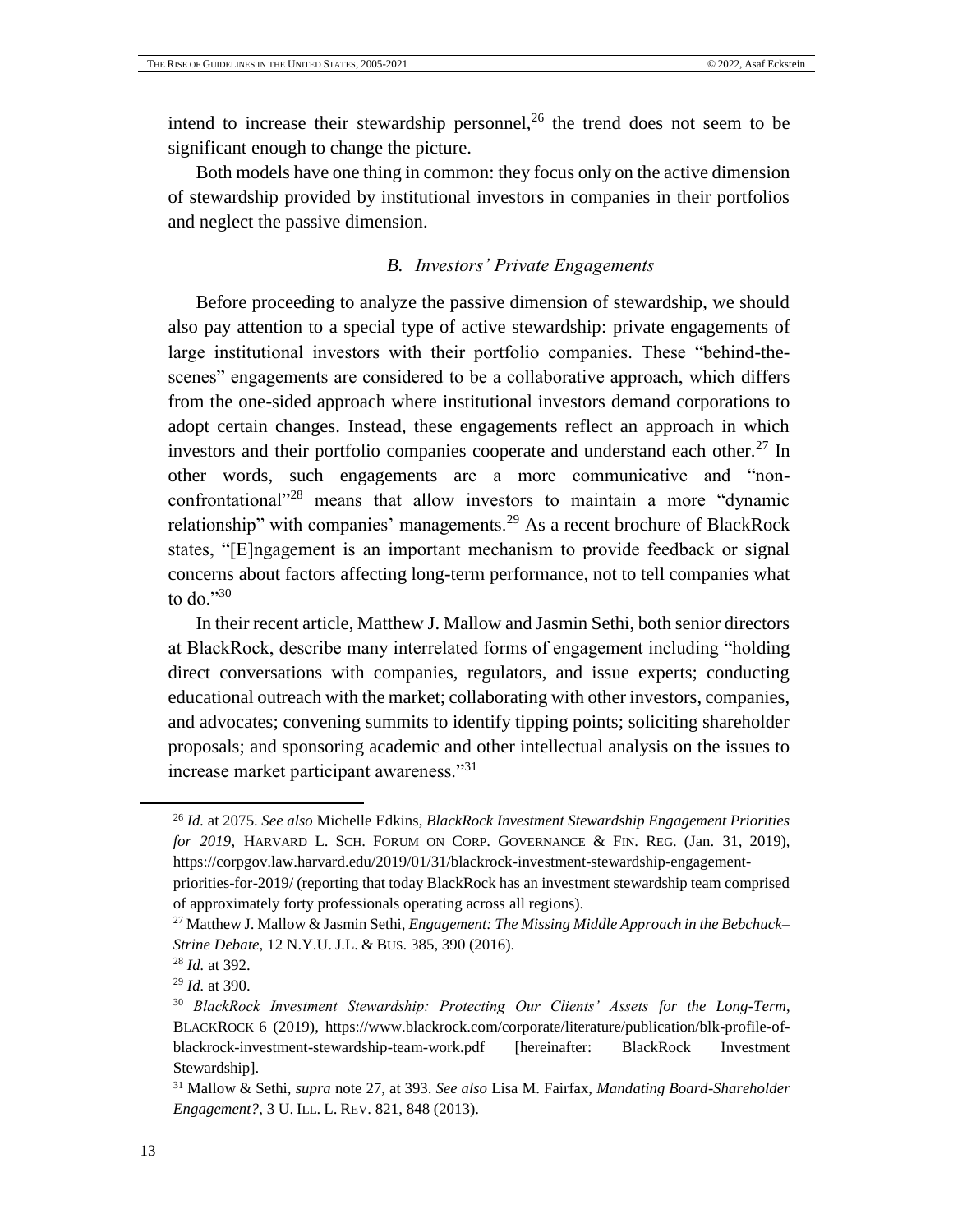To complete the picture, commentators have also raised doubts regarding the effectiveness of private engagements as a form of corporate stewardship. As Bebchuk and Hirst point out, private, "behind-the-scenes" engagements are not a substitute for classic activism, because, first, data provided in the public reports of the largest institutional investors reveals that investors engage privately with only a small number of their portfolio companies. Specifically, "[F]rom 2017 through 2019, the average proportion of portfolio companies with no engagement were 88.9% for BlackRock, 94.2% for Vanguard, and 94.5% for SSGA."<sup>32</sup> Second, since private engagements are non-confrontational, it is unlikely that institutional investors will force their portfolio companies to make changes involuntarily, which reduces the effectiveness of private engagements because companies can ignore the investors' expectations without being punished.<sup>33</sup>

## <span id="page-13-2"></span><span id="page-13-1"></span>*C. Corporate Guidelines are Overlooked*

<span id="page-13-0"></span>Oddly, little research, if any, has been devoted to exploring the uses and potential power of corporate guidelines. Some prominent scholars have briefly discussed the potential role played by guidelines. For example, in their article, Lucian Bebchuk and Scott Hirst acknowledge that investors can use general principles to monitor their portfolio companies, but argue that monitoring "cannot be effectively carried out using general principles."<sup>34</sup> As they emphasize, monitoring requires a companyspecific analysis regarding each and every company,  $35$  and this seem to be the consensus among scholars.<sup>36</sup> Moreover, as John Coates explains, the current analysis of index providers' incentives regarding stewardship fails to "capture the real implications of indexing for U.S. corporate governance" because the analysis should but does not take into account the way index funds form and publish "policies" regarding various governance issues, and how these policies may influence corporate governance systems in their portfolio companies.<sup>37</sup> Lastly, in

<sup>32</sup> Bebchuk & Hirst, *Index Funds*, *supra* note [1,](#page-4-1) at 2086.

<sup>33</sup> *Id.* at 2088.

<sup>34</sup> *Id.* at 2083.

<sup>35</sup> *Id.* at 2084.

<sup>36</sup> *See, e.g.*, Kahan & Rock, *Index Funds and Corporate Governance: Let Shareholders Be Shareholders*, 100 B.U.L. REV. 1771, 1778 (2020) (explain how engagements by institutional investors that involve the oversight of individual companies on governance and performance, require them to have company-specific information). *See also* Zohar Goshen & Richard Squire, *Principal Costs: A New Theory for Corporate Law and Governance*, 117 COLUM. L. REV. 767, 772 (2017) ("The firm-specific nature of the tradeoff between principal costs and agent costs is the reason that firms adopt a wide variety of governance structures").

<sup>37</sup> John Coates, *The Future of Corporate Governance Part I: The Problem of Twelve* 15 (Harv. Pub. Law, Working Paper No. 19-07, 2018).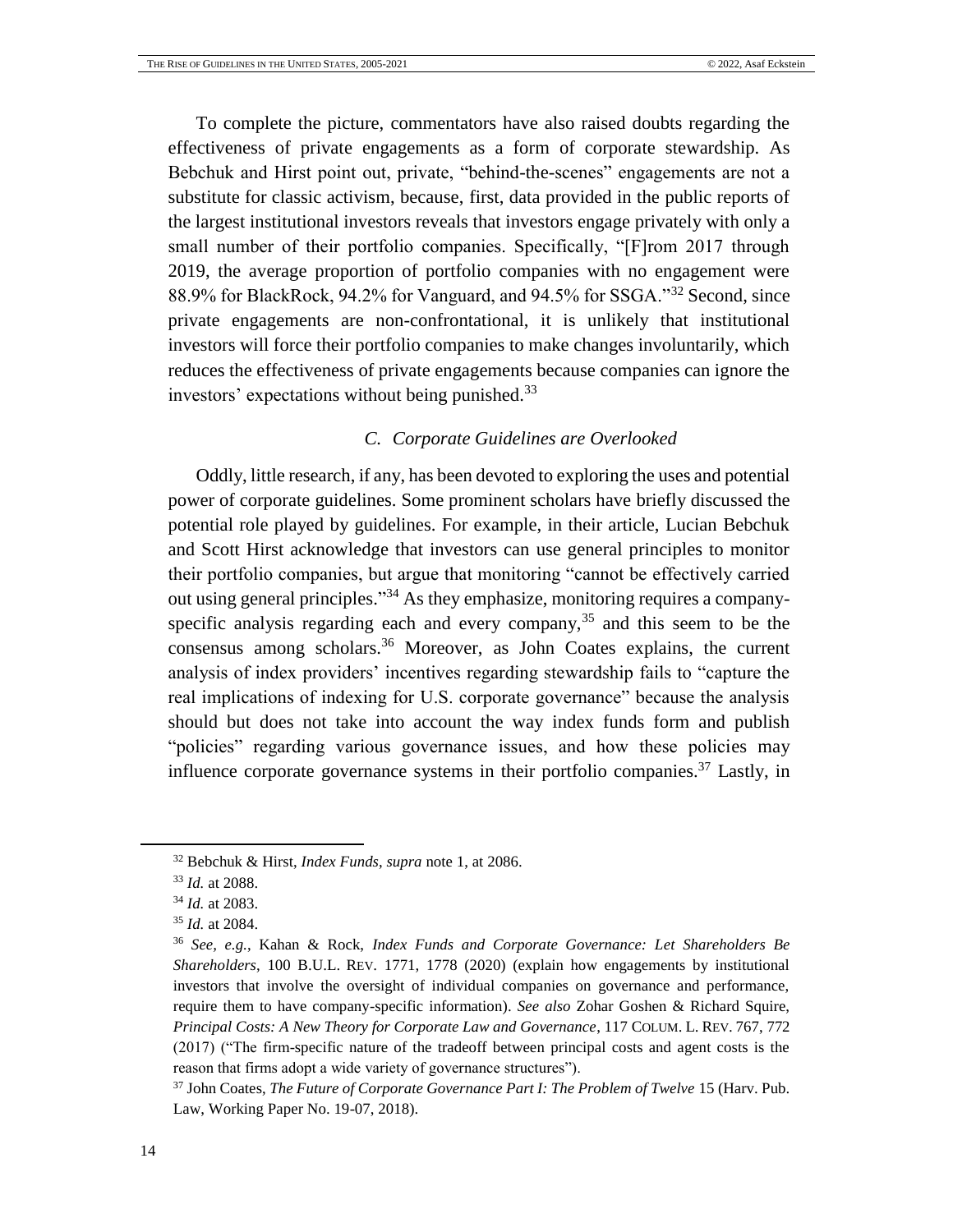their recent article, Edward Rock and Marcel Kahan explain how market-wide governance issues can be decided with reference to the voting guidelines.<sup>38</sup>

In a similar vein, scholars have recognized that large institutional investors are likely to enjoy the economies of scale derived from the fact that they invest in hundreds of companies, and are therefore incentivized to study corporate governance issues to take advantage of the insights common to all relevant companies.<sup>39</sup> However, beyond general recognition of the potential of corporate guidelines, a deeper study of their nature and cost-effectiveness is needed. This article aims to fill this void.

## II. THE ESSENCE OF CORPORATE GUIDELINES

#### *A. Corporate Guidelines: General Features*

<span id="page-14-1"></span><span id="page-14-0"></span>Traditionally guidelines on corporate governance are set by regulators, such as the Securities and Exchange Commission, and quasi-regulators including stock exchanges, such as the NYSE and NASDAQ. These guidelines are a set of principles and practices that aim to support and promote sound corporate governance and, accordingly, enhance corporate value.

Interestingly, today, corporations also design and adopt their own governance guidelines, which address various matters including requirements for director qualifications, board elections (including director majority voting policy), director responsibilities, lead independent director's role, directors' conflicts of interest, committees of the board, executives' compensation, shareholders' communication with the board (e.g., shareholders' rights to proxy access and to call special meetings), performance evaluations of the board and its committees, review of the composition of the board and its committees, qualification of audit committee members, board diversity, and commitment to corporate social responsibility.

Corporations' guidelines establish a framework for governance of the board of directors and the management of the corporation. These guidelines are typically designed by the board, described in detail in the public reports of the corporation, and updated by the board periodically. As will be elaborated in the next section, corporations state their commitment to the guidelines compiled by large institutional investors and strive to align their guidelines with the investors'. Put differently, guidelines adopted by corporations are influenced by proxy voting guidelines published by large institutional investors.

l

<sup>38</sup> Kahan & Rock, *Let Shareholders Be Shareholders*, *supra* note [36,](#page-13-1) at 1778.

<sup>39</sup> *Id*., at 1800-1801. *See also* Jill E. Fisch, Assaf Hamdani & Steven Davidoff Solomon, *The New Titans of Wall Street: A Theoretical Framework for Passive Investors*, 168 U. PA. L. REV. 17, 35 (2020) ("[T]he Big Three enjoy substantial economies of scale with respect to corporate governance and market-wide initiatives").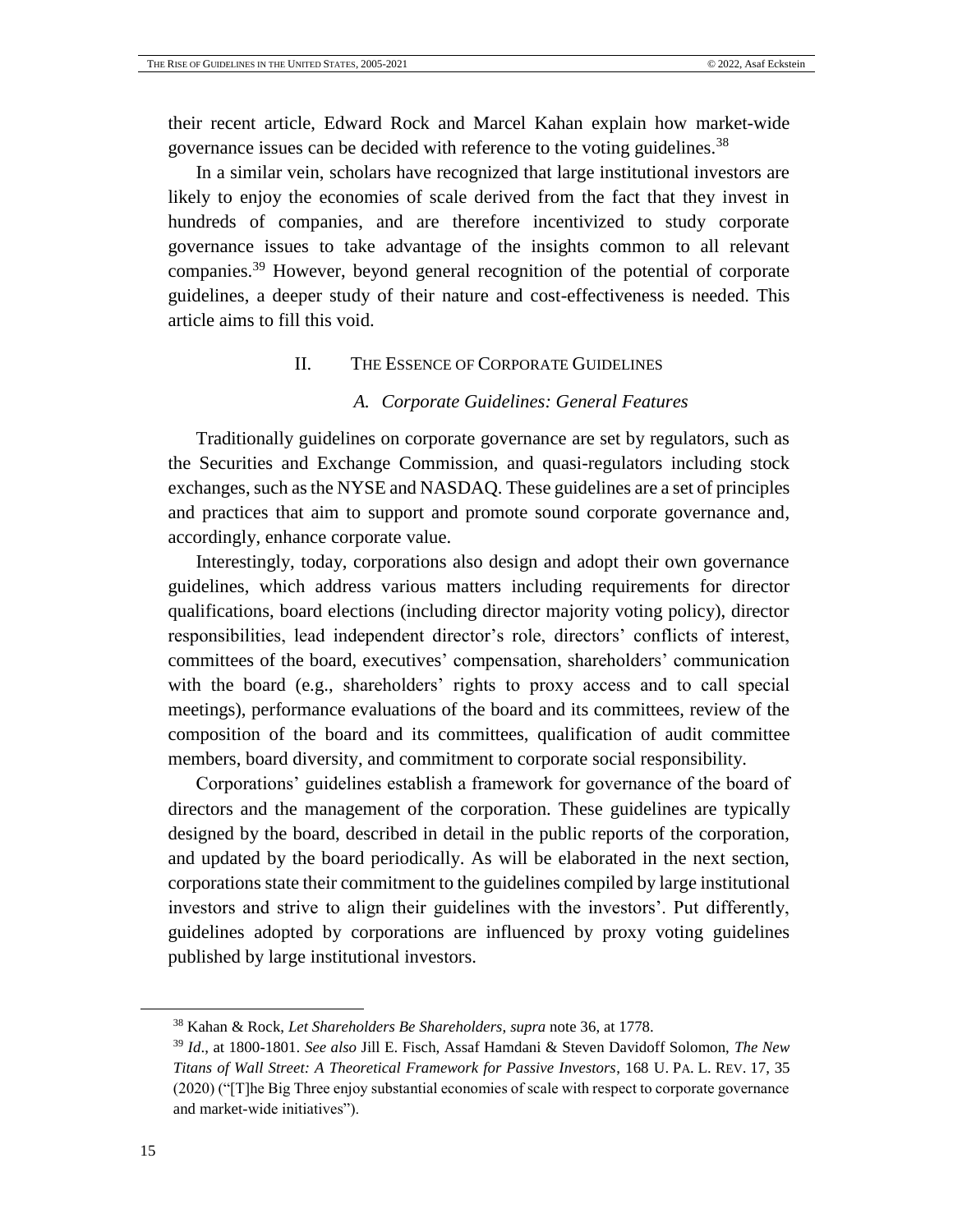<span id="page-15-0"></span>Today, large institutional investors like BlackRock, Vanguard, Fidelity, and State Street<sup>40</sup> publish their own governance guidelines on an annual basis. In fact, mutual funds have been subject to a duty to publish their guidelines since 2003, when the SEC adopted the Advisors Act Rule 206(4)-6 that requires mutual funds to disclose the policies and procedures they use to [vote proxies](https://www.sec.gov/reportspubs/investor-publications/investorpubsmfproxyvotinghtm.html) relating to portfolio securities, and to disclose their voting decisions in order to allow clients to see whether their practices are aligned with the guidelines. $41$ 

The guidelines are used to instruct the investors how to vote and communicate with their portfolio companies. As BlackRock recently stated, "voting guidelines are the benchmark against which [they] assess a company's approach to corporate governance."<sup>42</sup> Relatedly, guidelines constitute a tool whereby investors give their perspective on various corporate governance practices that can promote long-term financial performance, and thus show their vision and preferences to the corporations in which they invest. Institutional investors do not differ significantly in their guidelines. Differences mainly exist in the form of how closely the investors will follow their guidelines. Some investors allow for more flexibility within the guidelines, enabling them to diverge when necessary, while other investors leave less room for discretion.

When voting on certain issues, institutional investors may diverge from their own guidelines. Such a divergence is not automatically perceived as a breach of good corporate governance. However, at least some of the investors have an "align or explain" mechanism, meaning that when their voting behaviors in certain portfolio companies do not align with their own guidelines, they must explain the reason for the divergence. For example, T. Rowe Price has a Proxy Committee that develops its guidelines and distributes the guidelines to portfolio managers. Ultimately, the portfolio managers decide how to vote on the proxy proposals of companies in their portfolios, but as T. Rowe Price's guidelines stress, "when portfolio managers cast votes that are counter to the Proxy Committee's guidelines, they are required to document their reasons in writing to the Proxy Committee."<sup>43</sup>

<sup>40</sup> *Examining the Market Power and Impact of Proxy Advisory Firms: Hearing Before the S. Comm. on Capital Mkts. & Gov't Sponsored Enters. of the H. Comm. on Fin. Servs.,* 113th Cong. 17 (2013) [hereinafter Hearing before the House] (testimony of Lynn Turner, Managing Director, LitiNomics, Inc.: "If you look at the Web sites of the largest public pension funds and the 15 largest money managers . . . you will find they all have their own custom-designed proxy voting guidelines").

<sup>41</sup> *See* 17 C.F.R. § 275.206(4)-6 (2003). *See also* Hearing Before the House, *Id*. at 28 (providing explanation by the former Chairman of the SEC about the rule).

<sup>42</sup> *Protecting and Enhancing Our Clients' Assets for the Long Term*, BLACKROCK, <https://www.blackrock.com/corporate/about-us/investment-stewardship#engagement-priorities> (last visited Dec. 24, 2019).

<sup>43</sup> See *Proxy Voting Guidelines*, T.ROWEPRICE (2019), [https://www.troweprice.com/content/dam/trowecorp/Pdfs/Proxy%20Voting%20Guidelines%20-](https://www.troweprice.com/content/dam/trowecorp/Pdfs/Proxy%20Voting%20Guidelines%20-%202019.pdf) [%202019.pdf,](https://www.troweprice.com/content/dam/trowecorp/Pdfs/Proxy%20Voting%20Guidelines%20-%202019.pdf) at 1.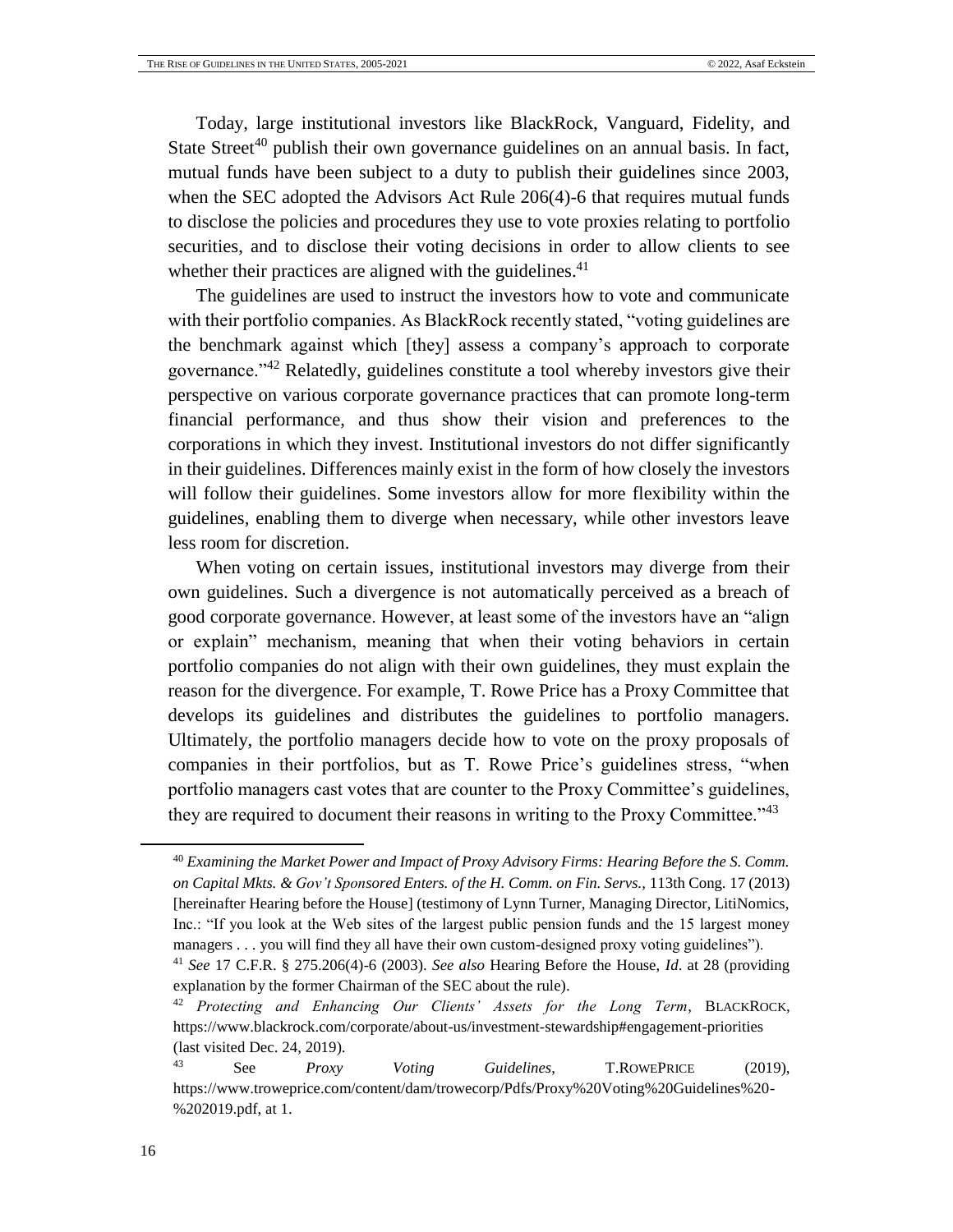Lastly, guidelines designed by institutional investors typically reserve some degree of flexibility for the portfolio companies, by allowing them to take into account their individual characteristics when complying with the guidelines, as long as they show the holistic attitude stipulated by the guidelines. Put differently, institutional investors' guidelines do not seek to dictate specific governance structures, but rather defer to the structures chosen by corporations' boards of directors, as long as they align with the investors' philosophy.

<span id="page-16-0"></span>An illustrative example is the guideline that requires the separation of the chairman of the board and the CEO. BlackRock's guideline allows its portfolio companies to choose between an independent chairman and a lead director that serves together with the chairman when the roles of the chairman and the CEO are combined.<sup>44</sup> During the roundtable held by the SEC in 2018 on proxy process, Mrs. Rakhi Kumar, Senior Managing Director and Head of ESG Investment and Asset Stewardship at State Street, explained how some of the corporate governance issues are "gray" and require attention to specific details. As she stressed, "We realize it's not just as easy as flipping the role of a chair and CEO. We realize it has much more to it, such as the individual in place, the time commitment, the job description."<sup>45</sup>

<span id="page-16-1"></span>The above example reflects the typical attitude of institutional investors to their own guidelines. Thus, although at first glance corporate guidelines designed by institutional investors may be seen as a rigid set of one-size-fits-all rules, they are actually relatively flexible principles that leave discretion for both the investors and managements of corporations.<sup>46</sup>

<span id="page-16-2"></span><sup>44</sup> *Proxy Voting Guidelines for U.S. Securities*, BLACKROCK (Jan. 2019), https://www.blackrock.com/corporate/literature/fact-sheet/blk-responsible-investment-guidelinesus.pdf, at 6 ("We believe that independent leadership is important in the boardroom. In the U.S. there are two commonly accepted structures for independent board leadership: 1) an independent chairman; or 2) a lead independent director when the roles of chairman and CEO are combined. In the absence of a significant governance concern, we defer to boards to designate the most appropriate leadership structure to ensure adequate balance and independence. In the event that the board chooses a combined chair / CEO model, we generally support the designation of a lead independent director if they have the power to: 1) provide formal input into board meeting agendas; 2) call meetings of the independent directors; and 3) preside at meetings of independent directors. Furthermore, while we anticipate that most directors will be elected annually, we believe an element of continuity is important for this role for an extended period of time to provide appropriate leadership balance to the chair / CEO").

<sup>45</sup> *See Round Table on the Proxy Process*, SEC 183 (July 30, 2018), https://www.sec.gov/files/proxy-round-table-transcript-111518.pdf [hereinafter SEC Roundtable-2018].

<sup>46</sup> *See, e.g.*, Vanguard, *Vanguard-Advised Funds Proxy Voting Policy*, SEC (Oct. 1, 2019), https://www.sec.gov/Archives/edgar/data/932471/000093247119007334/sai069\_102019.htm ("In evaluating proxy proposals . . . we will give substantial weight to the recommendations of the company's board, absent guidelines or other specific facts that would support a vote against management"); BlackRock Guidelines, *supra* note [44,](#page-16-0) at 3 ("These Guidelines are not intended to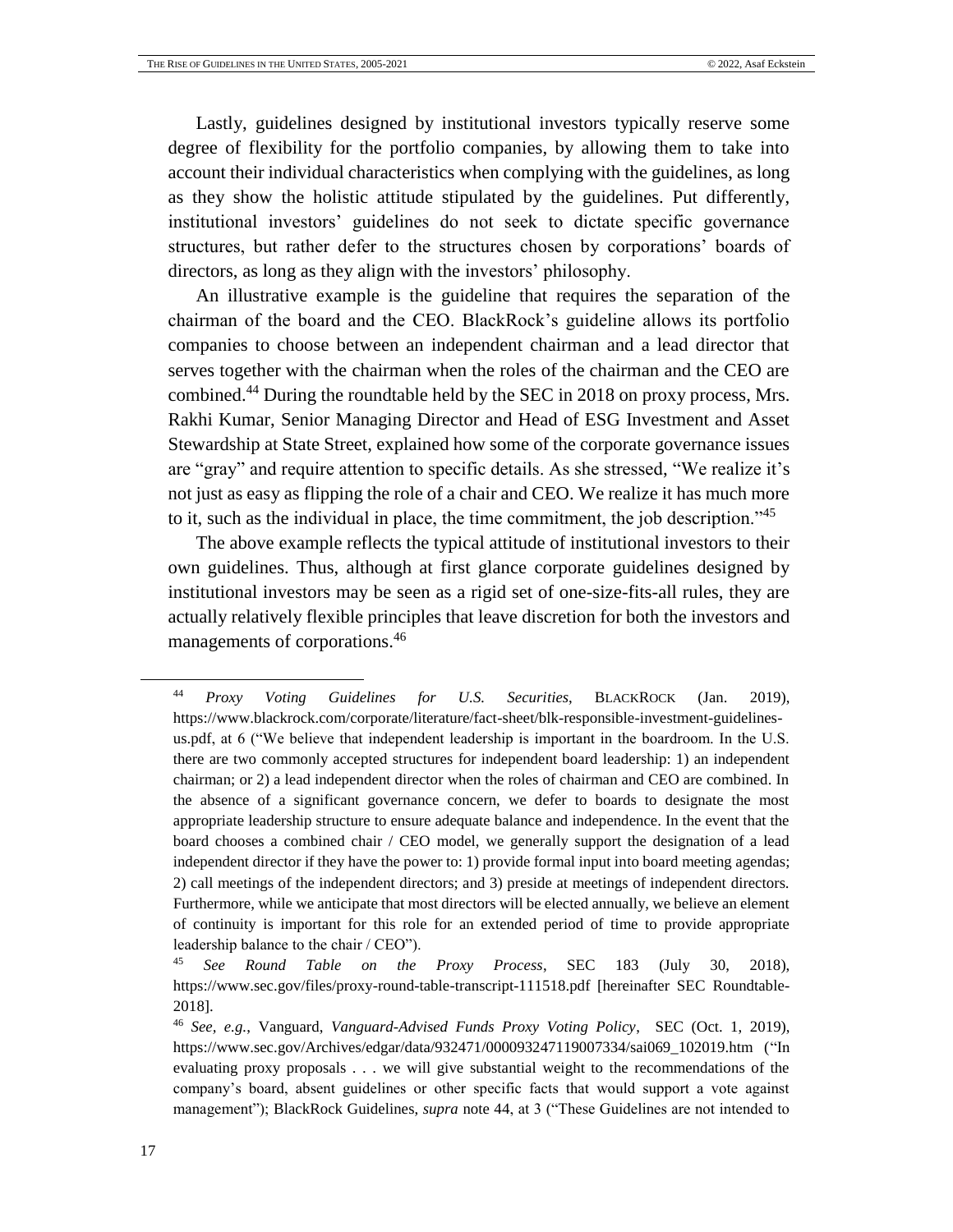For these reasons, institutional investors' corporate guidelines are likely to meet little opposition from corporations, and thereby alleviate the concerns raised by Bebchuk and Hirst about the disincentives of investors to confront corporations' managers.<sup>47</sup> This means that unlike active stewardship, institutional investors are not likely to underinvest in designing corporate guidelines because the guidelines won't harm the business ties between the managers of the investors and the portfolio companies or lead to other types of backlash.

#### *B. Corporate Guidelines: The Potential Influence*

<span id="page-17-0"></span>In this part, I explain how corporate guidelines have omnipresent power and influence. As I have discussed in Section I.A, the research conducted so far by scholarship shows that institutional investors have a limited pecuniary interest and lack the budgets and personnel needed to influence governance regimes in their portfolio companies.<sup>48</sup> It therefore concludes that institutional investors' influence on corporate governance in their portfolio companies is limited.<sup>49</sup> In this section, I will argue that this view underestimates the influence of institutional investors on corporate governance because it fails to capture the potential power of corporate guidelines.

In Subsection II.B.1, I will explain how the guidelines of the largest institutional investors have the potential to influence corporations before and after formal voting periods (in between shareholder meetings) due to their special nature. Relatedly, in Subsection II.B.2, I will explain how this special nature of the guidelines allows both the corporations and investors relying on them to avoid confrontation and shaming.

#### 1. The Omnipresent Power of Corporate Guidelines

Skepticism regarding institutional investors' involvement in stewardship typically originates from statistics and numbers. For example, as mentioned before, Bebchuk and Hirst argue that the limited personnel and budgets of the Big Three cannot allow them to be good stewards in the huge number of corporations they invest in. Bebchuk and Hirst support their argument by citing that the number of companies with which the Big Three engage, according to their annual stewardship

l

limit the analysis of individual issues at specific companies and are not intended to provide a guide to how BlackRock will vote in every instance. . . . They are applied with discretion, taking into consideration the range of issues and facts specific to the company and the individual ballot item"); *Proxy Voting Guidelines*, FIDELITY 1 (Jan. 2020) ("Fidelity maintains the flexibility to vote individual proxies based on our assessment of each situation").

<sup>47</sup> *See infra* Section I.A.

<sup>48</sup> *Id.*

<sup>49</sup> *Id.*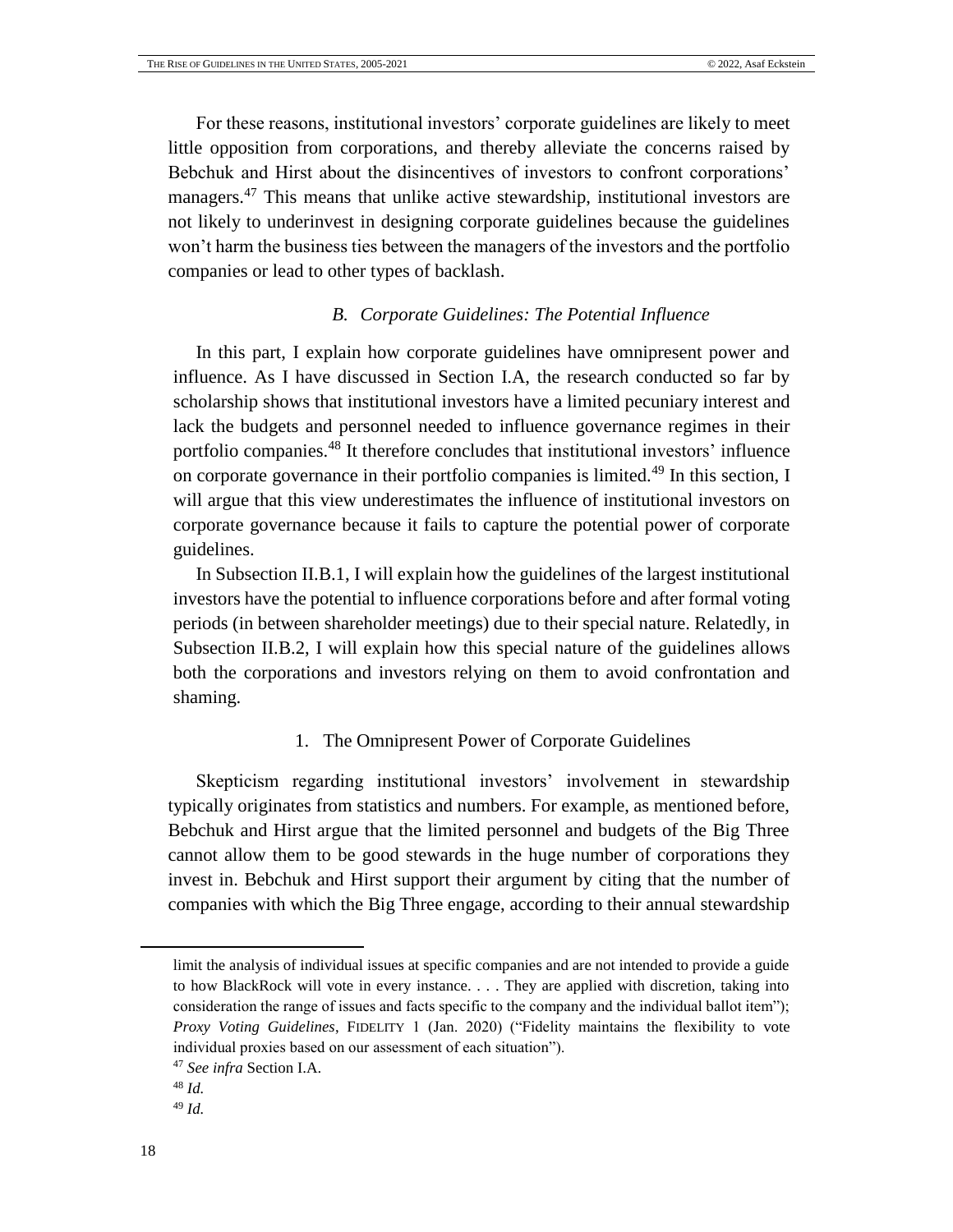reports, constitute only 5.5%–11% of their portfolio companies, and only 0.6%– 2.3% of these companies experienced multiple engagements by the Big Three.<sup>50</sup> Bebchuk and Hirst also provide evidence on the frequency of the Big Three's voting against say-on-pay proposals, showing that they rarely vote against the proposals initiated by managements. They argue that these findings indicate a near absolute deference of the Big Three to the managements of their portfolio companies.<sup>51</sup> Promanagement voting by index funds was documented also by other empirical studies.<sup>52</sup> While these findings are convincing, they do not capture the full story.

<span id="page-18-0"></span>The influence of investors' corporate guidelines tends to be underestimated because it is hard to identify and quantify, and because providing stewardship through the guidelines is often indistinguishable from the simple pro-management voting practice. Indeed, there are many cases where shareholders submit a proposal to a company asking its board to make a governance change and the institutional investors' voting decision is aligned with the board's recommendation to vote against the shareholder proposal. In such cases, the voting behavior of institutional investors is traditionally counted as pro-management voting, and thus the investors are perceived as if they haven't fulfilled their fiduciary duty to monitor their portfolio companies in an optimal manner. However, a closer look will reveal a more complex dynamic behind such a voting pattern.

The analysis of the real power of the largest institutional investors will not focus only on the dynamic between the investors and their portfolio companies in the

<sup>50</sup> Bebchuk & Hirst, *Index Funds*, *supra* note [1,](#page-4-1) at 2084–2088.

<sup>51</sup> *Id.* at 2091–2095.

<sup>52</sup> Ryan Bubb & Emiliano Catan, *The Party Structure of Mutual Funds* (Mar. 10, 2019) (unpublished manuscript) (on file with SSRN); Patrick Bolton, Tao Li, Enrichetta Ravina, & Howard Rosenthal, *Investor Ideology* (European Corp. Governance Inst., Finance Working Paper No. 557/2018, 2019), https://ssrn.com/abstract=3119935. Interestingly, institutional investors themselves admit that they prefer engaging with their portfolio companies to supporting shareholder proposals submitted to these companies. For example, Mr. Ray A. Cameron, Head of the Investment Stewardship Team for the Americas Region at BlackRock, stated that"[w]e prefer engagement, as we see shareholder proposals as a tool often of last resort, an avenue for accelerated change when needed. During our direct engagements with companies, we address the issues covered by many shareholder proposals that we believe to be material to the long-term value of the company. Where management demonstrates a willingness to address the material issues raised, and where we believe progress is being made, we will generally support the company and vote against the shareholder proposal." SEC Roundtable-2018, *supra* not[e 45,](#page-16-1) at 116. *See also Id.* at 118 ("BlackRock takes an engagement-first approach. And we find that even when we do not support shareholder proposals or some proposals, the conversations that we have with companies on related topics often lead to positive change without the use of what some might consider to be a blunt instrument"); Tim McLaughlin & Ross Kerber, *Index Funds Invest Trillions But Rarely Challenge Management*, REUTERS (Oct. 8, 2019) (citing a statement of Michelle Edkins, head of corporate governance at BlackRock: "'A vote against management is a sign of a failed engagement,' Michelle Edkins, who oversees BlackRock's proxy voting, said in an interview").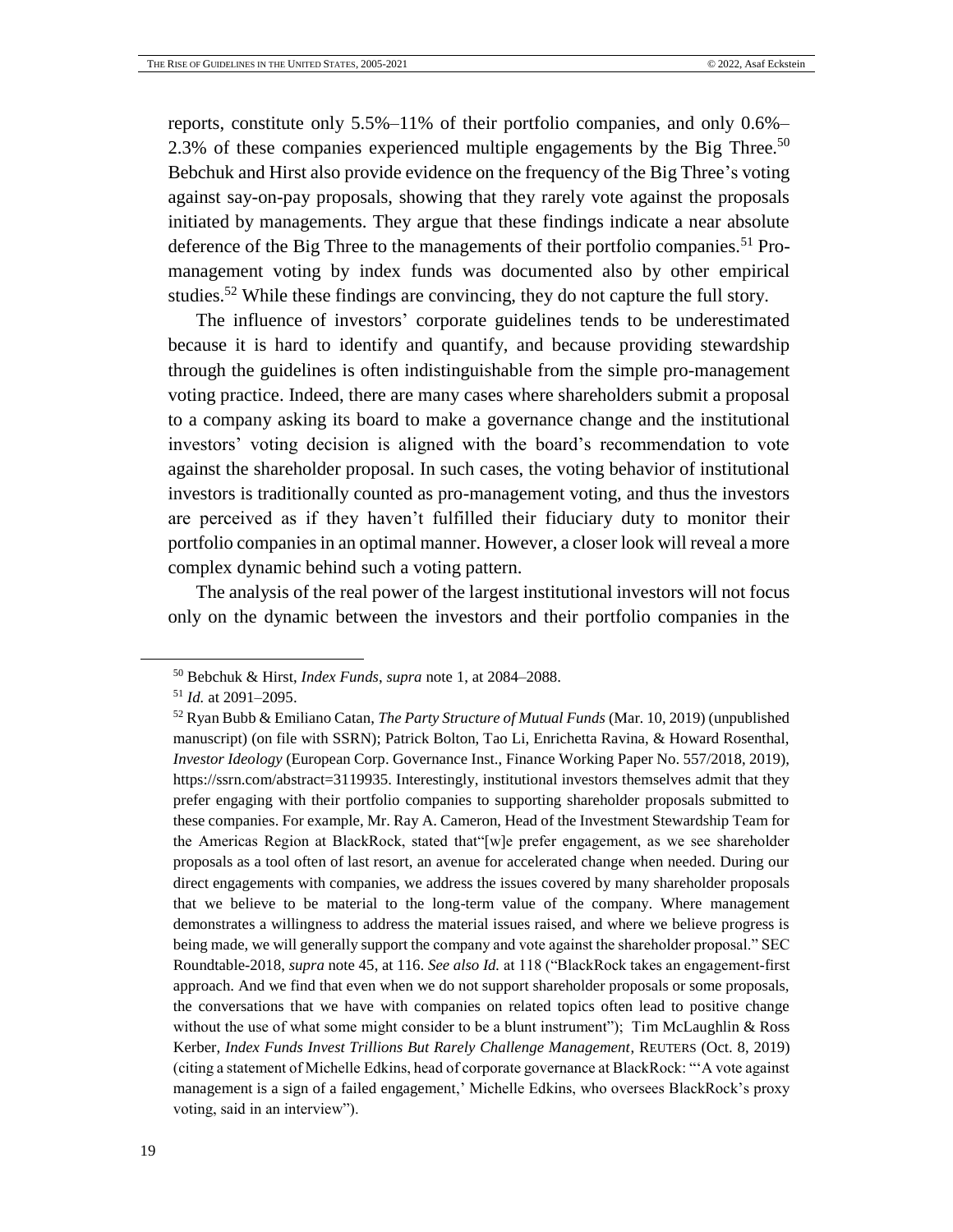formal voting process because changes in governance are also made by corporations in the period between annual meetings. Corporations may modify their governance guidelines during the year based not on shareholder proposals, but on analysis of corporate guidelines.

As some corporations' proxy statements reveal, corporations' governance guidelines are designed in advance of the shareholder meeting, based on the board of director's review of "governance guidelines published by institutional investors and proxy advisors," "stockholder expectations," "proxy voting guidelines of [the company's] major stockholders," "Investor Stewardship Group's (ISG) Corporate Governance," "investor concerns," whether a certain standard has been "recognized by the Council of Institutional Investors as a market standard," "evolving governance best practices," "emerging best practices in corporate governance," and "prevailing practices among other U.S. companies."<sup>53</sup>

<span id="page-19-0"></span>The above statements mean corporations do not ignore corporate guidelines of the largest institutional investors and proxy advisory firms, as well as the industry's best practices. As the Investor Stewardship Group (ISG), an initiative formed by the largest institutional investors, emphasizes on its website: "Listed companies should recognize that some of their largest investors now stand together behind these principles."<sup>54</sup> The ISG's position reflects a threat that if corporations choose not to follow the principles perceived by investors to be good corporate governance, they should have good reasons; otherwise, they are exposed to sanctions from the investors in the form of, for example, the investors' decision to oppose reelection of directors; or the decision to support shareholder proposals. Such a threat is credible despite the fact that institutional investors tend to vote with management and are perceived as pro-management.

As Mr. Brandon Rees, Deputy Director of Corporations and Capital Markets for the American Federation of Labor and Congress of Industrial Organizations (AFL-CIO), stated during the Roundtable held by the SEC in 2018: "Large institutional investors—the BlackRocks and State Streets and Vanguards of the world—do not need the shareholder proposal rule process to get attention of management or board of directors. There's not a corporate secretary or investor relations department in the country that would not return their call within 24 hours." 55

Besides this general statement, Mr. Gary Retelny, President and CEO of the largest proxy advisory firm ISS, recently emphasized in the SEC's 2018 Roundtable that where institutional investors "have their own custom policies that they have designed and that they want to implement with regard to" their portfolio companies,

<sup>53</sup> *See* Appendix A.

<sup>54</sup> *About the Investor Stewardship Group and the Framework for U.S. Stewardship and Governance*, INV'R STEWARDSHIP GRP.[, https://isgframework.org/](https://isgframework.org/) (last visited Feb. 2, 2020) [hereinafter ISG].

<sup>55</sup> SEC Roundtable-2018, supra note [45,](#page-16-1) at 150.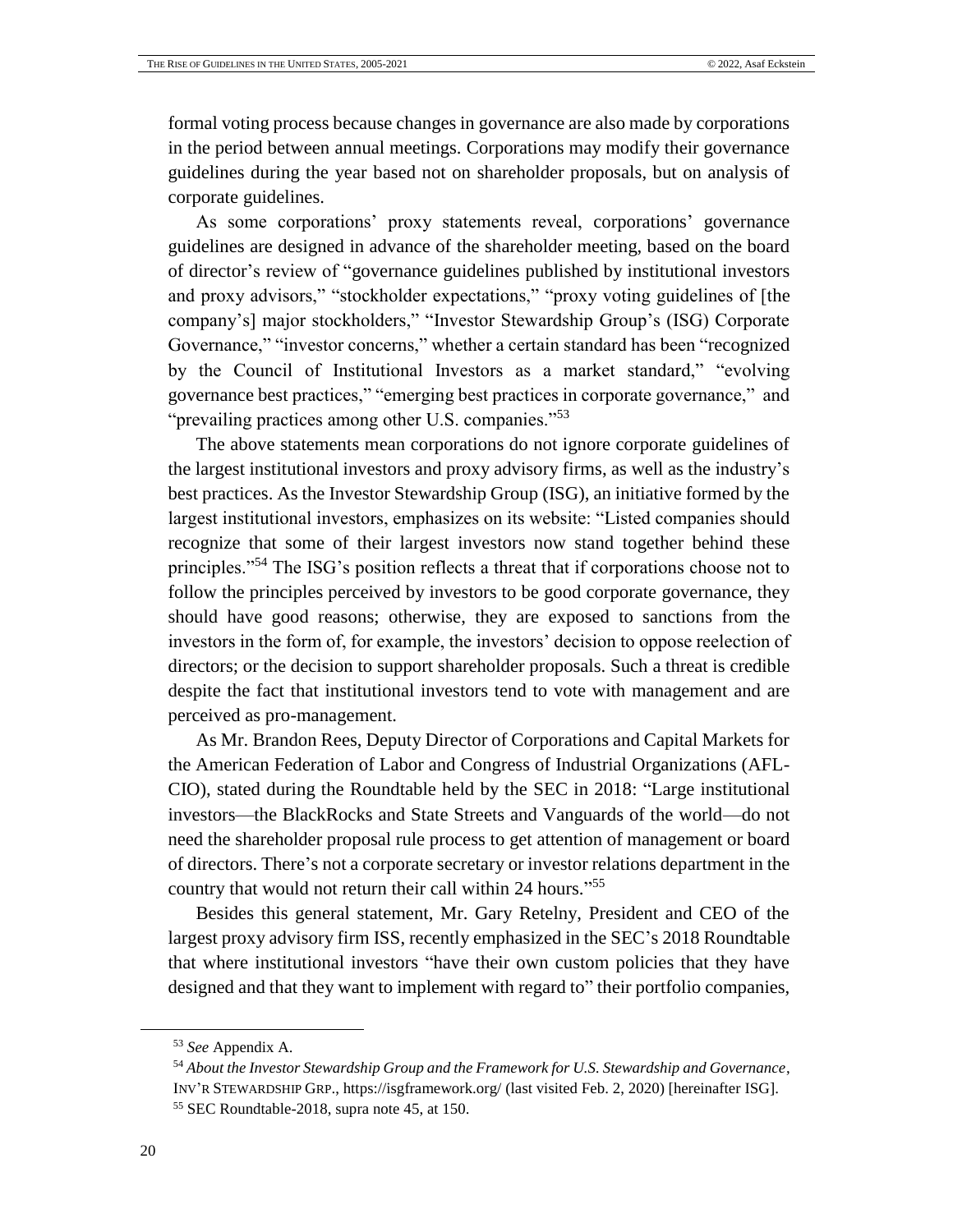"[w]hat ISS does, essentially, is help them with the work flow . . . based on [investors'] own individual custom policies."<sup>56</sup> Relatedly, according to the recent empirical research conducted by Bebchuk and Hirst, the Big Three "have been very active in supporting [shareholder] proposals advocating governance changes favored by their governance principles."<sup>57</sup> Lastly, a report recently published by State Street, one of the prominent signatories of ISG, reveals that State Street's initial screen in March 2018 identified sixty-six S&P 500 companies that did not comply with the ISG's governance principles. Subsequently, many of these companies improved their practices before their annual shareholder meetings or were able provide sufficient justification for their practices. State Street eventually voted against those who failed to do so.<sup>58</sup>

<span id="page-20-0"></span>In conclusion, institutional investors' pro-management voting pattern during annual shareholder meetings does not necessarily mean that they blindly defer to managements' governance practices. It can also suggest that the investors are able to steer the managements to follow their guidelines before the annual meetings start, or secure the managements' promise that they will follow the guidelines soon after the upcoming meetings, thereby making it unnecessary to effectuate governance changes by voting against the managements.

# 2. Corporate Guidelines as a "Soft" Intervention that Avoids Confrontation and Shaming

Corporate guidelines, unlike active engagements, may allow corporations to avoid embarrassment and harm to their reputation. Simply put, at the moment that a shareholder proposal is submitted and requires that the board implement a governance change, if the board subsequently recommends to the company's shareholder to vote "for" the shareholder proposal, it may be interpreted as if the board was unaware of and failed to make the fit and proper governance arrangement in advance. Such a dynamic may create an element of "shaming" the board. By contrast, if the board chooses to propose a governance change by itself and supports its proposal by referring to institutional investors' guidelines, the board is likely to signal that it is its commitment to good corporate governance, not external forces, that is driving the proposed governance change. Such a proposal initiated by the board can even be made soon after the board has refused to accept a shareholder proposal on the same governance issue.

<sup>56</sup> *Id*. at 191–192. *See also Id*. at 192 ("87 percent of the shares that we execute votes for—vote as per their own custom policies").

<sup>57</sup> Bebchuk & Hirst, *Index Funds*, *supra* note [1,](#page-4-1) at 2104.

<sup>58</sup> *See Stewardship Report 2018–19*, STATE STREET GLOBAL ADVISORS 59 (2019), [https://www.ssga.com/investment-topics/environmental-social-governance/2019/09/annual-asset](https://www.ssga.com/investment-topics/environmental-social-governance/2019/09/annual-asset-stewardship-report-2018.pdf)[stewardship-report-2018.pdf](https://www.ssga.com/investment-topics/environmental-social-governance/2019/09/annual-asset-stewardship-report-2018.pdf) [hereinafter SSGA 2018-19].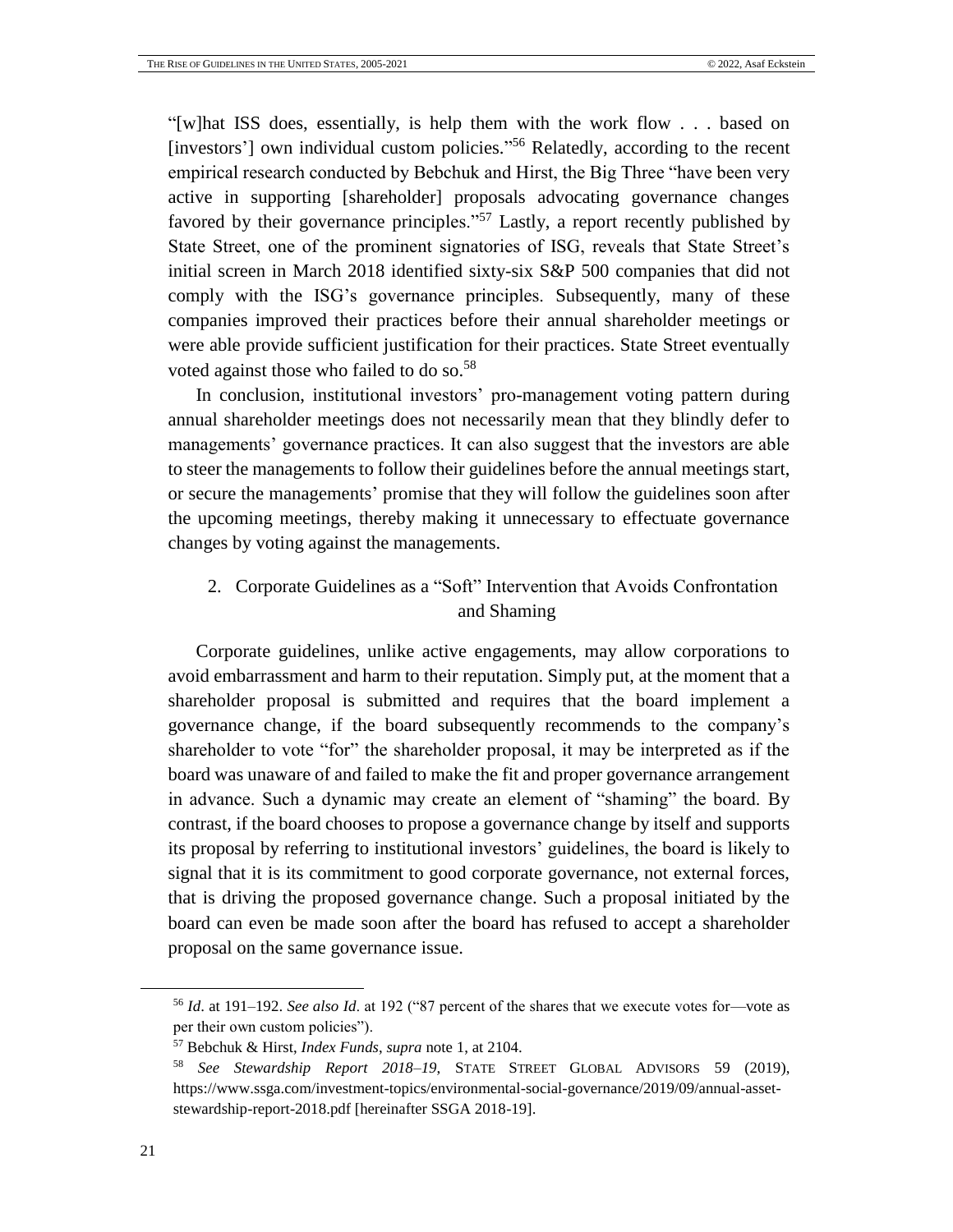To illustrate this dynamic, let's take the giant pharmaceutical company Allergan as an example. In its 2018 proxy statement, shareholders requested Allergan's Board to adopt a policy that would require the chair of the board, whenever possible, to be an independent director. To support their proposal, shareholders wrote that "a number of institutional investors said that a strong, objective board leader can best provide the necessary oversight of management. Thus, the California Public Employees' Retirement System's Global Principles of Accountable Corporate Governance recommends that a company's board should be chaired by an independent director, as does the Council of Institutional Investors. An independent director serving as chairman can help ensure the functioning of an effective board."<sup>59</sup>

<span id="page-21-0"></span>Allergan's Board of Directors recommended that the shareholders should vote against this shareholder proposal,  $60$  and at the annual meeting held on May 1, 2019, the proposal was rejected.<sup>61</sup> 101,019,176 shares voted "for" and 159,894,901 voted "against."<sup>62</sup> Interestingly, at the time of the voting, the largest shareholders of Allergan were: Wellington Management Group with 24,934,153 (7.49%) of Allergan shares; BlackRock with 21,466,017 (6.45%) of Allergan shares; and Vanguard with  $24,179,830$  (7.27%) of Allergan shares.<sup>63</sup> Although their voting guidelines supported the separation of the Chairman and the  $CEO<sub>1</sub><sup>64</sup>$  Wellington, BlackRock, and Vanguard voted against the proposal, $65$  which determined the results of the voting on the proposal.

However, subsequently in its 2019 proxy statement, Allergan's Board adopted the governance change that would require the chair of the board to be an independent director but presented the change as its own initiative. It stated that "the Board has also heard from many of our shareholders that they would value a policy requiring an independent Chair that the Board could phase in with the next CEO transition. Accordingly, the Board has adopted changes to its corporate governance guidelines and the Nominating and Corporate Governance Committee charter so that, phased in within a reasonable period of time in connection with the next CEO transition

<sup>59</sup> Allergan PLC, Proxy Statement (Schedule 14A) (Mar. 23, 2018).

<sup>60</sup> *Id.*

<sup>61</sup> Allergan PLC, Current Report (Form 8-K) (May 1, 2019).

<sup>62</sup> *Id.*

<sup>63</sup> Allergan PLC, *Proxy Statement*, *supra* note [59.](#page-21-0)

<sup>64</sup> *Global Proxy Voting Guidelines*, WELLINGTON MANAGEMENT (Dec. 5, 2018), https://www.wellington.com/en/wp-content/uploads/2017/08/global-proxy-voting-guidelines.pdf; BlackRock Guidelines, *supra* note [44,](#page-16-0) at 6; Vanguard, *Proxy Voting*, *supra* note [46.](#page-16-2)

<sup>65</sup> Advanced Series Trust, Annual Report of Proxy Voting Record of Registered Management Investment Company (Form N-PX) (Aug. 28, 2019); Vanguard Index Funds, Annual Report of Proxy Voting Record of Registered Management Investment Company (Form N-PX) (Aug. 30, 2019).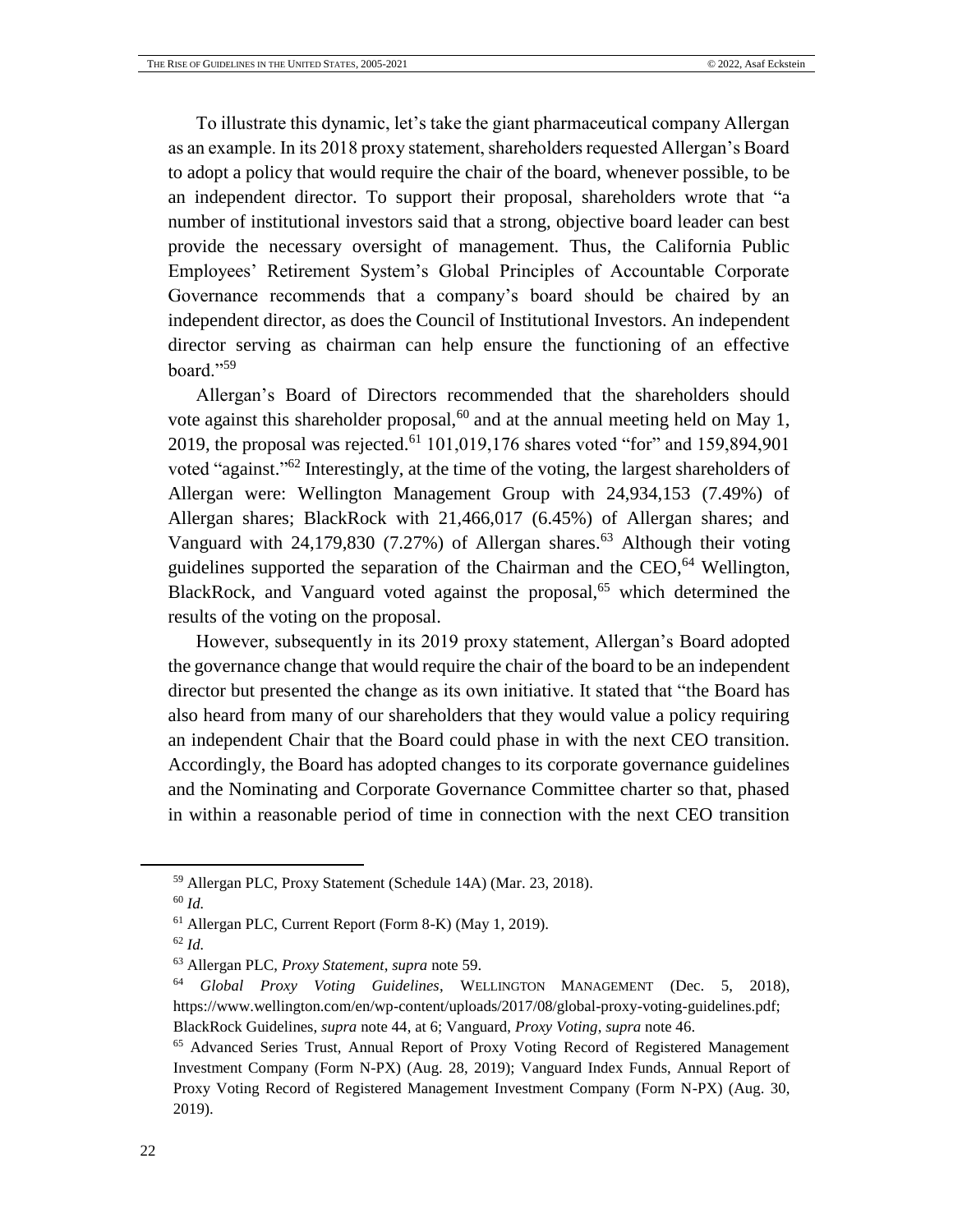following the March 2019 adoption of the Corporate Governance Guidelines, the Chair of the Board shall be, whenever possible, an independent director."<sup>66</sup>

Another example is related to Booking Holding Company (the former Priceline Group, Inc.). In the its 2015 proxy statement, the board opposed a shareholder proposal concerning enhanced proxy access.<sup>67</sup> However, after the proposal was eventually approved at the annual meeting in 2015, the board tried to describe this governance change as a result of its own effort to improve governance. <sup>68</sup> As the proxy statement of 2019 stated, "Our management and the Board of Directors regularly evaluate ways to improve the Company's corporate governance. The Board adopted the Proxy Access By-Laws in 2015. The Board's adoption of Proxy Access By-Laws demonstrates the Company's commitment to good corporate governance practices and responsiveness to stockholders. We adopted our current Proxy Access By-Laws after significant evaluation and deliberation by the Nominating and Corporate Governance Committee and the full Board of Directors and meaningful stockholder engagement. This thoughtful review included an analysis of best practices among other leading U.S. public companies and a review of the corporate governance policies of some of our largest stockholders."<sup>69</sup>

Such a dynamic may teach us that managements are not against governance changes per se but would oppose the changes proposed by shareholders in an adversarial manner. Unlike shareholder proposals, guidelines designed by institutional investors may provide both corporations and institutional investors with an elegant way to avoid direct confrontation. At first, investors can support management by voting against a shareholder proposal, even though the proposal is consistent with the investors' guidelines. Eventually, since managements understand that they have to align with the institutional investors' philosophy and expectations of governance to reflect their commitment to their largest investors and, more generally, their awareness of good corporate governance, the managements are likely to adopt the substance of the shareholder proposal.

## <span id="page-22-1"></span>III. THE RISE OF CORPORATE GUIDELINES

<span id="page-22-0"></span>This part of the Article offers potential explanations for the rise of corporate guidelines from the supply side, i.e., for why corporate guidelines have become a more popular form of stewardship among institutional investors. Some of the explanations are interrelated and, taken together, they shed light on the trend toward standardization in corporate governance and, more specifically, on the evolution of corporate guidelines.

<sup>66</sup> Allergan PLC, Proxy Statement (Schedule 14A) (Mar. 22, 2019).

<sup>&</sup>lt;sup>67</sup> The Priceline Group, Inc., Proxy Statement (Schedule 14A) (Apr. 22, 2015).

<sup>68</sup> The Priceline Group, Inc., Current Report (Form 8-K) (Jun. 4, 2015).

<sup>69</sup> Booking Holdings, Inc., Proxy Statement (Schedule 14A) (Jun. 4, 2019).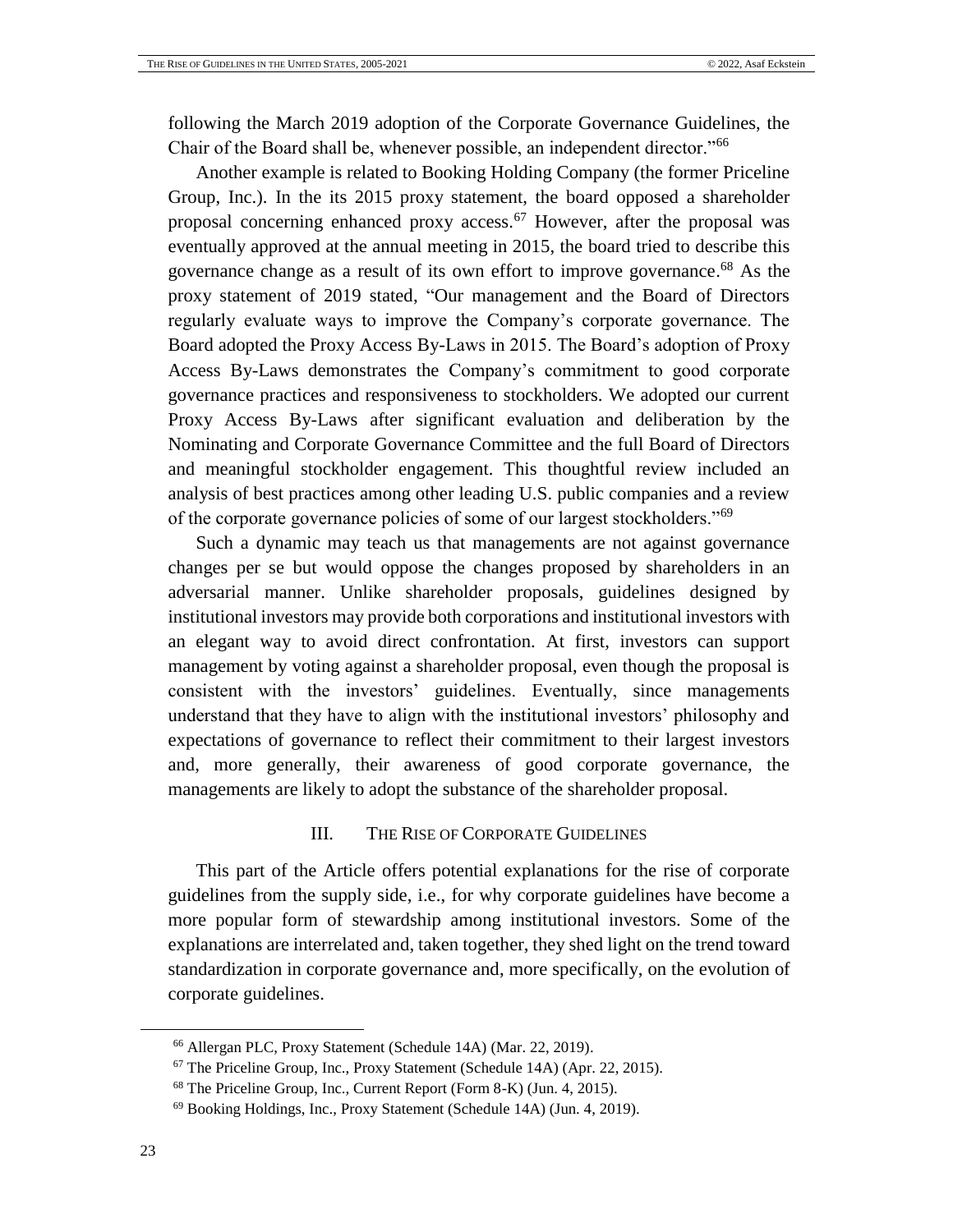## *A. The Need to Strike a Balance between Complying with Fiduciary Duties and Cost-Effectiveness*

<span id="page-23-0"></span>In this section I will explain how institutional investors' growing use of corporate guidelines is the result of their need to balance between 1) their fiduciary duties to vote on a huge number of resolutions at shareholder meetings of their portfolio companies; and 2) their need to stay cost-effective. In this section I focus on three issues.

*First*, institutional investors are obliged to vote in the best interests of their clients as part of their fiduciary duties. Relatedly, given their enormous power, these investors are expected to act as good stewards. *Second*, large investors are subject to a burden of voting in thousands of annual meetings every year. This enormous burden has pushed them to increasingly use the services of proxy advisory firms. Such reliance on advisory firms has drawn huge criticism that institutional investors outsource their duties owed to their clients instead of fulfilling them. Meanwhile, lots of mutual funds have moved toward the passive indexing strategy—a move that has portrayed them as passive stewards and attracted much attention and criticism from commentators and policymakers. Mutual funds have been forced to defend themselves, again, by emphasizing their willingness to devote more resources to corporate stewardship.<sup>70</sup> Unable to simply disregard the above criticism, institutional investors must show that they take control of their own duties. *Third*, institutional investors, mainly mutual funds, must remain cost-effective in order to achieve competitive advantages in a market that substantially limits their incentives to invest in active stewardship. The combination of these elements, discussed below, has led to institutional investors' increasing reliance on corporate guidelines.

#### 1. Compliance with Fiduciary Duties and Good Citizenship

Institutional investors owe fiduciary duties to their clients. According to the law and relevant regulations, institutional investors are required to vote their proxies in the best interests of their clients. At first, after the passage of the Employee Retirement Income Securities Act of 1974 (ERISA), the U.S. Department of Labor (DOL) began ordering private pension funds to act solely in the interests of their plan participants and beneficiaries. Subsequently, in 1988, the DOL released a letter, commonly known as the "Avon Letter," stating that "the fiduciary act of managing plan assets which are shares of corporate stock would include the voting of proxies appurtenant to those shares of stock."<sup>71</sup> In 2003, the SEC adopted a rule and

<sup>70</sup> Bebchuk & Hirst, *Index Funds*, *supra* note [1,](#page-4-1) at 2034.

<sup>71</sup> *See* Letter from Allan Lebowitz, Deputy Assistant Secretary of the Pension Welfare Benefits Admin. at the U.S. Dep't. of Labor, to Helmuth Fandl, Chairman of the Ret. Bd., Avon Products, Inc. (Feb. 23, 1988).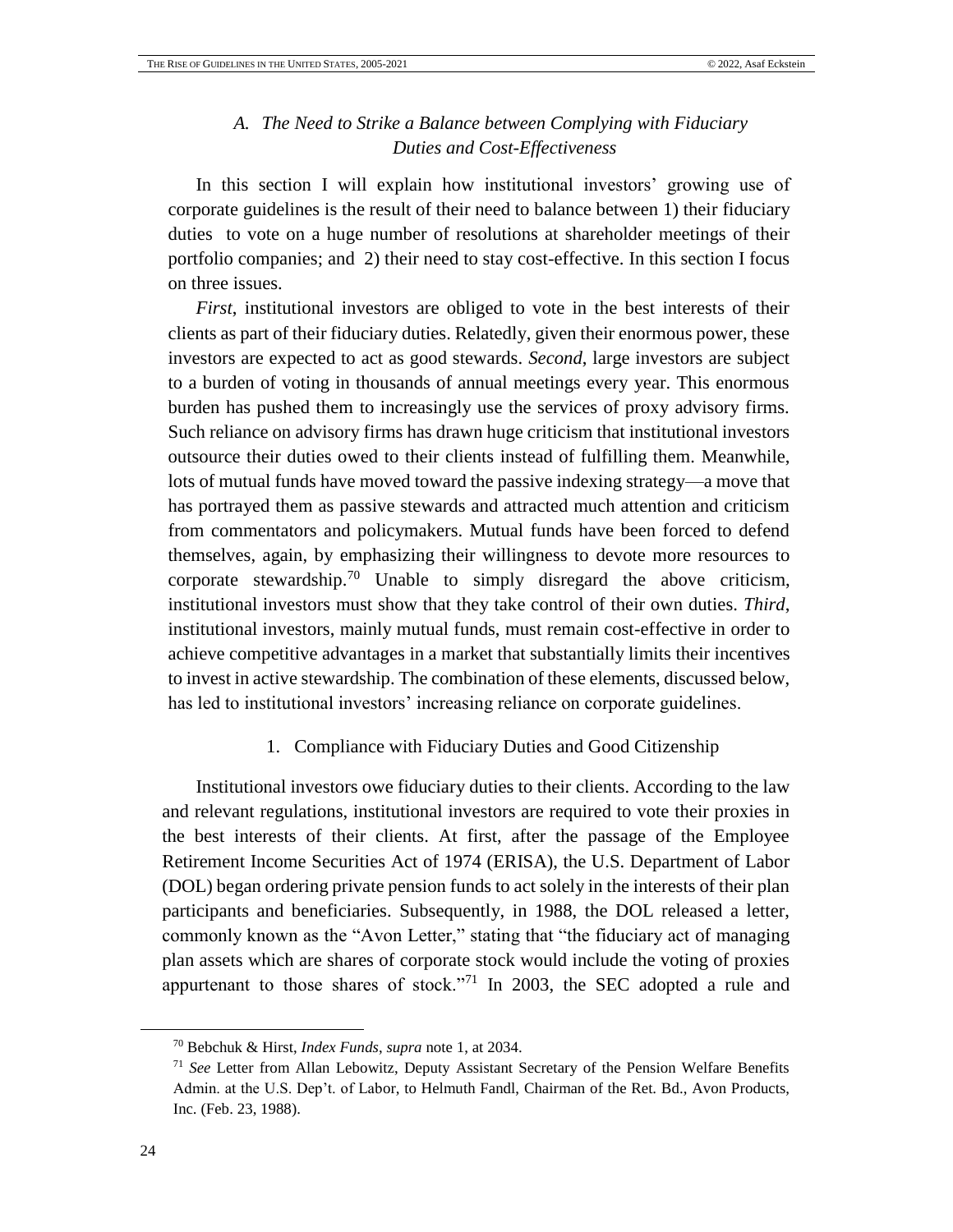amendments under the Investment Advisers Act of 1940 pertaining to mutual funds and investment advisers in order to encourage them to vote their proxies in the best interests of their shareholders.<sup>72</sup>

The SEC and the U.S. Congress have continued to reinforce institutional investors' duties in the following years. Just recently, in November 2018, in the statement announcing a roundtable on proxy process, Chairman Jay Clayton stated that "[s]hareholder engagement is a hallmark of our public capital markets."<sup>73</sup> In effect, it seems that pension funds, mutual funds, and policymakers have interpreted the Investment Advisers Act of 1940 as requiring funds to vote at every shareholder meeting, on every matter. As the SEC Commissioner Elad L. Roisman recently stated, "it appears to be the default position of many advisers that they vote every proxy, for every company, in every fund's portfolio."<sup>74</sup>

Beyond legal duties, institutional investors are also subject to reputational concerns. Simply put, due to their enormous power in influencing corporate governance (e.g., they have plenty of resources to invest in corporate stewardship and also enjoy economies of scale in this aspect), large investors are expected to act as good stewards<sup>75</sup> and, more metaphorically, as good corporate citizens.<sup>76</sup> These concerns incentivize the investors to act as responsible actors who promote better corporate governance since such a positive image is likely to improve the way they

<span id="page-24-0"></span><sup>72</sup> *See* Proxy Voting, 17 C.F.R. § 275.206(4)-6 (2003).

<sup>73</sup> *See* SEC Roundtable-2018, *supra* note [45.](#page-16-1)

<sup>74</sup> Elad L. Roisman, Commissioner, Sec. & Exch. Comm., Keynote Remarks: ICI Mutual Funds and Investment Management Conference (Mar. 18, 2019), (transcript available at [https://www.sec.gov/news/speech/speech-roisman-031819#\\_ftnref10\)](https://www.sec.gov/news/speech/speech-roisman-031819#_ftnref10); *see* Hearing before the House of Rep., *supra* note [40,](#page-15-0) at 2 (providing a written testimony of Jeffrey D. Morgan, President & CEO of National Investor Relations Institute: "[M]utual fund and pension fund managers are required to vote all their shares on every matter"). *But see* Letter from the Inst. Inv'r, Serv., to Brent J. Fields, Secretary, the Sec. & Exch. Comm. (Nov. 7, 2018) (on file at [https://www.issgovernance.com/file/publications/iss-roundtable-comment-letter.pdf\)](https://www.issgovernance.com/file/publications/iss-roundtable-comment-letter.pdf) (explaining that the regulation "does not . . . require investment advisers to vote every proxy, regardless of facts and circumstances").

<sup>75</sup> Bubb & Catan, *supra* note [52,](#page-18-0) at 28 ("Our main hypothesis for passive managers is that larger passive managers will invest more resources into voting due to economies of scale and because they face greater reputational risks. Put simply, the BlackRocks, Vanguards, and State Streets of the world face more pressure to act as good stewards and can spread the costs of doing so across a wider asset base, than smaller passive managers").

<sup>76</sup> *See, e.g.*, Proxy Advisory Firms Roundtable, SEC 74 (Dec. 5, 2013), https://www.sec.gov/spotlight/proxy-advisory-services/proxy-advisory-services-transcript.txt

<sup>[</sup>hereinafter: SEC Roundtable-2013], in which Mr. Eric Komitee, General Counsel at Viking Global Investors, LP, remarked, "I think investment advisers generally speaking have a duty of good corporate citizenship in the United States the same way ordinary citizens have a civic duty to vote in elections, you know, where the outcome is potentially important to corporate America and the companies in which they invest."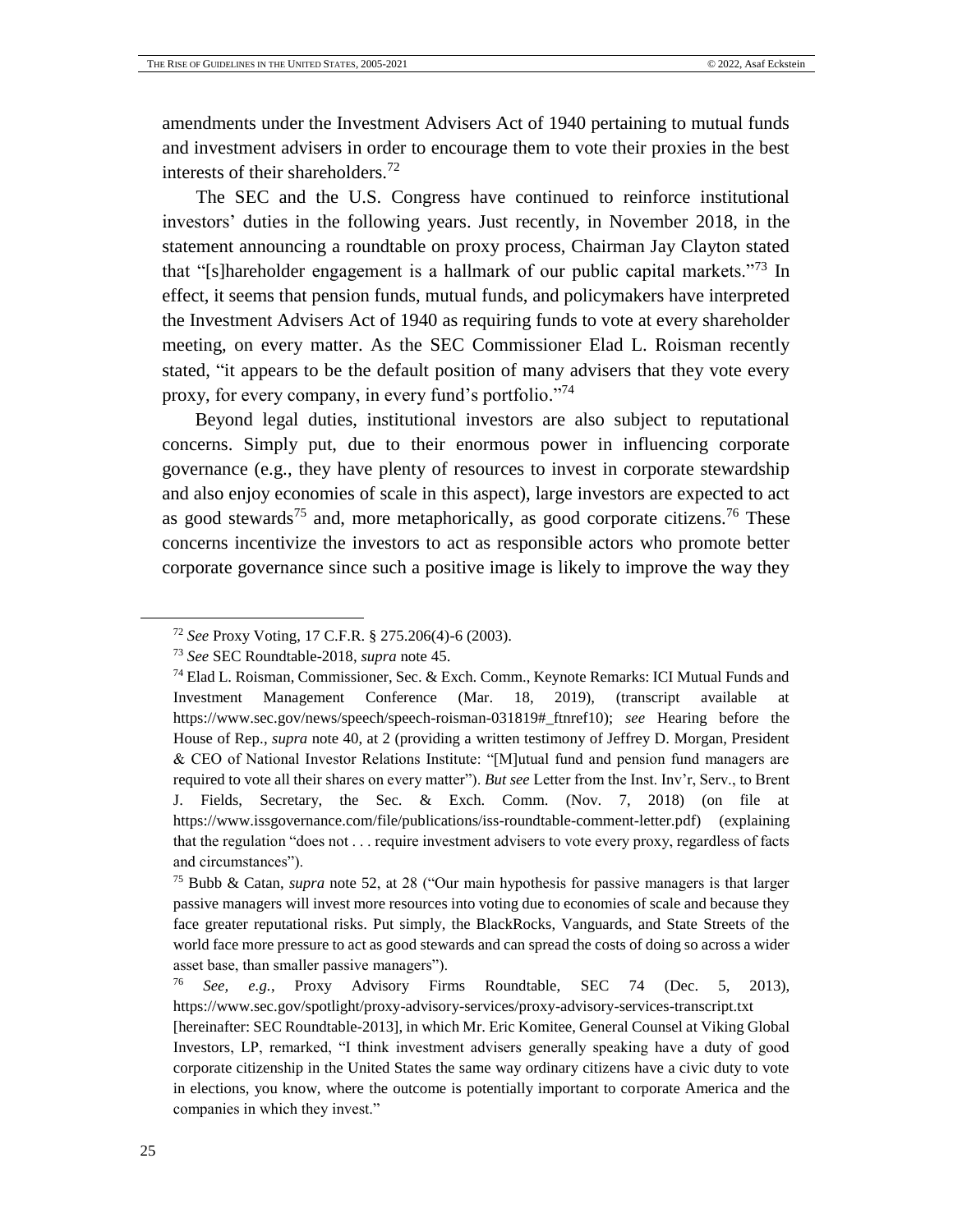<span id="page-25-0"></span>are perceived by policymakers, the media, etc.<sup>77</sup> This is especially important for large investors like BlackRock, Vanguard, and State Street, given the fact that in recent years they have been the subject of widespread criticism due to their market power, which has reduced competition and accordingly harmed consumers.<sup>78</sup> As Edward Rock and Marcel Kahan explain, "The best way to avoid regulation is to be viewed by relevant audiences as responsible steward."<sup>79</sup> Moreover, reputation is critical to maintaining clientele, as former Senator Phil Gramm stated during the Roundtable held by the SEC in 2018: "You're going to be relatively unaffected by the profitability of the company where you're casting those proxies. But you may very well be affected by the public perception of your actions, and therefore the marketability of your index."<sup>80</sup> Therefore, it should come as no surprise that the leaders of the largest institutional investors consistently emphasize their strong commitment to corporate stewardship.<sup>81</sup>

The upshot here is that under the existing law and expectations from the public, institutional investors cannot renounce corporate stewardship in an absolute way. As I will show in the next sections of the Article, this trend to be a good corporate steward has increased institutional investors' reliance on corporate guidelines because they are considered a legitimate governance device, and at the same time allow the investors to stay cost-effective.

# 2. The Growing Burden on Institutional Investors, the Criticism against Outsourcing Their Fiduciary Duties, and the Need to Take Control of Their Duties

Institutional investors are subject to a very burdensome governance task. During the past two decades, corporate law and regulations have significantly expanded the types of issues that require a shareholder vote. For example, as the 2019 BlackRock Investment Stewardship report reflects, its investment stewardship team votes "at over 17,000 meetings a year."<sup>82</sup> As the 2019 Vanguard Investment Stewardship

<sup>77</sup> *See* Kahan & Rock, *Let Shareholders Be Shareholders*, *supra* note [36,](#page-13-1) at 1799.

<sup>78</sup> *See* Eric A. Posner, Fiona M. Scott Morton, & E. Glen Weyl, *A Proposal to Limit the Anti-Competitive Power of Institutional Investors*, 81 ANTITRUST L. J. 669 (arguing that ownership concentration by the largest passive investors will undermine product market competition and calling to limit their power); Fiona Scott Morton & Herbert Hovenkamp, *Horizontal Shareholding and Antitrust Policy*, 127 YALE L.J. 1742 (2018) (holding the same position as the previous article); Asaf Eckstein, *The Virtue of Common Ownership in an Era of Corporate Compliance*, 105 IOWA L. REV. 507 (2020) (describing criticism against common ownership structure and the concentrated power of the largest institutional investors).

<sup>79</sup> *See* Kahan & Rock, *Let Shareholders Be Shareholders*, *supra* note [36,](#page-13-1) at 1798.

<sup>80</sup> SEC Roundtable-2018, *supra* not[e 45,](#page-16-1) at 189.

<sup>81</sup> Bebchuk & Hirst, *Index Funds*, *supra* note [1,](#page-4-1) at 2084.

<sup>82</sup> BlackRock Investment Stewardship, *supra* not[e 30,](#page-12-2) at 13.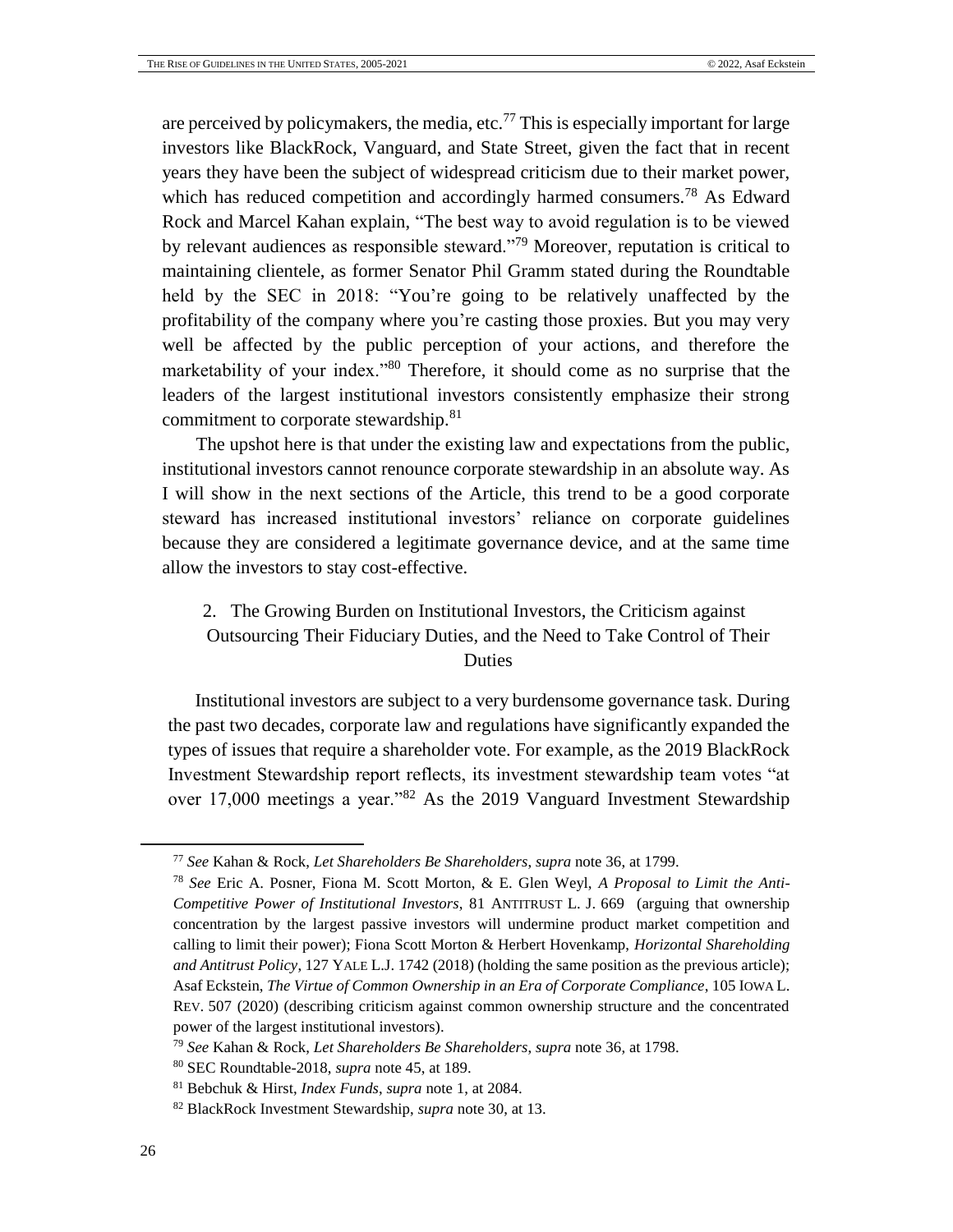report reveals, "[i]n the 2019 proxy year, the Vanguard funds voted on 169,746 proposals at 18,961 company meetings across every major financial market."<sup>83</sup>

<span id="page-26-0"></span>The growing burden has pushed more and more investors to outsource their voting task to proxy advisory firms, in order to fulfill their fiduciary duties.<sup>84</sup> This trend has attracted much criticism and calls for legislative and regulatory intervention.<sup>85</sup> Large institutional investors have been accused of violating their fiduciary duties by blindly following the recommendations of proxy advisory firms, which operate without transparency and with conflicts of interest. Public companies have also urged policymakers to take a stronger position on the proxy advisory industry. In response, the SEC as well as the U.S. Congress have investigated and debated the merits of proxy advisory regulation.

In 2010, the SEC issued a Concept Release that focused on the U.S. proxy system in general and on proxy advisors in particular.<sup>86</sup> The House of Representatives held a hearing on the matter in June  $2013$ ,  $87$  and the SEC followed up on this hearing with a roundtable discussion in December 2013.<sup>88</sup> At the same time, Commissioner Daniel M. Gallagher expressed "grave concerns" as to "whether investment advisers are indeed truly fulfilling their fiduciary duties when they rely on and follow recommendations from proxy advisory firms."<sup>89</sup> No rulemaking initiatives resulted from these discussions until June 30, 2014, when the Investment Management and Corporate Finance Divisions of the SEC issued a joint Legal Bulletin No. 20 (SLB-20) outlining the responsibilities of proxy advisors and institutional investors when casting proxy votes.<sup>90</sup> During these hearings and

[commentary/2019\\_investment\\_stewardship\\_annual\\_report.pdf.](https://about.vanguard.com/investment-stewardship/perspectives-and-commentary/2019_investment_stewardship_annual_report.pdf)

<sup>83</sup> Investment Stewardship: 2019 Annual Report, VANGUARD 8 (August 2019) [https://about.vanguard.com/investment-stewardship/perspectives-and-](https://about.vanguard.com/investment-stewardship/perspectives-and-commentary/2019_investment_stewardship_annual_report.pdf)

<sup>&</sup>lt;sup>84</sup> Another reason for reliance on proxy advisors is the SEC interpretation that institutional investors could cleanse any conflict of interest they may have with their portfolio companies by relying on voting policies developed by an independent, third-party agency—such as a proxy advisory firm. See Asaf Eckstein, *Great Expectations: The Peril of an Expectations Gap in Proxy Advisory Firm Regulation*, 40 DEL. J. CORP. L. 77 (2015).

<sup>85</sup> *Id*. *See also* Asaf Eckstein & Sharon Hannes, *A Long/Short Incentive Scheme for Proxy Advisory Firms*, 53 WAKE FOREST L. REV. 787 (2018).

<sup>86</sup> Concept Release on the U.S. Proxy System, 75 Fed. Reg. 42,982, 43,011-12 (proposed Jul. 14, 2010).

<sup>87</sup> Hearing before the House, supra note [40,](#page-15-0) at 2.

<sup>88</sup> SEC Roundtable-2013, *supra* not[e 76,](#page-24-0) at 41–42.

<sup>89</sup> Michael J. Segal, Trevor S. Norwitz, & Sabastian V. Niles, *Wachtell Lipton discusses Commissioner Gallagher's Critiques of Proxy Advisory Firms*, THE CLS BLUE SKY BLOG (Jul. 17, 2013), [https://clsbluesky.law.columbia.edu/2013/07/17/wachtell-lipton-discusses-commissioner](https://clsbluesky.law.columbia.edu/2013/07/17/wachtell-lipton-discusses-commissioner-gallaghers-critiques-of-proxy-advisory-firms/)[gallaghers-critiques-of-proxy-advisory-firms/.](https://clsbluesky.law.columbia.edu/2013/07/17/wachtell-lipton-discusses-commissioner-gallaghers-critiques-of-proxy-advisory-firms/)

<sup>90</sup> *Proxy Voting: Proxy Voting Responsibilities of Investment Advisers and Availability of Exemptions from the Proxy Rules for Proxy Advisory Firms*, SEC (Jun. 30, 2014), https://www.sec.gov/interps/legal/cfslb20.htm [http://perma.cc/L7KN-MD8R] (providing a set of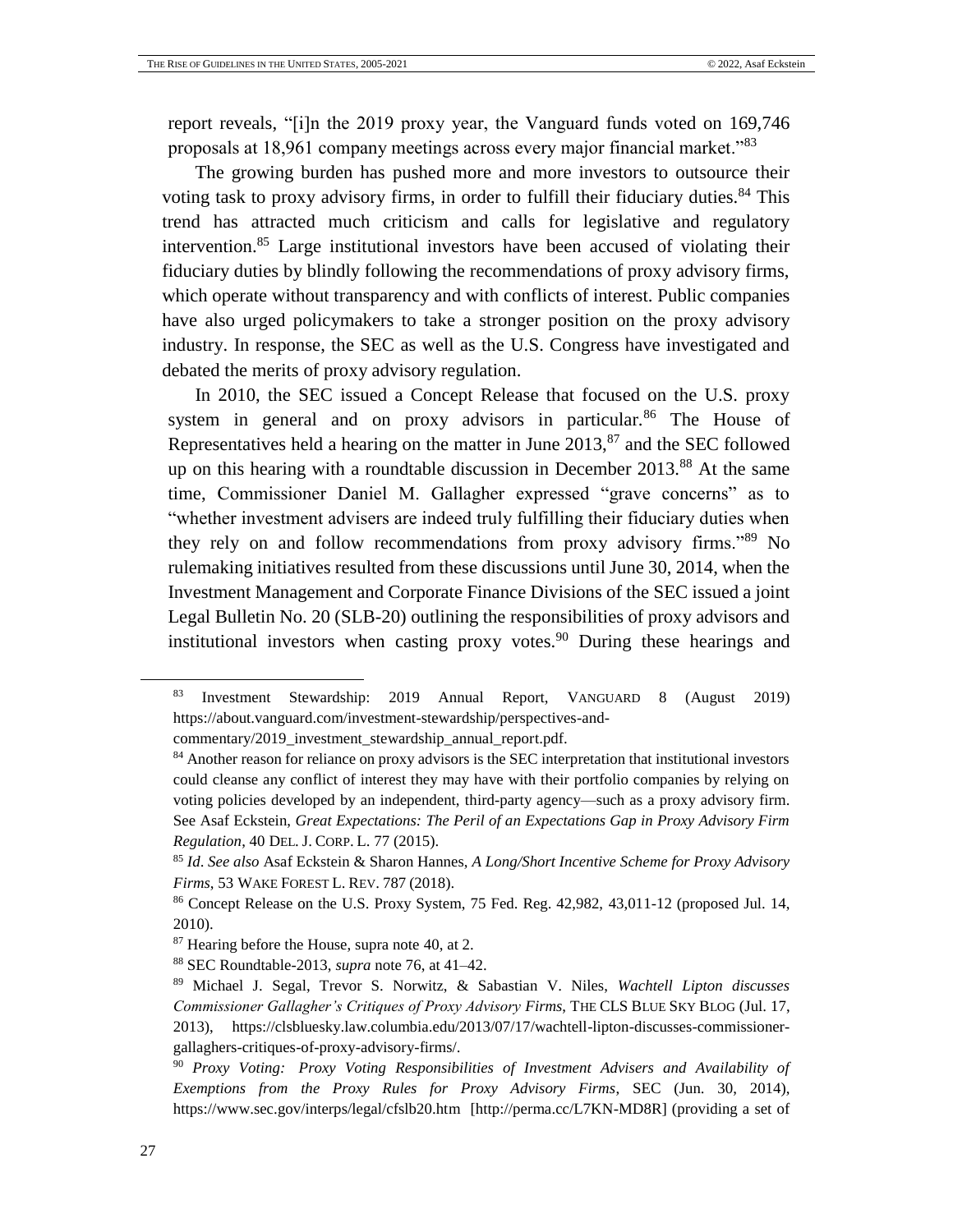discussions, participants complained that institutional investors "sidestep their fiduciary obligations instead of actually fulfilling them themselves,"<sup>91</sup> that the SEC "effectively decoupled the voting decision from the fiduciary duty" by allowing institutional investors to exclusively rely on proxy advisors,  $92$  and that today, "investment managers vote automatically in line with a proxy advisory firm's recommendation, so-called robo-voting."<sup>93</sup> This debate shows no sign of fading. Just in 2018 the SEC initiated, again, a series of discussions on how to curb the power of proxy advisory firms. In November 2019, the SEC voted to propose amendments to its rules governing proxy advice.  $94$ 

The outrage is directed not only at proxy advisory firms, but also at large institutional investors, and the way they fulfill their fiduciary duties has been under close scrutiny.<sup>95</sup> In response to the criticism, investors emphasize their commitment to enhance good governance in their portfolio companies. For example, BlackRock CEO Larry Fink declared that BlackRock reaches its voting decisions independently.<sup>96</sup> This declaration was accepted with satisfaction. For example, following this declaration, Martin Lipton of Wachtell, Lipton, Rosen & Katz wrote to the firm's clients that "it is a helpful sign that a major institutional investor is willing to take a direct and pragmatic role in governance issues rather than outsourcing this responsibility to a proxy advisory firm or agitating for short-term results."<sup>97</sup>

So far, I have described how the largest institutional investors have attracted much attention for the way they fulfill their duties. It would not be an exaggeration to say that the attention has skyrocketed with the growing use of index fund services provided by the Big Three. Index funds have become a major force in the investing

questions and answers summarizing investment advisers' responsibilities in voting client proxies and retaining proxy advisory firms, as well as the availability and requirements of two exemptions to the federal proxy rules that are often relied upon by proxy advisory firms) [hereinafter SLB 20]. <sup>91</sup> Hearing before the House, *supra* note [40,](#page-15-0) at 19.

<sup>92</sup> *Id.* at 29.

<sup>93</sup> SEC Roundtable-2018, *supra* not[e 45,](#page-16-1) at 191.

<sup>94</sup> SEC Proposes Rule Amendment to Improve Accuracy and Transparency of Proxy Voting Advice, SEC (Nov. 5, 2019), https://www.sec.gov/news/press-release/2019-231.

<sup>95</sup> In that regard, see Reena Aggarwal, Isil Erel, & Laura Starks, *Influence of Public Opinion on Investor Voting and Proxy Advisors* (Fisher College of Business, Working Paper No. WP 2014-03- 12, 2015),<https://ssrn.com/abstract=2447012> (analyzing how institutional investors' behaviors and voting are influenced by "the economic and social climate of public opinion").

<sup>96</sup> Martin Lipton, *Disintermediating the Proxy Advisory Firms*, HARVARD L. SCH. FORUM ON CORP. GOVERNANCE  $\&$  FIN. REG. (Jan. 21, 2012),

https://corpgov.law.harvard.edu/2012/01/21/disintermediating-the-proxy-advisory-firms/.

<sup>97</sup> Susanne Craig, *The Giant of Shareholders, Quietly Stirring*, THE N.Y. TIMES (May 18, 2013), https://www.nytimes.com/2013/05/19/business/blackrock-a-shareholding-giant-is-quietlystirring.html.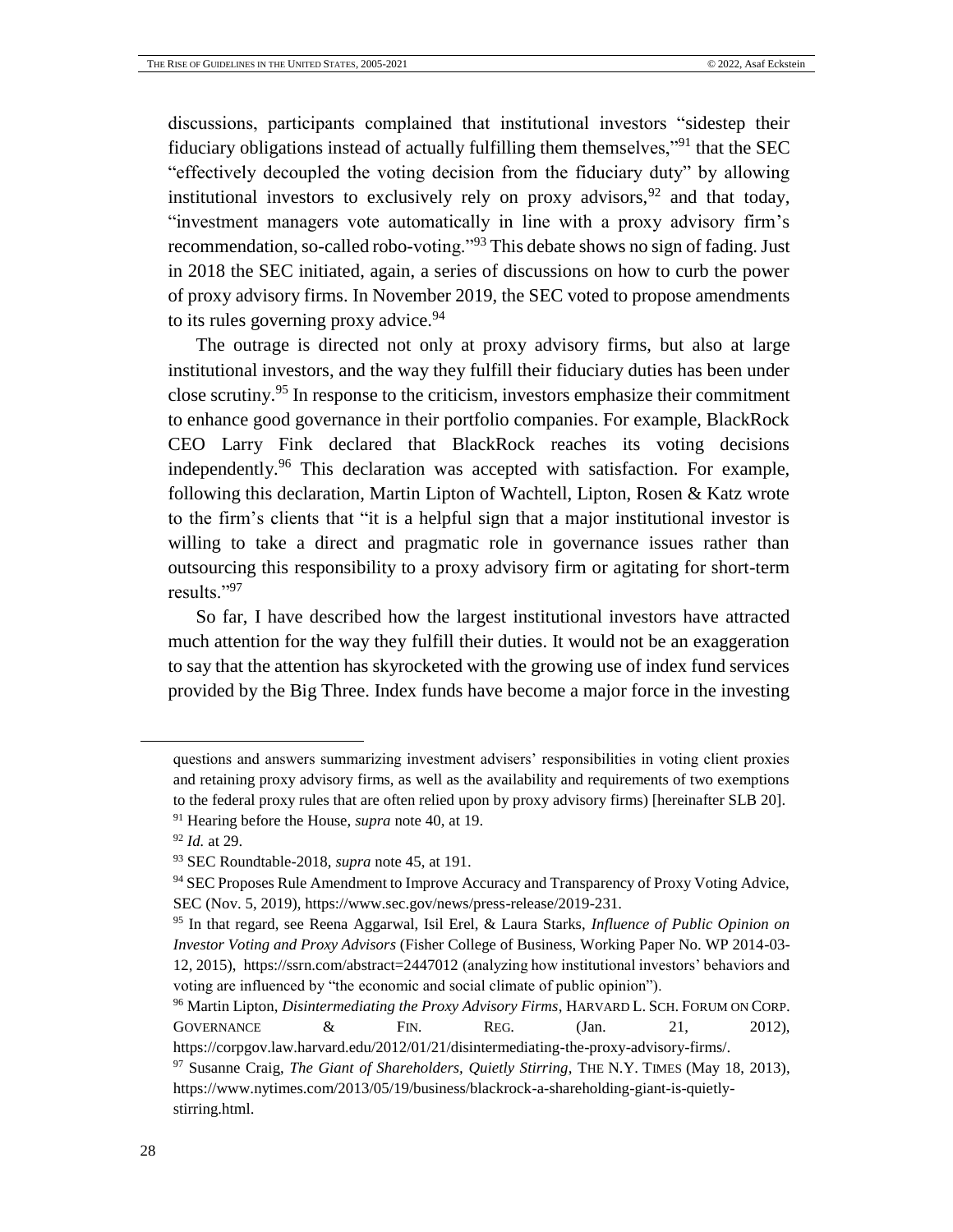<span id="page-28-0"></span>arena and accordingly they have attracted huge attention. More and more scholars have started to explore these funds' incentives to be good stewards, and many of them criticize the funds for not having sufficient incentives.<sup>98</sup> Some scholars have taken a step forward and called on lawmakers to consider restricting the rights of index funds to vote at annual meetings of companies in which they invest.<sup>99</sup> The media has also warned against "[t]he [h]idden [d]angers of the [g]reat [i]ndex [f]und [t]akeover."<sup>100</sup> In response, leaders of index funds have emphasized that they are not passive with regard to engagements with their portfolio corporations.<sup>101</sup> Relatedly, they have stressed that they are committed to expanding their stewardship teams' capabilities,  $102$  and intensifying their stewardship efforts.  $103$  As an example of their increasing commitment, mutual funds in recent years have expressed their dissatisfaction with the short-term vision of activist hedge funds, <sup>104</sup> and mutual fund leaders in letters they sent to the CEOs of their portfolio companies have criticized the process of quick and private settlements between companies and activists, which has deprived the funds of their voice.<sup>105</sup>

<sup>98</sup> Kahan & Rock, *Let Shareholders Be Shareholders*, *supra* note [36;](#page-13-1) Bebchuk & Hirst, *Index Funds*, *supra* note [1](#page-4-1); Davidson Heath, Daniele Macciocchi, Roni Michaeli, & Matthew C. Ringgenberg, *Do Index Funds Monitor?* (European Corp. Governance Inst., Finance Working Paper No. 638/2019, 2020), [https://papers.ssrn.com/sol3/papers.cfm?abstract\\_id=3259433.](https://papers.ssrn.com/sol3/papers.cfm?abstract_id=3259433) <sup>99</sup> Lund, *supra* note [6.](#page-5-0)

<sup>100</sup> David McLaughlin & Annie Massa, *The Hidden Dangers of the Great Index Fund Takeover*, BLOOMBERG (Jan. 9, 2020), https://www.bloomberg.com/news/features/2020-01-09/the-hiddendangers-of-the-great-index-fund-takeover.

<sup>101</sup> *See*, *e.g.*, Jennifer Thompson, *Index Tracking ETFs Deny Any "Abdication" of Stewardship Role*, FINANCIAL TIMES (Feb. 5, 2018), [https://www.ft.com/content/9c9743e0-e40c-11e7-a685-](https://www.ft.com/content/9c9743e0-e40c-11e7-a685-5634466a6915) [5634466a6915.](https://www.ft.com/content/9c9743e0-e40c-11e7-a685-5634466a6915) *See also Viewpoint: The Investment Stewardship Ecosystem*, BLACKROCK 12 (July 2018), [https://www.blackrock.com/corporate/literature/whitepaper/viewpoint-investment](https://www.blackrock.com/corporate/literature/whitepaper/viewpoint-investment-stewardship-ecosystem-july-2018.pdf)[stewardship-ecosystem-july-2018.pdf.](https://www.blackrock.com/corporate/literature/whitepaper/viewpoint-investment-stewardship-ecosystem-july-2018.pdf)

<sup>102</sup> *See*, *e.g.*, *BlackRock Investment Stewardship 2018 Annual Report*, 2018 BLACKROCK 2 (declaring that BlackRock is "committed to doubling team size by 2020").

<sup>103</sup> *See*, *e.g.*, Madison Marriage, *BlackRock, Vanguard and State Street Bulk Up Governance Staff*, FIN. TIMES (Jan. 28, 2017), https://www.ft.com/content/657b243c-e492-11e6-9645-c9357a75844a; Press Release, BlackRock, BlackRock Releases 2020 Stewardship Priorities for Engaging with Public Companies (Mar. 18, 2020) (on file at https://www.blackrock.com/corporate/newsroom/press-releases/article/corporate-one/press-

releases/stewardship-priorities); *Delivering on Our Commitment to Sustainability and Stewardship*, BLACKROCK, https://www.blackrock.com/corporate/about-us/investment-stewardship/ourcommitment-to-stewardship (last visited May 16, 2020).

<sup>104</sup> For a discussion of long-term activism versus hedge fund activism, see Sharon Hannes, *Super Hedge Fund*, 40 DEL. J. CORP. L. 163, 189–199 (2015).

<sup>105</sup> John C. Coffee et al., *Activists Directors and Agency Costs: What Happens When an Activist Director Goes on the Board?*, 104 CORNELL L. REV. 381, 386 & n. 5, 436–7 & n. 95-97 (2019) (describing how BlackRock, State Street, and Vanguard objected the procedure of such settlements).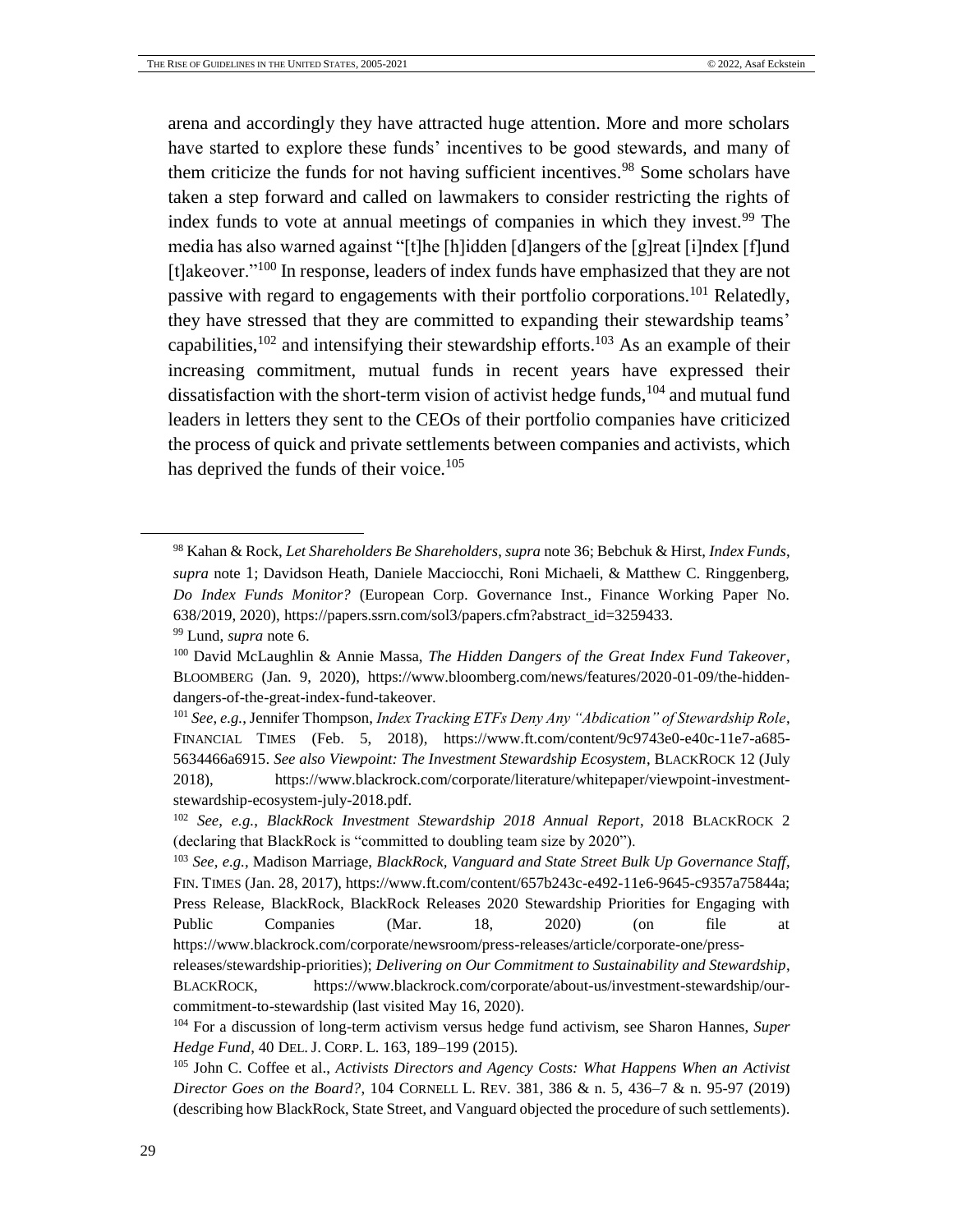The upshot here is that in the past two decades institutional investors have been subject to an increasing burden because of their growing governance tasks, and they cannot relieve the burden by simply outsourcing these tasks or abandoning their duties. Therefore, subject to the huge costs coupled with the governance tasks, institutional investors are seeking a legitimate and cost-effective way to show their commitment to stewardship.

# 3. Cost-Effectiveness and Limited Incentives to Invest in Active Stewardship

Corporate stewardship, defined as monitoring, voting, and engagement,<sup>106</sup> is very costly, and is likely to raise investors' expenses without bringing much benefit, and thus harm their profitability. However, while institutional investors must stay cost-effective in comparison to their peers, it is hard for them to cut the costs incurred by corporate stewardship because, as I explained above, they cannot ignore their fiduciary duties and cannot outsource fulfillment of the duties to proxy advisory companies without repercussions. Thus, institutional investors must find a mode of stewardship that has minimal cost but at the same time is perceived as legitimate by the public and regulators. Corporate guidelines emerge as a solution to the above dilemma.

Institutional investors, both active and passive, are profit-maximizing players operating in competitive markets, and so retaining existing clients (assets) and attracting new clients is one of their primary goals.

<span id="page-29-0"></span>For active investors, especially mutual funds, their clients seek to get the highest profit possible. The profit equals the annual return achieved by the fund, minus the expenses incurred by the fund. Expenses include administrative costs and investment management fees paid to portfolio managers who perform research analysis to determine which securities the fund will pick. The investment management fees are often the biggest part of the fund's expenses.<sup>107</sup> The total cost of the fund, divided by the fund's total assets, is the Total Expense Ratio (TER). Investors, when considering whether to invest in a fund, give special attention to the TER.<sup>108</sup> This is because expenses are deducted from the total assets of the mutual funds before the clients get their share. The lower the expense ratio is, the

l

<sup>106</sup> Bebchuk & Hirst, *Index Funds*, *supra* not[e 1,](#page-4-1) at 2045.

<sup>107</sup> Jill E. Fisch, *Rethinking the Regulation of Securities Intermediaries*, 158 U. PA. L. REV. 1961, 1988 (2010).

<sup>&</sup>lt;sup>108</sup> In that regard, it is very obvious how Vanguard highlights the fact that its expense ratio is the lowest in the industry. See *Why Ownership Matters*, VANGUARD, [https://about.vanguard.com/what](https://about.vanguard.com/what-sets-vanguard-apart/why-ownership-matters/)[sets-vanguard-apart/why-ownership-matters/](https://about.vanguard.com/what-sets-vanguard-apart/why-ownership-matters/) (last visited Jan. 22, 2020) ("No wonder Vanguard's average asset-weighted fund expense ratio in 2018 was 0.10%, less than one-fifth that of the 0.58% industry average (excluding Vanguard)").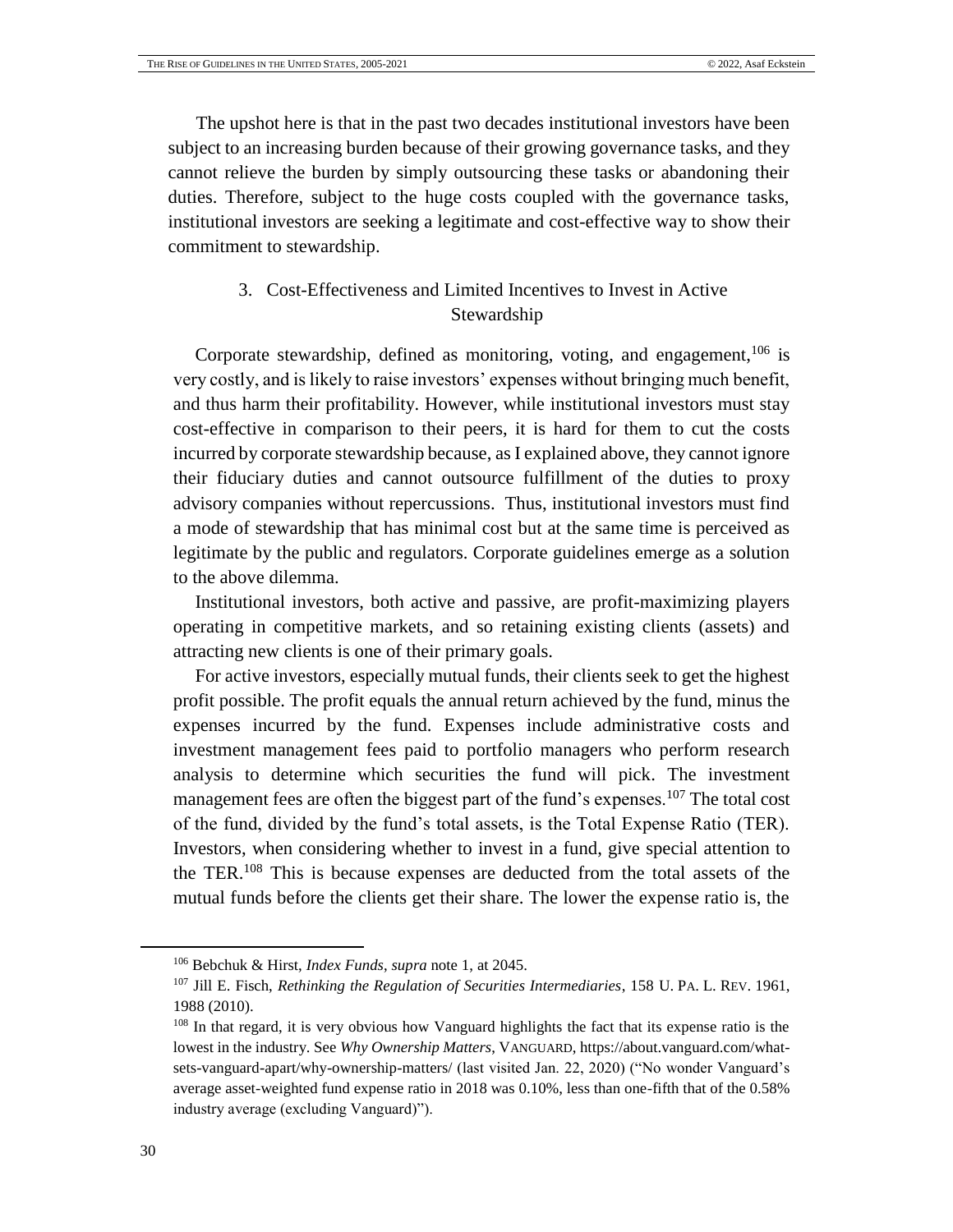higher the return to the clients is. To illustrate, if the fund has an expense ratio of one percent, and the gross annual return is fifteen, then the net return to the clients is fourteen percent.<sup>109</sup> The upshot here is that active mutual funds must be costeffective to be able to compete with their peers. Given that active corporate stewardship is very costly, managers of mutual funds are likely to prefer using lowcost alternatives, such as corporate guidelines.

The preceding analysis is not merely theoretical. During hearings and discussions held over the years, investors have stressed that they are likely to allocate their time and resources to choosing investments, rather than to active engagement. In some sense, allocating resources to corporate stewardship is perceived by investors as an obstacle to fulfilling their other responsibilities. This is illustrated by statements made by some institutional investors.<sup>110</sup>

As Eric Komitee, General Counsel at Viking Global Investors, LP, stressed during the Roundtable held by the SEC in 2013, "There are only so many hours in the year, and every hour spent evaluating proxies is potentially an hour spent not evaluating alternative investments that could go into the portfolio. It's an hour not spent evaluating counterparty risks and custodial issues and all the other aspects of an investment adviser's fiduciary duty that compete for, you know, the most scarce resource that everybody has, which is time."<sup>111</sup> Similarly, at the Roundtable held by the SEC in November 2018, Scott Draeger, President and General Counsel of R.M. Davis Private Wealth Management, stated that "[o]ver time, [voting] grew to be a huge responsibility. And the analysts really found that they were spending so much time focused on proxies that it left them with resources lacking to do their day-to-day, typical investment work in the portfolio investments themselves."<sup>112</sup>

When speaking about passive investors, cost-effectiveness is even more crucial. The emergence of passively managed funds—index mutual funds and exchangetraded funds (ETF)—is one of the most heated topics in corporate scholarship today. Unlike active funds that pick stocks, passive funds replicate the return of a selected index. The rationale behind a passive fund is, as the late Jack Bogle, the index fund pioneer who founded Vanguard, put it, "Don't look for the needle in the haystack. Just buy the haystack." As such, passive funds provide a return to investors with lower costs of intermediation. Passive funds, dominated by the Big

<sup>109</sup> *See* MARK MOBIUS, MUTUAL FUNDS: AN INTRODUCTION TO THE CORE CONCEPTS (2007). *See also* David John Marotta, *Know Your Fund Expense Ratios*, FORBES (Apr. 23, 2019) ("Low fund expense ratios are one of the best predictors of superior future returns. Lower fees and expenses leaves more money for investors").

<sup>110</sup> Although those statements were not made by the largest investors, probably because they did not want to be perceived as not fully committed to stewardship, it seems that those statements tell the real story.

<sup>111</sup> SEC Roundtable-2013, *supra* note [76,](#page-24-0) at 74.

<sup>112</sup> SEC Roundtable-2018, *supra* note [45,](#page-16-1) at 185.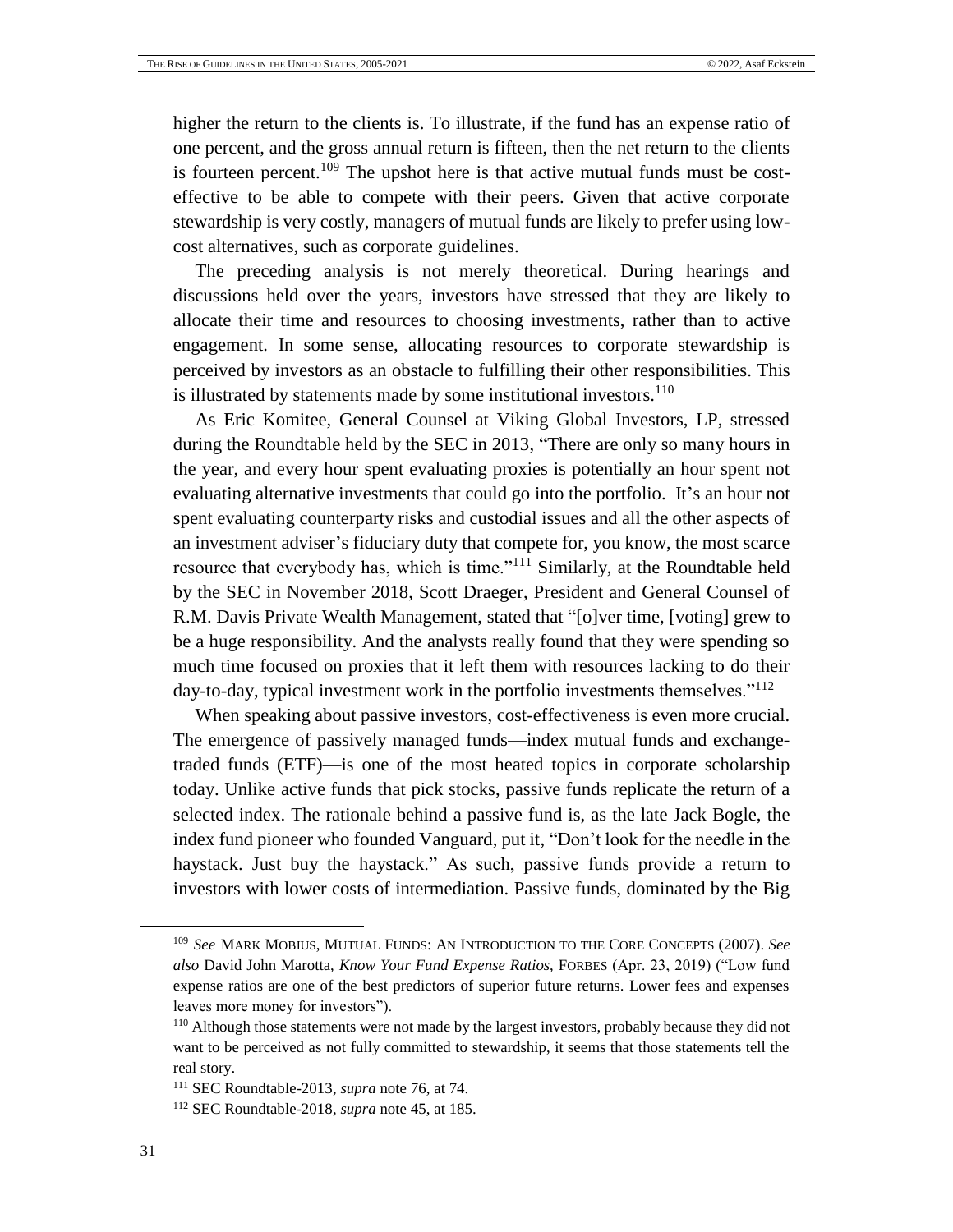<span id="page-31-0"></span>Three, $113$  compete with active funds. Generally speaking, passive mutual funds charge ultra-low fees, and cost clients about 1/4–1/8 as much as comparable [active](https://www.blackrock.com/us/individual/products/mutual-funds)  [mutual funds.](https://www.blackrock.com/us/individual/products/mutual-funds) This explains the "mass migration" from active to passive funds.<sup>114</sup> Passive funds also compete amongst themselves for the lowest tracking error performance, and for the lowest cost. In a definite way, Vanguard won "[t]he [f]ee [w]ar [that] [r]ages [o]n," with the lowest average fees and the largest market share.<sup>115</sup> The fee war has been so fierce that it continues to push the fee charged by both active and passive funds downward. As the Morningstar's Annual Fee Study reveals, the fee has declined significantly over the years, with a dropof 6% in 2018 alone. <sup>116</sup> So the bottom line here is that passive investors must be more effective when it comes to costs than their active peers, which increases their disincentives to invest in active engagements.

At this point, one might argue that expenses related to investment in stewardship, incurred by active and passive investors alike, can be justified because stewardship may improve the funds' performance. Specifically, the investment in stewardship may increase the value of the Asset under Management (AUM) of a fund's portfolio and given that investment advisers charge fees equal to a percentage of the AUM, they may have the incentive to invest in stewardship. As I will explain shortly, such an argument suffers from limitations because the incentive structure of managers in most institutional investors discourages them from engaging in active stewardship. Moreover, it is unclear how sensitive mutual funds' clients are to the funds' performance.

For both active and passive funds, an incentive problem discourages investment managers from investing in active engagement. Even if investment managers have improved the value of their portfolio by investing in stewardship, they typically would capture only a tiny fraction of the increase in value. Specifically, active investors capture around 0.79 percent of the improvement in the value of the position whereas passive investors capture only  $0.12$  percent.<sup>117</sup> Such a fraction "would

<sup>113</sup> Lucian Bebchuk & Scott Hirst, *The Specter of the Giant Three*, 99 B.U.L. REV. 721, 723 (2019). <sup>114</sup> According to the 2018 Morningstar Report, index funds have an average expense ratio of 0.15%, while actively managed funds charge 0.67% on average. Morningstar, Inc., *Morningstar's Annual Fee Study Finds That in 2018 Investors Paid Less to Own Funds Than Ever Before*, PR Newswire (Apr. 30, 2019), https://www.prnewswire.com/news-releases/morningstars-annual-fee-study-findsthat-in-2018-investors-paid-less-to-own-funds-than-ever-before-300840661.html.

<sup>115</sup> Christine Idzelis, *Fee War Saved Investors Billions Last Year*, INSTITUTIONAL INVESTOR (Apr. 30, 2019), https://www.institutionalinvestor.com/article/b1f6gyxzqq4v43/Fee-War-Saved-Investors-Billions-Last-Year.

<sup>116</sup> Morningstar, *supra* note [114.](#page-31-0)

<sup>117</sup> *Id.* at 97.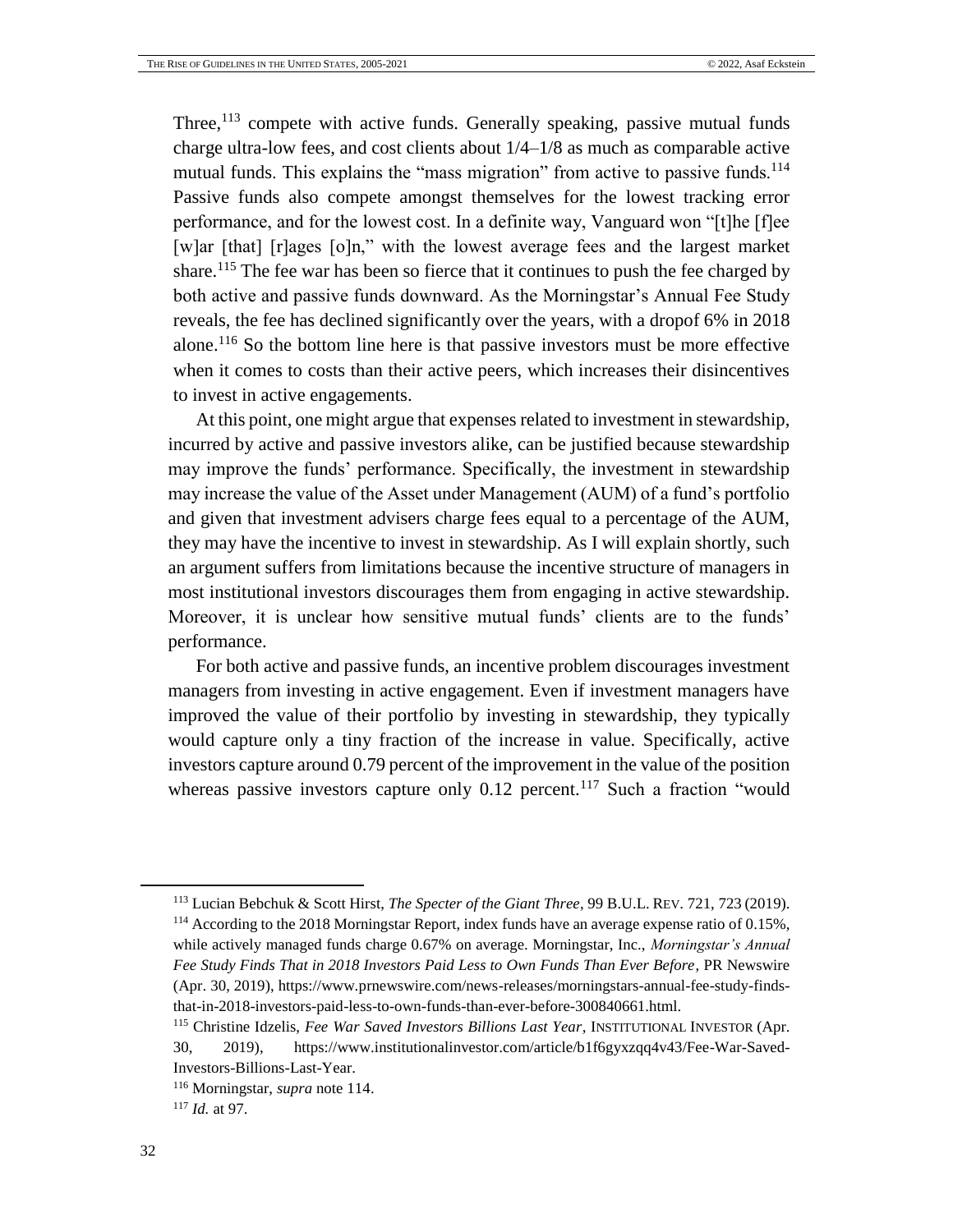generally be insufficient to induce the level of stewardship investment that would best serve the interests of beneficial investors."<sup>118</sup>

Moreover, under the current regulatory regime, investment managers are not allowed to include the expenses of stewardship as part of the fees paid by their investors, and so they bear the full costs of stewardship.<sup>119</sup> One may further argue that investment managers may have indirect incentives to invest in stewardship in order to enhance funds' performance and thereby attract flows of new assets to the fund, which will increase their fees. However, as empirical studies have shown, the effect of funds' performance on flows is complex and not linear,  $120$  which means performance may not be perceived as being of much instrumental value in boosting flows.

To complete the picture, in contrast to Bebchuk, Edward Rock and Marcel Kahan stress that the most important incentive for index funds' advisers to invest in stewardship is the size of their holdings. Although the rate charged by equity index funds is very low (the average in 2017 was 0.09%), given that passive index funds have the largest positions in companies, the incentive of passive funds' managers to invest in stewardship is likely to be high. $121$ 

Lastly, Bebchuk and Hirst also point out a free-rider problem that discourages index funds' managers from investing in stewardship. The investment of a certain fund in stewardship would not improve the fund's performance relative to other funds. This is because if a fund succeeded in enhancing the value of a portfolio

<sup>118</sup> *Id.*; Bebchuk & Hirst, *Index Funds*, *supra* not[e 1,](#page-4-1) at 2056.

<sup>119</sup> Bebchuk, Cohen, & Hirst, *supra* not[e 2,](#page-4-2) at 96.

<sup>120</sup> *Compare* Erik R. Sirri & Peter Tufano, *Costly Search and Mutual Fund Flows*, 53 J. FIN. 1589, 1598 (1998) (providing empirical evidence showing that asset flows respond strongly to prior superior performance, but are much less sensitive to past poor performance: "For top performers . . . performance is associated with economically and statistically significant inflows. For other funds, performance is positively associated with flows, but this relationship is statistically weak. . . . [For] the poorest performers . . . there is virtually no relationship between historical performance and flows"), Judith Chevalier & Glenn Ellison, *Risk Taking by Mutual Funds as a Response to Incentives*, 105 J. POL. ECON. 1167, 1169 (1997) (finding that there are "significant nonlinearities in the relationship, with the overall sensitivity of the relationship and its shape being dependent on the age of the fund in question"), and Jill E. Fisch, *supra* not[e 107,](#page-29-0) at 1994 ("Investors fail to respond to chronic poor performance by withdrawing their funds, allowing some of the worst performing mutual funds to survive"), with Jonathan Lewellen & Katharina Lewellen, *Institutional Investors and Corporate Governance: The Incentive to be Engaged* (Tuck Sch. of Bus., Working Paper No. 3265761, 2018), https://papers.ssrn.com/sol3/papers.cfm?abstract\_id=3265761 (providing empirical evidence of how institutional investors gain an extra sum of money in annual management fees from both changes in the AUM (direct incentives) and future flow of assets (indirect incentives) and finding that flow of assets is typically sensitive to performance when speaking about the largest institutional investors, and thereby concluding that the investors do have incentives to invest in stewardship).

<sup>121</sup> Kahan & Rock, *Let Shareholders Be Shareholders*, *supra* note [36,](#page-13-1) at 1777-1793.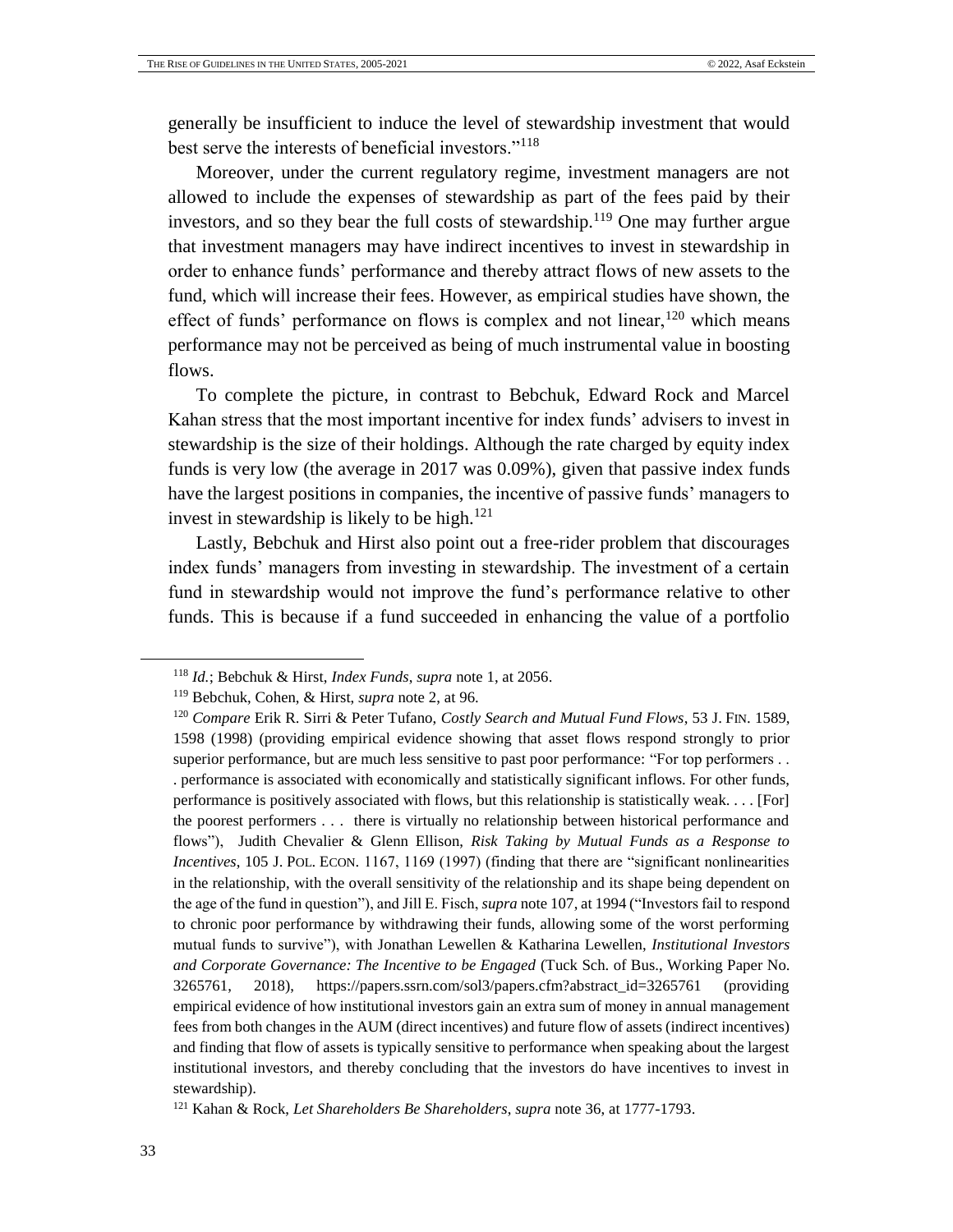company through investment in stewardship, the increase in value would be captured by all other investors of that company and rival index funds that track the same index.<sup>122</sup> Bebchuk and Hirst thereby conclude that active involvement in their portfolio companies "would not result in a superior performance that could enable the manager to attract funds currently invested with rival investment managers."<sup>123</sup> Therefore, index funds may have even less of an incentive to invest in stewardship than active funds, and this is supported by empirical evidence.<sup>124</sup>

To sum up, maintaining cost-effectiveness is critical to institutional investors, especially passive index investors, which translates to their need to take a more modest approach toward stewardship by relying upon corporate guidelines.<sup>125</sup>

## *B. Soft Device that Reduces Risk of Confrontation*

<span id="page-33-0"></span>The second explanation of why institutional investors are likely to heavily rely on corporate guidelines is that these investors have additional considerations beyond those of good stewardship. Recall that institutional investors prefer not to directly confront managements of corporations, both because managements have strong political power and thus confrontation with managements may trigger a regulatory backlash, and because institutional investors have business ties with the corporations they invest in.<sup>126</sup>

As I explained in Subsection II.B.2 above, unlike active engagement, corporate guidelines are considered as a "soft" device that allows institutional investors to enforce their governance principles in a non-confrontational and flexible way. Since guidelines do not aim to force corporations to accept a specific arrangement, they are less likely to create a clash between institutional investors and managements. Relatedly, corporate guidelines designed by institutional investors may give managements an elegant way to adopt governance changes without embarrassment. By referring to the guidelines when proposing their own initiatives to improve governance, corporations' boards can signal that they have kept their

<sup>123</sup> Bebchuk, Cohen, & Hirst, *supra* not[e 2,](#page-4-2) at 98.

<sup>122</sup> Bebchuk & Hirst, *Index Funds*, *supra* note [1,](#page-4-1) at 2047. *See also* Bebchuk, Cohen, & Hirst, *supra* note [2,](#page-4-2) at 96–97. Note that even if a rival index fund does not invest in this particular portfolio company, it can still benefit from the increase in the company's value as long as it tracks the same index, because such an increase would raise the value of the index.

<sup>124</sup> *See* Heath et al., *supra* note [98](#page-28-0) (supporting Bebchuk and Hirst's thesis and finding that index funds vote with management more frequently than active funds and are more likely to defer to management).

<sup>&</sup>lt;sup>125</sup> Interestingly, mutual funds may also maintain cost-effectiveness by other methods. For example, their ownership of corporations operating within similar geographies and industries enables them to monitor common threats faced by those companies at lower costs, by applying more formulaic models. *See* Eckstein, *The Virtue of Common Ownership*, supra not[e 78.](#page-25-0)

<sup>126</sup> *See* Section I.A.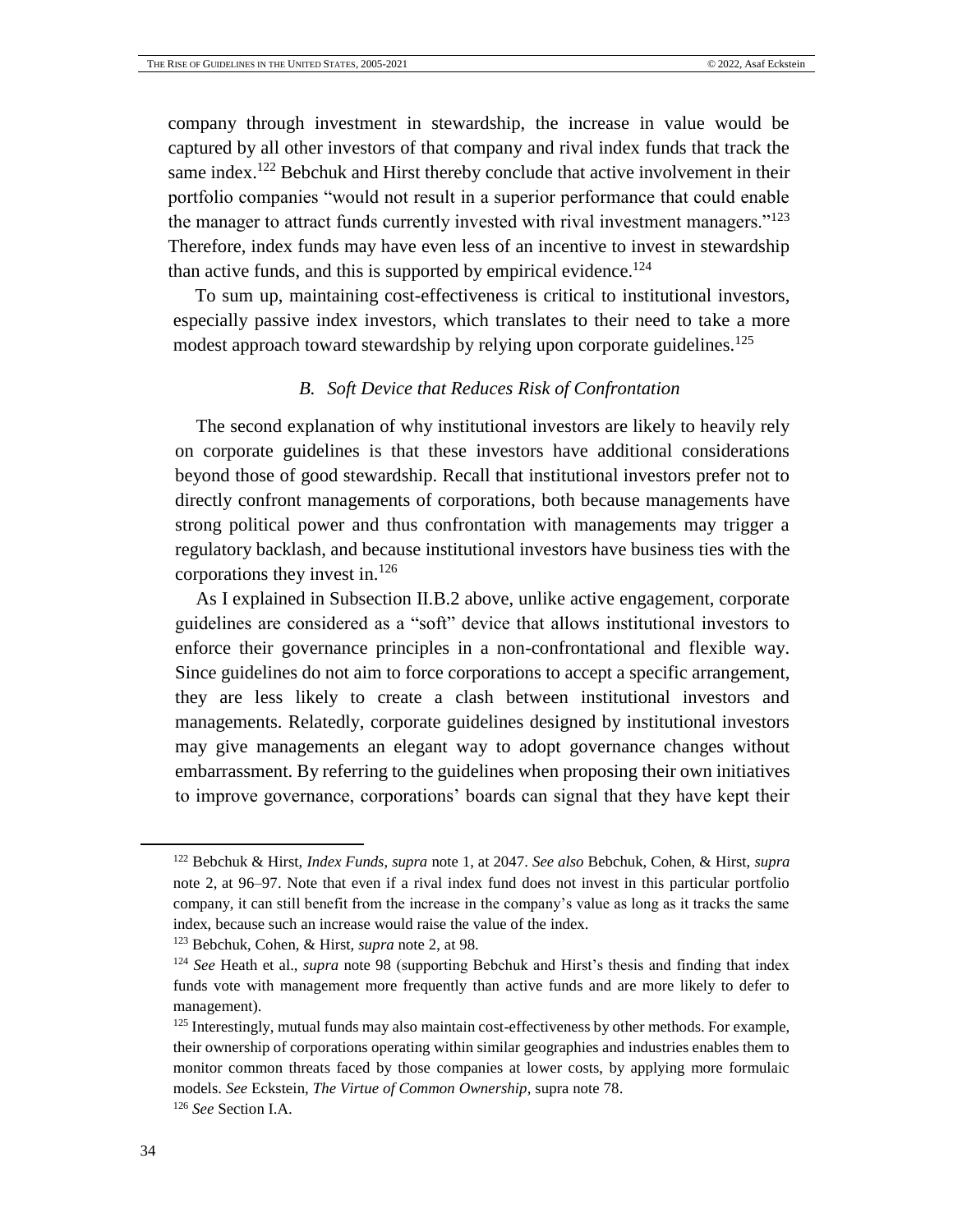shareholders' interests in mind and are actively seeking governance changes that are fit and appropriate. This would allow corporations to align with best practices demanded by institutional investors through the back door and prevent a direct confrontation between the corporations and the investors in the front door.

#### *C. Standardization in Corporate Law: A Global Phenomenon*

<span id="page-34-0"></span>In this subsection I suggest another explanation of the rise of corporate guidelines. In his recent article, John Coates analyzes how three mega-trends have reshaped corporate governance. One of these trends is globalization.<sup>127</sup> The growing power of institutional investors' guidelines should be seen as an integral part of a global push for standardization. This subsection, while not offering an exhaustive discussion, points to some of the major phases of this trend.

To begin with, in May 1999, members of the Organization for Economic Cooperation and Development (OECD) voted unanimously to endorse the OECD Principles of Corporate Governance. Since their endorsement, the Principles have been recognized as the basic governance standards for companies and investors around the world. Some EU jurisdictions, such as the UK and Germany, have also adopted corporate governance codes, in the form of "comply or explain," which means that the codes are not legally binding, but once a corporation decides not to comply with them, it should explain the reasons for noncompliance.<sup>128</sup> Similar codes were adopted by other countries, such as Japan (which adopted a stewardship code in 2014) and Hong Kong (which adopted principles of responsible ownership in  $2016$ ).<sup>129</sup>

<span id="page-34-1"></span>In 2003, the International Corporate Governance Network (ICGN), led by investors that are today responsible for assets under management in excess of thirtyfour trillion dollars, published its first set of governance principles in order "to promote effective standards of corporate governance and investor stewardship."<sup>130</sup> ICGN's governance principles were updated in 2013 and in 2017, and they deal with various aspects in corporate governance such as the board's leadership and independence (including the need for an independent chair and the role of the lead

<sup>127</sup> Coates, *supra* note [37.](#page-13-2)

<sup>128</sup> John Armour, Luca Enriques, Henry Hansmann, & Reinier Kraakman, *The Basic Governance Structure: The Interests of Shareholders as a Class*, *in* THE ANATOMY OF CORPORATE LAW: A COMPARATIVE AND FUNCTIONAL APPROACH 63 (3rd ed., 2017).

<sup>129</sup> Glenn Booraem, *What We Do. How We Do It. Why It Matters: Vanguard's Investment Stewardship Commentary*, HARV. L. SCH. FORUM. CORP. GOV. (May 1, 2019), https://corpgov.law.harvard.edu/2019/05/01/what-we-do-how-we-do-it-why-it-matters-vanguardsinvestment-stewardship-commentary/.

<sup>130</sup> *About*, INT'L CORP. GOVERNANCE GRP.[, https://www.icgn.org/about](https://www.icgn.org/about) (last visited Jan. 12, 2020).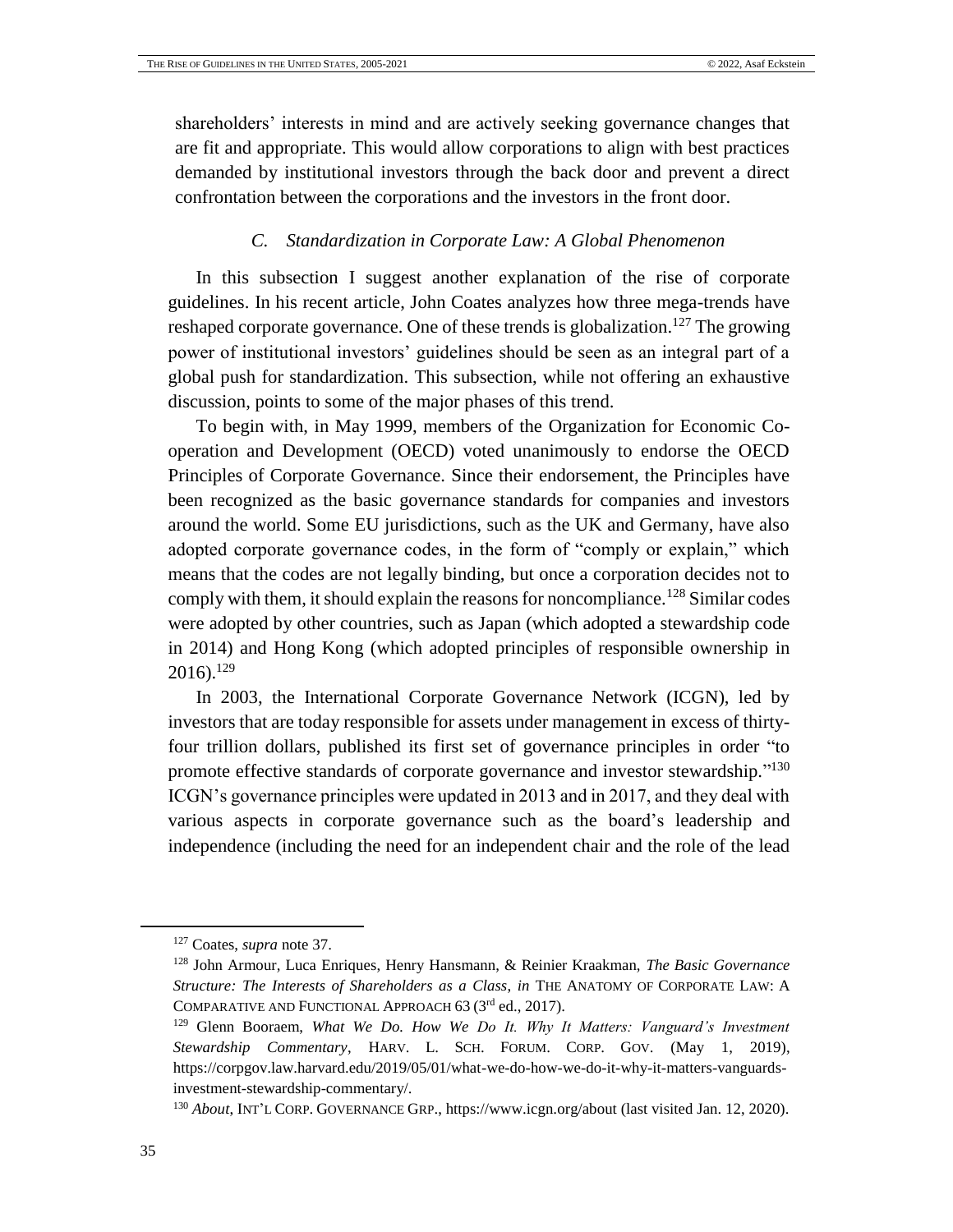independent director) and the board's composition (including diversity and director tenure). $^{131}$ 

In 2006, the United Nations Principles for Responsible Investment (PRI) was first launched. Sixty-three investment companies with 6.5 trillion dollars in assets under management (AUM) signed a commitment to incorporate Environmental, Social and Governance (ESG) principles into their investment decisions. By 2018, the number of signatories had increased to 1,715 and represented 81.7 trillion dollars in AUM.<sup>132</sup> PRI's principles put special emphasis on ESG issues, seeking to promote better ESG in companies in which the signatories invest and appropriate disclosure on ESG issues in those companies.<sup>133</sup>

The push for standardized corporate governance on the global level received another boost after the 2008 financial crisis occurred, leading to a growing number of stewardship codes, principles, and guidelines being adopted by many countries around the world.<sup>134</sup>

Recently, sixty of the largest institutional investors in the U.S. and their international counterparts gathered and formed the Investor Stewardship Group (ISG). Together, these investors have combined assets in excess of 31 trillion dollars in the U.S. equity markets.<sup>135</sup> The ISG developed six principles that went into effect on January 1, 2018.<sup>136</sup> These principles are perceived by the ISG as "fundamental to good corporate governance at U.S. listed companies,"<sup>137</sup> and as "minimum" standards in the market," i.e., their "minimum" expectations of corporate governance from corporations they invest in.<sup>138</sup> Although these principles are not mandatory, companies have difficulty ignoring them because they are usually backed by the investors' credible threat to detect and punish non-compliance.<sup>139</sup> For

<sup>131</sup> *Global Governance Principles*, INT'L CORP. GOVERNANCE GRP. (2017), http://icgn.flpbks.com/icgn\_global\_governance\_principles/ICGN\_Global\_Governance\_Principles. pdf.

<sup>132</sup> Robert G. Eccles & Svetlana Klimenko, *The Investor Revolution*, HARV. BUS. REV. (May 2019), https://hbr.org/2019/05/the-investor-revolution.

<sup>133</sup> PRINCIPLES FOR RESPONSIBLE INVESTMENT, https://www.unpri.org/ (last visited Jan. 14, 2019). <sup>134</sup> *Q&A on Stewardship Codes*, ERNST & YOUNG (August 2017), [https://www.ey.com/Publication/vwLUAssets/ey-stewardship-codes-august-2017/\\$FILE/ey](https://www.ey.com/Publication/vwLUAssets/ey-stewardship-codes-august-2017/$FILE/ey-stewardship-codes-august-2017.pdf)[stewardship-codes-august-2017.pdf.](https://www.ey.com/Publication/vwLUAssets/ey-stewardship-codes-august-2017/$FILE/ey-stewardship-codes-august-2017.pdf)

<sup>135</sup> ISG, *supra* not[e 54](#page-19-0)

<sup>136</sup> *Id.*

<sup>137</sup> *Id.*

<sup>138</sup> Andrew Letts, *Engaging with Rakhi Kumar of State Street Global Advisor*, PJT CAMBERVIEW (May 9, 2018), [https://pjtpartners.com/pjtcamberview/engaging-with-rakhi-kumar-of-state-street](https://pjtpartners.com/pjtcamberview/engaging-with-rakhi-kumar-of-state-street-global-advisors)[global-advisors.](https://pjtpartners.com/pjtcamberview/engaging-with-rakhi-kumar-of-state-street-global-advisors)

<sup>139</sup> Rick Lacaille & Rakhi Kumar, *2019 Proxy Voting and Engagement Guidelines: North America*, HARV. L. SCH. FORUM. CORP. GOV. (Mar. 27, 2019), [https://corpgov.law.harvard.edu/2019/03/27/2019-proxy-voting-and-engagement-guidelines-north-](https://corpgov.law.harvard.edu/2019/03/27/2019-proxy-voting-and-engagement-guidelines-north-america/)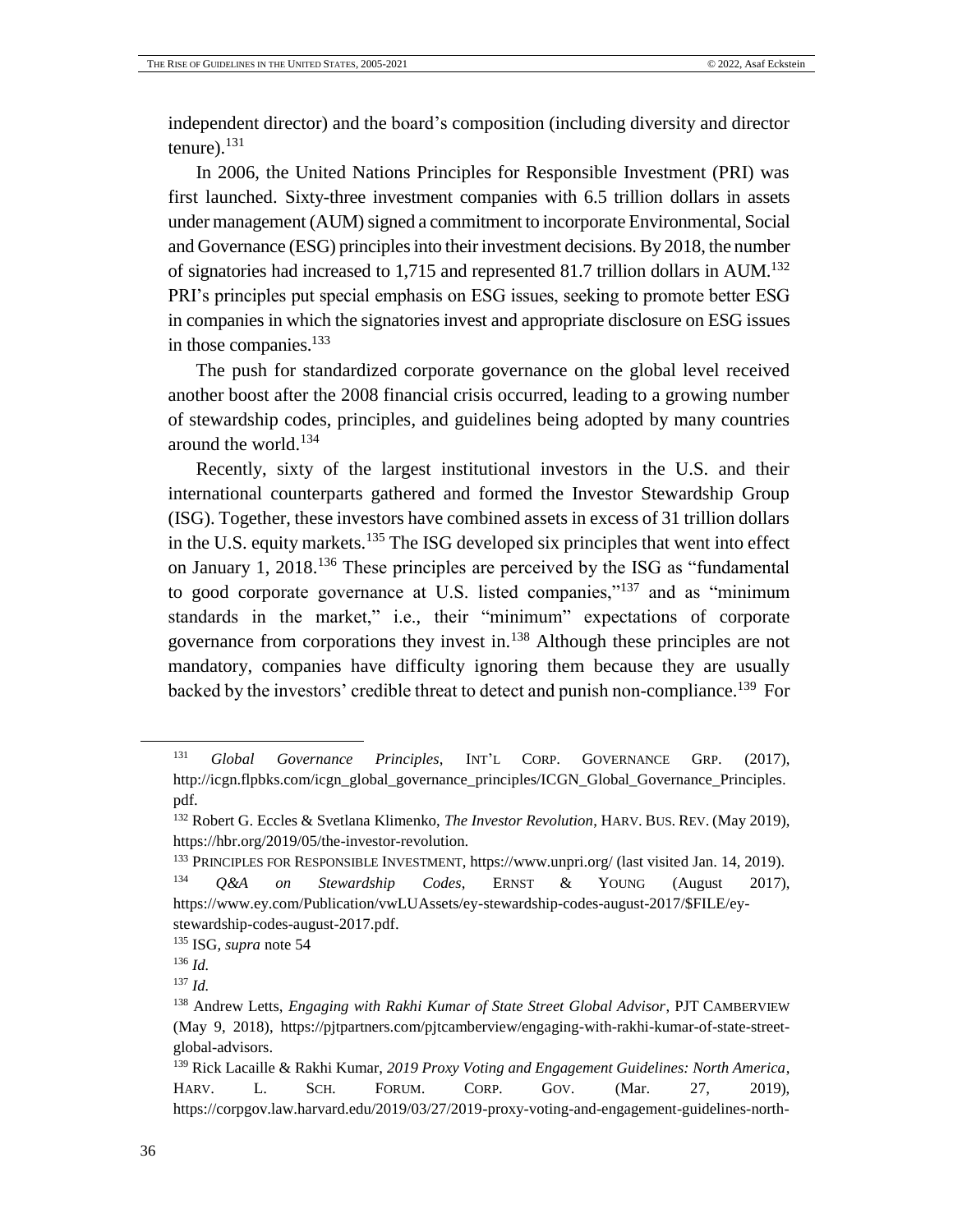example, recall that after State Street, one of the most prominent signatories of the ISG, reported that it had identified sixty-six S&P 500 companies that failed to comply with the ISG's governance principles, many of these companies eventually modified their practices based on the ISG's principles before their annual shareholder meetings, or provided sufficient explanations for their non-compliance. Those who did neither suffered the opposition of State Street in the voting process.

To summarize, all of the global developments described in this section can be seen as an accelerating force that has been pushing institutional investors toward standardization and, more specifically, toward relying upon proxy voting guidelines. $140$ 

## IV. INSTITUTIONAL INVESTORS' GUIDELINES: EVIDENCE

<span id="page-36-0"></span>In the previous part, I analyzed the importance of corporate guidelines. While doing so, I focused on the nature of corporate guidelines and the potential supplyside explanations of the rise of guidelines, i.e., the explanations of why corporate guidelines have become a preferred instrument created by investors and groups of investors to participate in corporate governance. In this part, I will provide evidence of the potential power, i.e., the demand-side influence, of corporate guidelines. To do so, I will analyze the ways major players in the corporate governance arena corporations, shareholders, legal advisors, and proxy advisors—use corporate guidelines.

Specifically, I will show how corporations use corporate guidelines to reflect their commitment to their largest investors and to oppose shareholder proposals, how shareholders base their proposals on corporate guidelines to support their positions, and how legal advisors refer to the guidelines to warn their corporate clients. Next, I will demonstrate how corporations and shareholders make frequent use of what they term "best practices," which may be created and maintained by corporate guidelines. Finally, I will discuss proxy advisors' use of corporate guidelines and how investors are involved in the formulation of proxy advisors' own guidelines. Before turning to discuss how the different players interact with corporate guidelines, I will first explain the methodology for the empirical study of the uses of corporate guidelines and summarize the findings.

[america/](https://corpgov.law.harvard.edu/2019/03/27/2019-proxy-voting-and-engagement-guidelines-north-america/) ("as a founding member of the Investor Stewardship Group ('ISG'), we proactively monitor companies' adherence to the Corporate Governance Principles for US listed companies").

l

<sup>140</sup> In a post published in 2019, Glenn Booraem, a Principal and an Investment Stewardship Officer at Vanguard, acknowledged that the events described above (the adoption of the UK Governance Code, the United Nations Principles for Responsible Investment, the Japan Stewardship Code, the Hong Kong Principles for Responsible Ownership; and the establishment of the ISG), "reinforced the need for stronger governance practices and continue to influence the evolution of corporate governance." Booraem, *supra* not[e 129.](#page-34-1)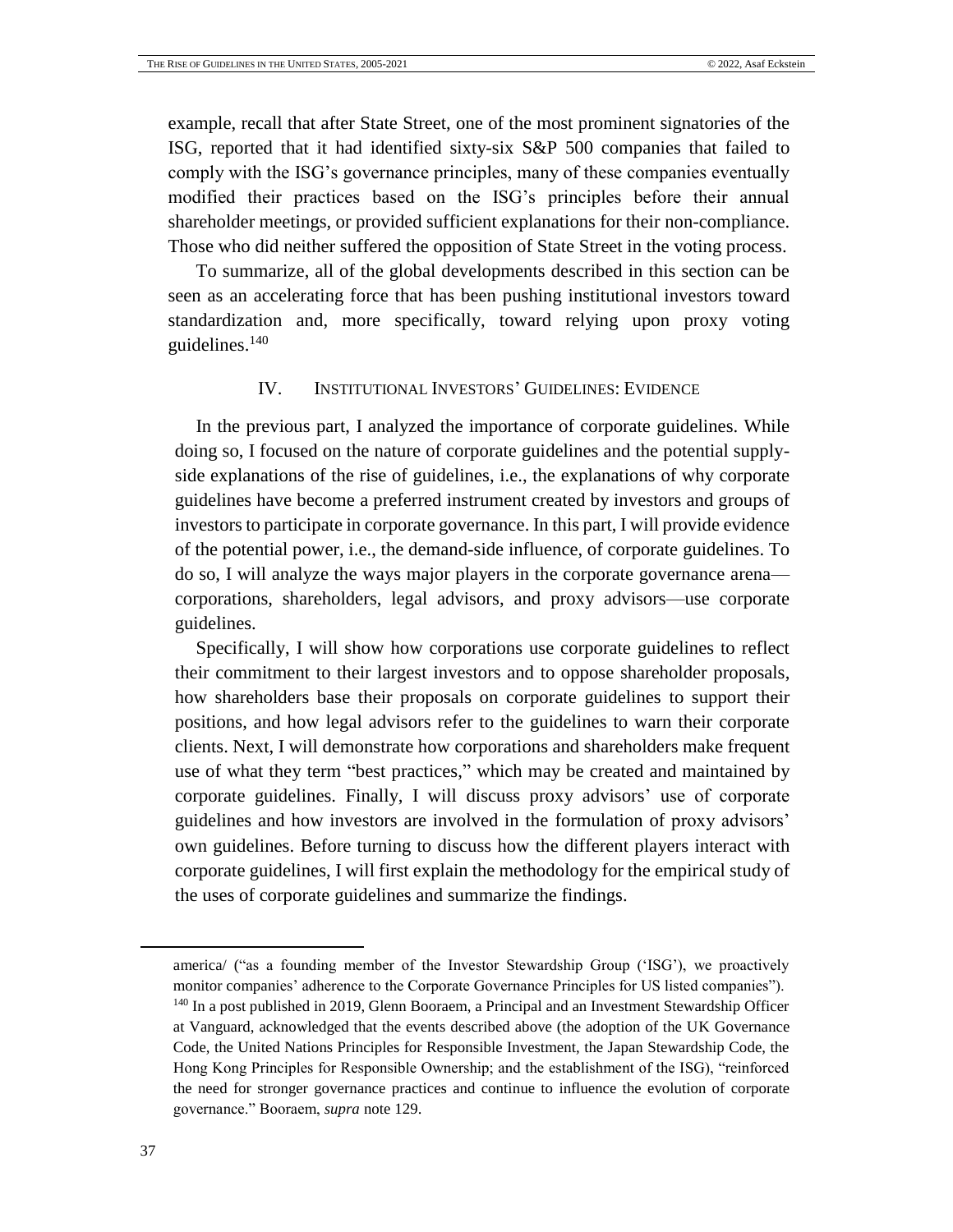#### *A. Empirical Research: Sample and Methodology*

<span id="page-37-0"></span>In order to analyze how corporate guidelines are used by major players in corporate governance, I analyzed the proxy statements published by corporations in the form of DEF 14A (Schedule 14A). Initially, my dataset contained proxy statements published in 2019–2021 by the 500 corporations that constituted the S&P 500 list as of December 10, 2019. In order to expand the scope of this research, a further inspection of data was performed in five-year intervals, for the years 2010 and 2005. Ultimately, to obtain a broader perspective, the dataset's timeframe was expanded for the S&P 500 top 100 corporations to the years 2005–2021, which included a total of 3,313 proxy statements, to this end. For each corporation in my sample, I collected information about whether the corporation's proxy statement includes explicit references—made by both the corporation and its shareholders to guidelines of institutional investors and organizations representing these investors, such as CII or the ISG.

#### 1. The Big Picture

In this subsection, data is presented on the total number of proxy statements of S&P 500 corporations that included an explicit reference to the guidelines in the years 2005, 2010, and 2019–2021, in order to provide a fuller scope of assessment. The references are then parceled into two subgroups: references made by corporations and references made by shareholders. The analysis reveals that in 2005, proxy statements of 31 corporations, comprising 7.75 percent of the sample, contained references to corporate guidelines. Of the top 100 corporations, the proxy statements of 10 corporations, representing 11.90 percent of the category, included an explicit reference by the corporation, its shareholders, or both.

Thereafter, in 2010, the analysis reveals that proxy statements of 35 corporations, comprising 8.05 percent of the sample, contained references to corporate guidelines. Of the top 100 corporations, the proxy statements of 14 corporations, representing 15.91 percent of the category, included an explicit reference by the corporation, its shareholders, or both.

In 2019, the proxy statements of 53 corporations, comprising 10.73 percent of the sample, incorporated references to corporate guidelines. Of the top 100 corporations, meaning corporations included in the first tier of the S&P 500 and having the largest market capitalization, the proxy statements of 24 corporations, i.e., 24.24 percent, included an explicit reference by the corporation, its shareholders, or both.

As for 2020, my analysis shows that the proxy statements of 43 corporations, comprising 8.72 percent of the sample, included references to corporate guidelines. Of the top 100 corporations, the proxy statements of 21 corporations, representing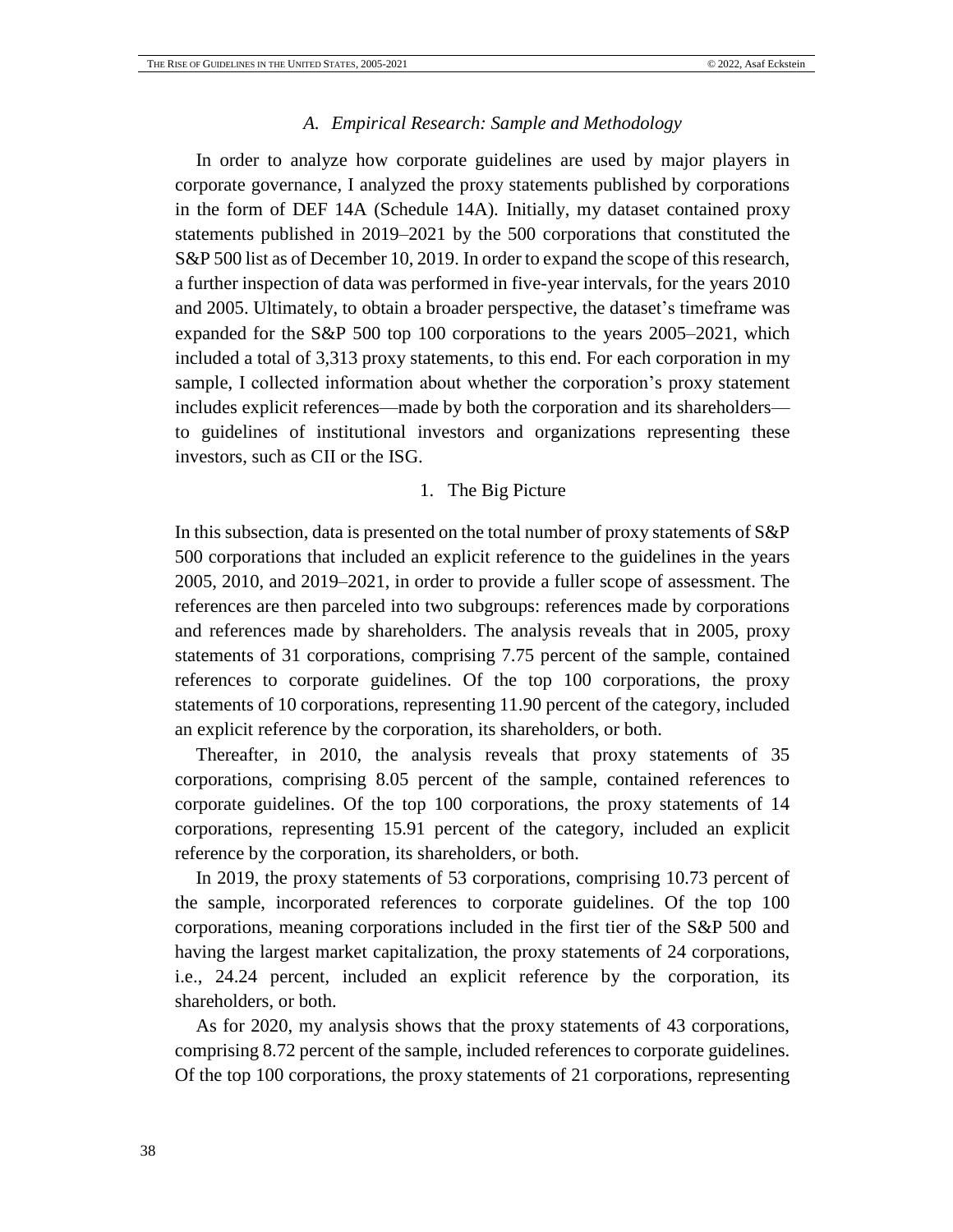21.43 percent of the group, included an explicit reference by the corporation, its shareholders, or both.

Finally, in 2021, the analysis shows that the proxy statements of 38 corporations, comprising 9.11 percent of the sample, contained references to corporate guidelines. Of the top 100 corporations, the proxy statements of 21 corporations, representing 25.00 percent of the category, included an explicit reference by the corporation, its shareholders, or both. Table 1 presents summary statistics on the information in the above categories.

|         | <b>Top 100 Corporations</b> |             | References included in Proxy Statements of | References included in Proxy Statements |             |            |  |
|---------|-----------------------------|-------------|--------------------------------------------|-----------------------------------------|-------------|------------|--|
| Year    | References                  | Sample Size | Percentage                                 | References                              | Sample Size | Percentage |  |
| 2005    | 10                          | 84          | 11.90%                                     | 31                                      | 400         | 7.75%      |  |
| 2010    | 14                          | 88          | 15.91%                                     | 35                                      | 435         | 8.05%      |  |
| 2019    | 24                          | 99          | 24.24%                                     | 53                                      | 494         | 10.73%     |  |
| 2020    | 21                          | 98          | 21.43%                                     | 43                                      | 493         | 8.74%      |  |
| 2021    | 21                          | 84          | 25.00%                                     | 38                                      | 417         | 9.13%      |  |
| Average | 18                          | 90.60       | 19.70%                                     | 40                                      | 447.8       | 8.88%      |  |

# <span id="page-38-0"></span>*TABLE 1. PROXY STATEMENTS OF S&P 500 CORPORATIONS THAT INCLUDED EXPLICIT REFERENCES TO GUIDELINES IN 2005, 2010, 2019–2021*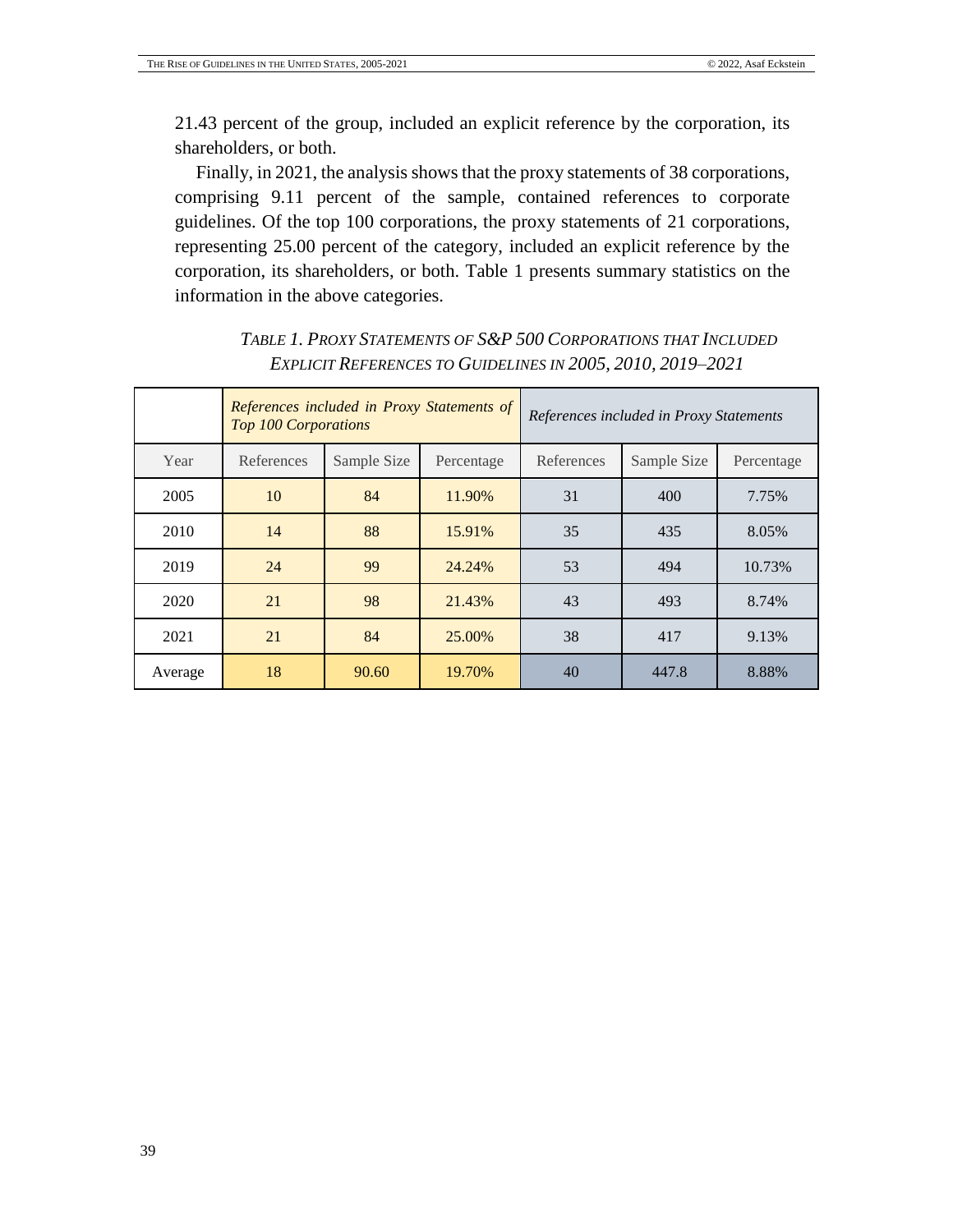When focusing on the largest 100 corporations in the S&P 500, the analysis reveals that in 2005 – 2021 a significat percentage of proxy statements encompass explicit references to corporate guidelines made by corporations or activist shareholders, as Graph 1 reflects.

<span id="page-39-0"></span>*GRAPH 1. PROXY STATEMENTS OF S&P 500 TOP 100 CORPORATIONS THAT INCLUDED EXPLICIT REFERENCES TO GUIDELINES IN 2005–2021*



Finally, explicit references by corporations and shareholders to the guidelines cover a wide range of corporate governance topics. Some of the proxy statements include references – made by corporations or shareholders – to more than a single topic. Table 2 summarizes the references by topic.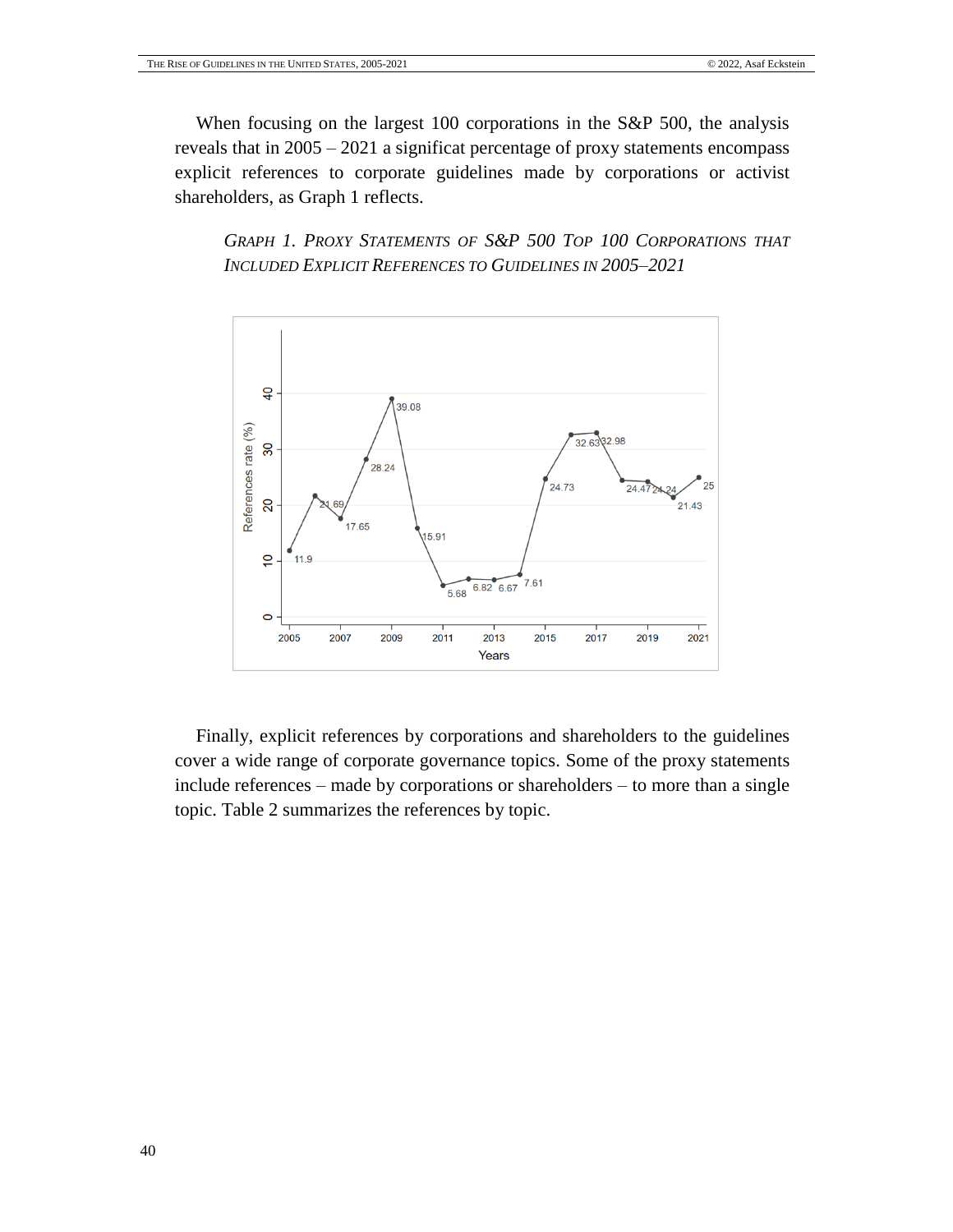<span id="page-40-0"></span>

|                                                                                       | 2005<br>2010             |                          |                          | 2019                     |                | 2020                     |                | 2021                     |                          |                          |
|---------------------------------------------------------------------------------------|--------------------------|--------------------------|--------------------------|--------------------------|----------------|--------------------------|----------------|--------------------------|--------------------------|--------------------------|
| Subject                                                                               | Corp.                    | Sh.                      | Corp.                    | Sh.                      | Corp.          | Sh.                      | Corp.          | Sh.                      | Corp.                    | Sh.                      |
| <b>General Statement</b>                                                              | $\mathbf{1}$             | $\overline{\phantom{a}}$ | 3                        | $\overline{a}$           | 26             | ÷.                       | 27             | $\overline{a}$           | 23                       |                          |
| <b>Enhance Proxy Access</b>                                                           |                          | ÷,                       |                          | L,                       | $\overline{2}$ | $\overline{7}$           |                | $\mathbf{1}$             | L.                       | $\mathbf{1}$             |
| Right To Act By<br><b>Written Consent</b>                                             |                          | $\overline{\phantom{0}}$ |                          | $\overline{\phantom{0}}$ |                | $\overline{\phantom{a}}$ |                | 8                        |                          | $\overline{2}$           |
| Elimination of<br><b>Supermajority Voting</b><br>Requirement for By-<br>Law Amendment |                          | 9                        |                          | 3                        | $\mathbf{1}$   | $\overline{2}$           |                | $\overline{2}$           |                          |                          |
| Commulative /<br>Majority Voting for<br><b>Director Elections</b>                     |                          | $\mathbf{1}$             |                          | 3                        |                | $\overline{4}$           |                | $\mathbf{1}$             |                          |                          |
| Workforce<br>Involvement in<br>Corporate Governance                                   |                          | ٠                        |                          | $\overline{\phantom{0}}$ |                | ٠                        |                | $\qquad \qquad -$        | $\mathbf{1}$             |                          |
| <b>Equal Shareholder</b><br>Voting (Multi-Class<br>Voting Structure)                  |                          |                          |                          |                          |                | $\mathbf{1}$             |                | $\mathbf{1}$             |                          | $\mathbf{1}$             |
| Separation of<br>CEO/Chairman Roles<br>(Independent<br>Chairman)                      |                          | 3                        |                          | 5                        |                | 9                        | $\mathbf{1}$   | $\qquad \qquad -$        |                          | 3                        |
| <b>Right of Shareholders</b><br>to Call a Special<br>Meeting                          |                          | $\overline{a}$           |                          | 12                       |                | $\overline{4}$           |                | $\mathbf{1}$             |                          | 3                        |
| Repeal of Classified<br>Board                                                         |                          | 9                        |                          | $\overline{2}$           |                | $\mathbf{1}$             |                | $\overline{a}$           |                          | $\mathbf{1}$             |
| Rights Plan (Poison<br>Pill)                                                          |                          | 3                        |                          | $\mathbf{1}$             | $\overline{a}$ | ÷,                       |                | ÷,                       | $\overline{\phantom{0}}$ |                          |
| <b>Disclosure of Political</b><br>Spending                                            |                          | ÷,                       |                          | ÷,                       | $\overline{a}$ | $\mathbf{1}$             | $\overline{a}$ | $\mathbf{1}$             | $\overline{\phantom{0}}$ | $\overline{a}$           |
| <b>Independent Directors</b>                                                          | ÷                        | $\overline{2}$           |                          | -                        | -              | -                        | -              | -                        | -                        | -                        |
| <b>Tax Aspects</b>                                                                    | $\overline{\phantom{a}}$ | $\blacksquare$           | $\overline{\phantom{a}}$ | $\blacksquare$           | ÷,             | $\mathbf{1}$             | $\blacksquare$ | $\mathbf{1}$             | ÷,                       | $\overline{\phantom{0}}$ |
| Executive<br>Compensation                                                             | ÷,                       | 5                        | $\overline{a}$           | 11                       | $\blacksquare$ | ÷,                       | ÷,             | $\overline{\phantom{0}}$ | ÷,                       | $\overline{a}$           |
| <b>ESG</b>                                                                            | $\overline{\phantom{0}}$ | $\blacksquare$           |                          | L,                       | 16             | 3                        | 21             | 6                        | 23                       | 3                        |

# *TABLE 2.NUMBER OF EXPLICIT REFERENCES TO GUIDELINES (MADE BY CORPORATIONS AND SHAREHOLDERS) IN 2005, 2010, 2019–2021, BY TOPICS*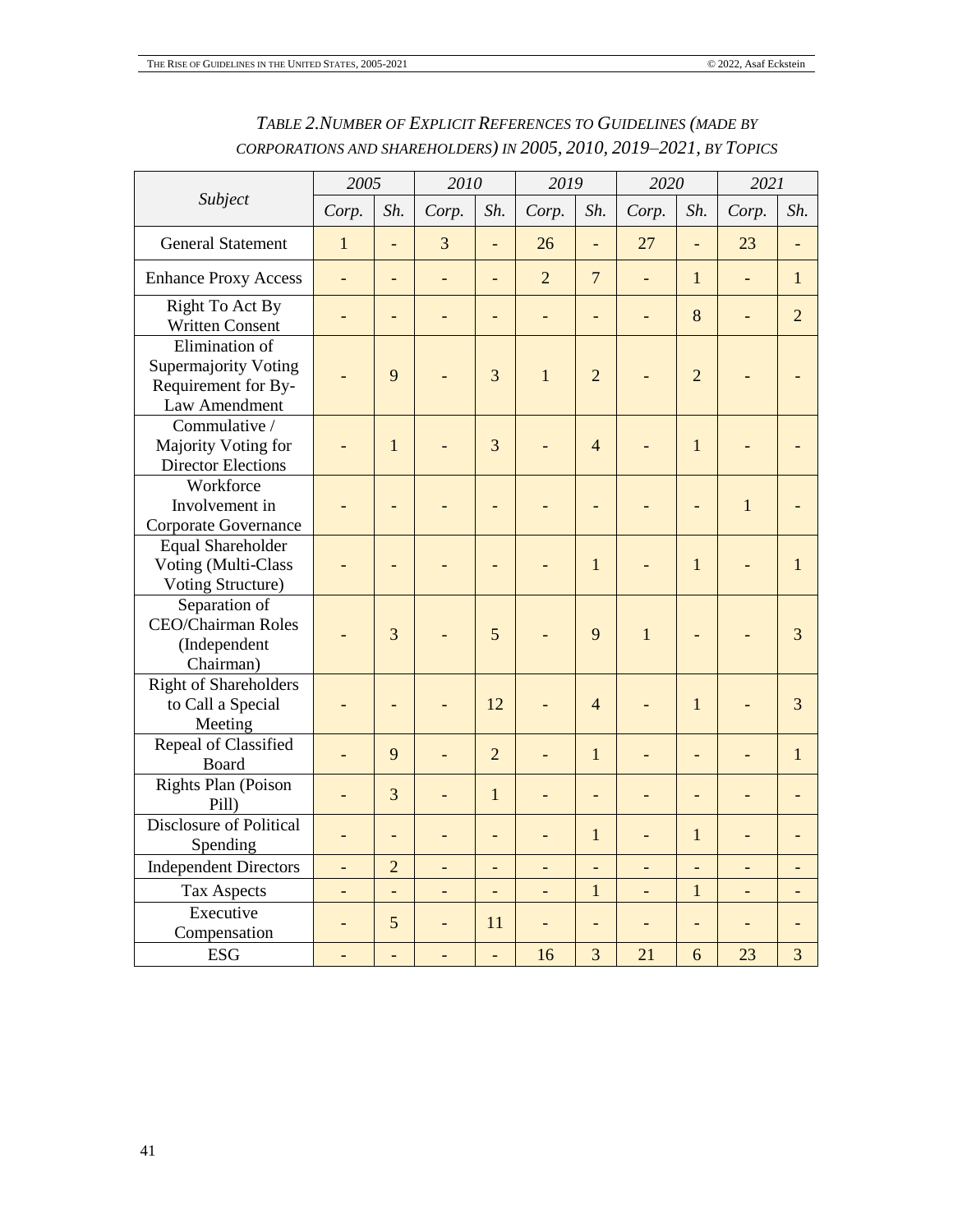#### 2. Corporations' References to Guidelines

Thus far, my analysis has focused on the aggregate number of explicit references to the guidelines made by both corporations and shareholders. Next, I am going to break down the aggregate data into two categories: references made by corporations and references made by shareholders. This breakdown gives us better resolution of the use of the guidelines by each group. The main finding is that both corporations and shareholders use the guidelines. This indicates that the guidelines have become a critical benchmark for both groups. In this subsection, I will present data on references made by corporations. In the next subsection, I will provide data on references made by shareholders.

The empirical analysis reveals that in the years 2019 through 2021, 32, 28, and 24 corporations, representing 6.48, 5.68, and 5.76 percent of the sample, issued explicit references to corporate guidelines. Most of the references were issued by the top 100 corporations, of which 13.13, 12.24, and 13.10 percent made such references.

In order to obtain a more accurate sense of corporate guidelines, proxy statements by the S&P 500 corporations in 2005 and 2010 were also examined.<sup>141</sup> This examination reveals that 1 and 3 corporations, constituting 0.25 and 0.69 percent of the corporations in the sample, issued explicit reference to corporate guidelines.

It should be emphasized at this stage that the statistics do not capture the full effect of corporate guidelines because they only include references made in an explicit manner to the guidelines and independently of other interactions between corporations and their investors. For example, the statistics do not include frequently made declarations in proxy statements, according to which during engagements between corporations and their largest investors, the corporations received feedback from investors on their priorities and expectations and then considered the feedback in formulating corporate governance policies.

Table 3 presents summary statistics on explicit references made by corporations in 2005, 2010, and 2019 through 2021.

<sup>141</sup> For consistency's sake, I examined only corporations that are also included in the 2019-2021 analysis, meaning corporations included in the S&P 500 list as of December 10, 2019.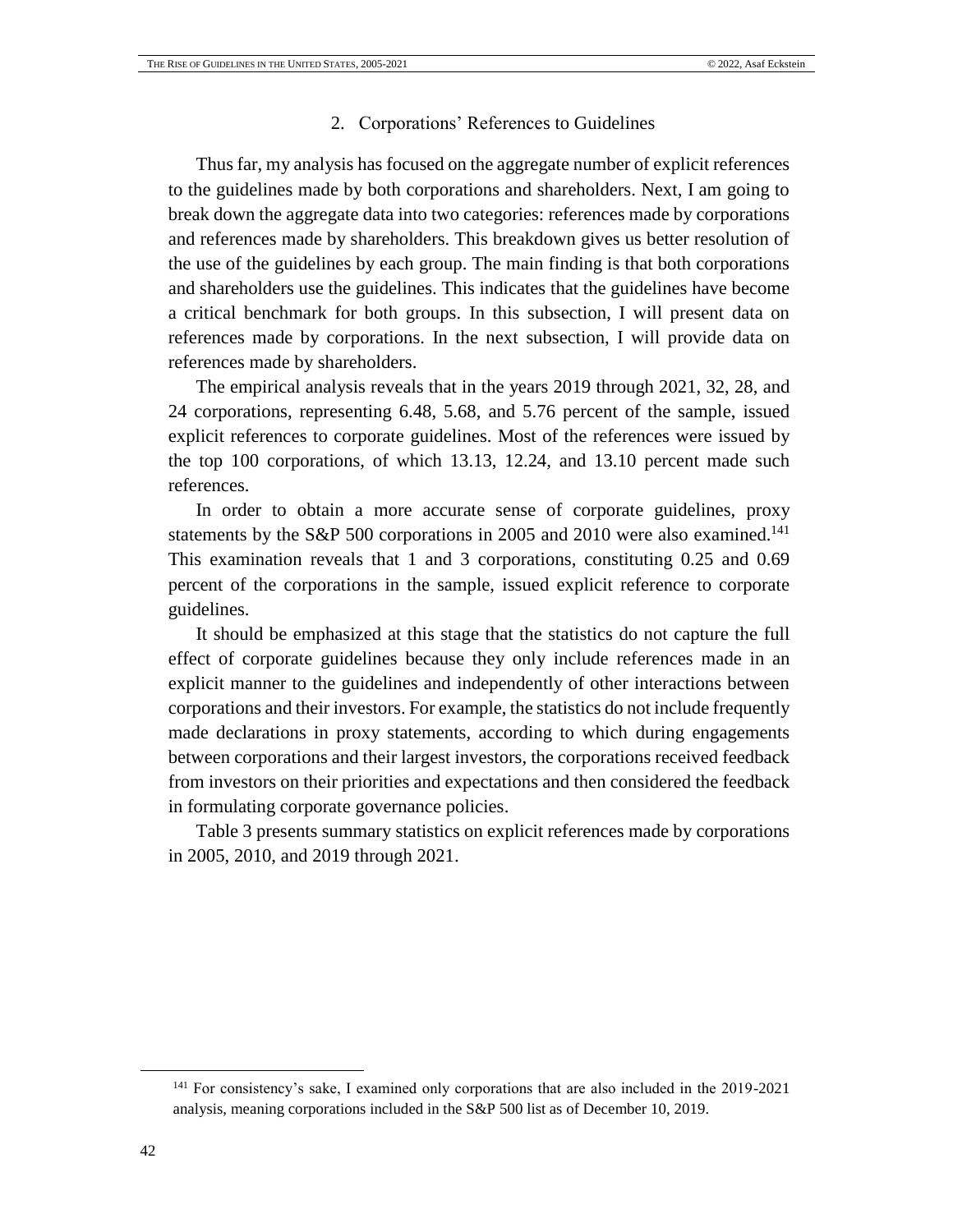<span id="page-42-0"></span>

|         |              | Top 100 Corporations that Made a<br><b>Reference to the Guidelines</b> |            | Corporations that Made a Reference to the<br><i>Guidelines</i> |                       |            |  |
|---------|--------------|------------------------------------------------------------------------|------------|----------------------------------------------------------------|-----------------------|------------|--|
| Year    | References   | Sample<br>Size                                                         | Percentage | References                                                     | Sample<br><b>Size</b> | Percentage |  |
| 2005    | $\mathbf{0}$ | 84                                                                     | $0.00\%$   |                                                                | 400                   | 0.25%      |  |
| 2010    | $\mathbf{1}$ | 88                                                                     | 1.14%      | 3                                                              | 435                   | 0.69%      |  |
| 2019    | 13           | 99                                                                     | 13.13%     | 32                                                             | 494                   | 6.48%      |  |
| 2020    | 12           | 98                                                                     | 12.24%     | 28                                                             | 493                   | 5.68%      |  |
| 2021    | 11           | 84                                                                     | 13.10%     | 24                                                             | 417                   | 5.76%      |  |
| Average | 7.40         | 90.60                                                                  | 7.92%      | 17.60                                                          | 447.80                | 3.77%      |  |

# *TABLE 3. EXPLICIT REFERENCES MADE BY S&P 500* <sup>C</sup>ORPORATIONS TO <sup>G</sup>UIDELINES IN *2005, 2010, 2019–2021*

A widening of the time frame examined of the S&P 500 top 100 corporations, from 2005 through 2021, reveals a rise in explicit references made by corporations starting in 2015. In the years 2019 to 2021 a material spike in explicit references is shown. Graph 2 presents a statistical summary on the percent of explicit references made by corporations.

<span id="page-42-1"></span>

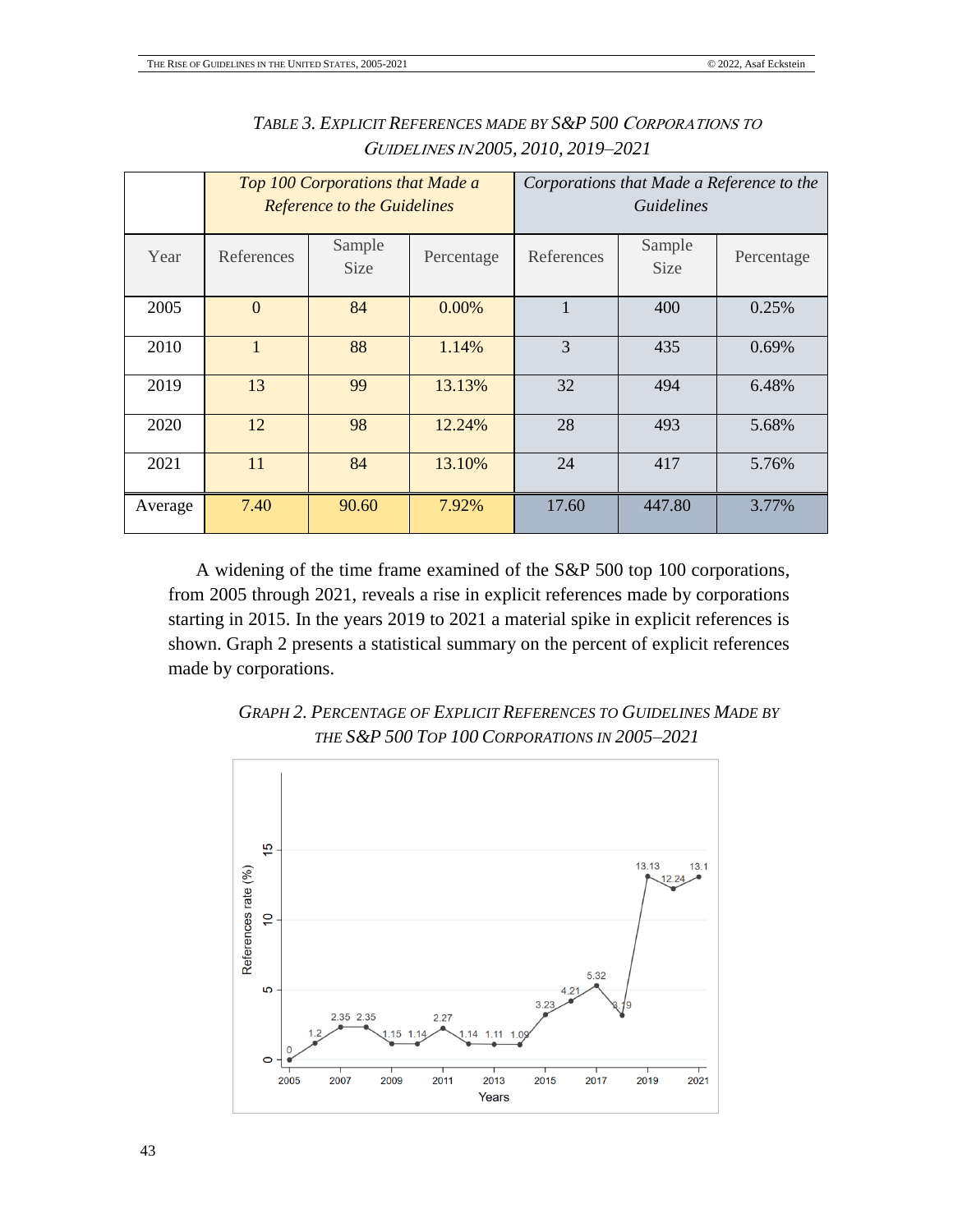Note that references made by corporations to corporate guidelines on executive compensation issues are excluded from the dataset as every proxy statement contains such references. Also, the statistics do not include the statements that corporations have revised their policies in response to their investors' views or sentiments. This is because it is not clear from the proxy statements whether the corporations learned about the investors' views or sentiments through active dialogue, by studying corporate guidelines, or both.

Explicit reference statistics, however, do not reflect the full effect of corporate guidelines. There is an important connection between the guidelines and industry *best practices*. The content of the guidelines may inspire, inform, or augment an industry best practice. Thus, when corporations make references to best practices, they indirectly make references to the guidelines. To capture this effect, I analyzed the data from 2019 to identify references to best practices. My empirical analysis shows that in addition to explicit references to corporate guidelines made in 2019, 226 corporations, comprising 45.2 percent of the sample, declared that their boards reviewed the corporation's policies, frameworks, and guidelines according to current and evolving best practices, or emphasized that their governance guidelines were aligned with best practices or that they were committed to best practices.

The guidelines' influence on best practices may create a derivative effect. Corporations and shareholders referred to *statistics* on certain governance arrangements adopted by corporations included in S&P 500, S&P 1500, or Fortune 100. Shareholders referred to statistics on best practices to support their proposals in 42 proxy statements, representing 8.4 percent of the sample, 17 of which were statements of the 100 largest companies. Corporations referred to statistics on best practices in 30 proxy statements, 28 of which were made in response to a shareholder proposal.

## 3. Shareholders' References to Guidelines

Not just corporations make explicit references to corporate guidelines. Shareholders that submit proposals to their corporations also refer to corporate guidelines in order to support their proposals and convince corporations to make changes and adopt certain governance arrangements. As the analysis highlights, in 2005, 30 corporations (7.50 percent of the sample) received shareholder proposals that referred to corporate guidelines.

With respect to 2010, 33 corporations (7.59 percent of the sample) received shareholder proposals that referred to corporate guidelines.

Thereafter, in 2019, 28 corporations (5.67 percent of the sample) received shareholder proposals that referred to corporate guidelines. Most of the references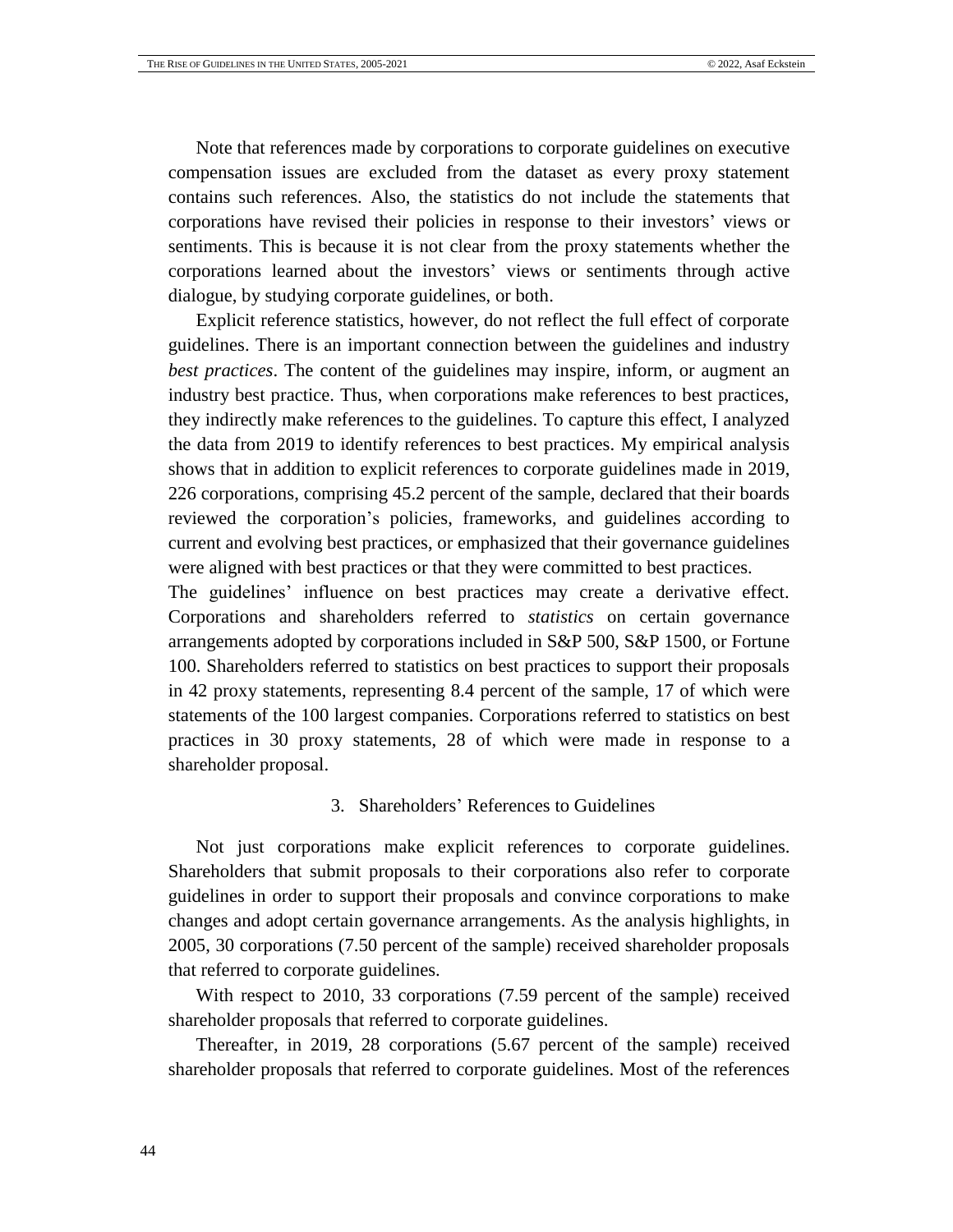were included in the proposals submitted to the largest corporations, including 14.14 percent of the top 100 corporations.

In 2020, 17 corporations (3.45 percent of the sample) received shareholder proposals that referred to corporate guidelines. Most of the references were included in the proposals submitted to the largest corporations, including 10.201 percent of the top 100 corporations. Finally, in 2021, 14 corporations (3.36 percent of the sample) received shareholder proposals that referred to the corporate guidelines. Most of the references were included in the proposals submitted to the largest corporations, including 11.90 percent of the top 100 corporations.

The fact that explicit references to corporate guidelines—by both corporations and shareholders that targeted these corporations—appear in the proxy statements of the largest corporations comports with my hypothesis about the centrality of the guidelines to corporate governance. The largest corporations attract much more attention from the media, practitioners, academia, policymakers, shareholders, and other corporations, than smaller ones.

<span id="page-44-0"></span>Table 4 presents summary statistics on references made by shareholders who targeted S&P 500 corporations.

|         |            | <b>Proxy Statements of Top 100</b><br>Proxy Statements of Corporations that<br><b>Corporations that Include References</b><br>Include References made by Shareholders<br>made by Shareholders |            |            |                       |            |
|---------|------------|-----------------------------------------------------------------------------------------------------------------------------------------------------------------------------------------------|------------|------------|-----------------------|------------|
| Year    | References | Sample<br><b>Size</b>                                                                                                                                                                         | Percentage | References | Sample<br><b>Size</b> | Percentage |
| 2005    | 10         | 84                                                                                                                                                                                            | 11.90%     | 30         | 400                   | 7.50%      |
| 2010    | 13         | 88                                                                                                                                                                                            | 14.77%     | 33         | 435                   | 7.59%      |
| 2019    | 14         | 99                                                                                                                                                                                            | 14.14%     | 28         | 494                   | 5.67%      |
| 2020    | 10         | 99                                                                                                                                                                                            | 10.20%     | 17         | 493                   | 3.45%      |
| 2021    | 10         | 84                                                                                                                                                                                            | 11.90%     | 14         | 417                   | 3.36%      |
| Average | 11.40      | 90.60                                                                                                                                                                                         | 12.59%     | 24.40      | 447.80                | 5.51%      |

| TABLE 4. EXPLICIT REFERENCES TO GUIDELINES MADE BY ACTIVIST   |
|---------------------------------------------------------------|
| SHAREHOLDERS WHO TARGETED S&P 500 CORPORATIONS IN 2005, 2010, |
| 2019–2021                                                     |

The collected data of the S&P 500 top 100 corporations in the years 2005 through 2021 show changes in shareholders' activity during this period. A spike in shareholders' activity is noted in years 2008 and 2009 and can be linked to the financial crisis. The two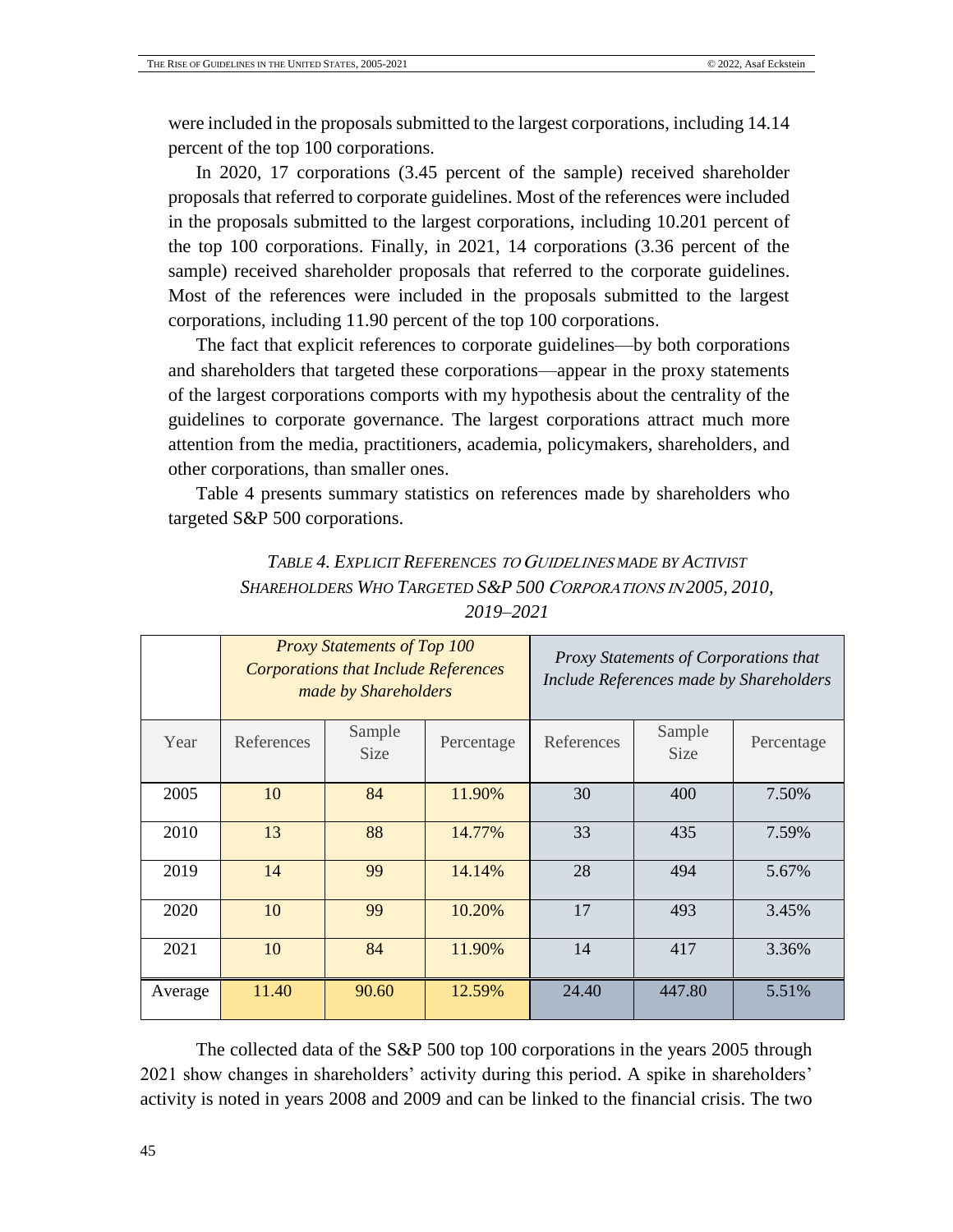primary foci of shareholders' proposals in these years are executive compensation and shareholder's right to call for a special meeting. These topics align with shareholder's interests with regard to the influences of the financial crisis. Graph 3 presents the summary statistics of guideline references by shareholders in the proxy statements of S&P 500 top 100 corporations from 2005 through 2021.

# <span id="page-45-1"></span>*GRAPH 3. PERCENTAGE OF EXPLICIT REFERENCES MADE BY ACTIVIST SHAREHOLDERS THAT TARGETED S&P 500 TOP 100 CORPORATIONS IN 2005–*



*B. Guidelines as a Device Used by Corporations: A Descriptive Analysis*

<span id="page-45-0"></span>Corporations declare their commitment to their shareholders and communicate actively with institutional investors, both to express that their governance practices conform with the investors' expectations and to defend their practices against adverse shareholder proposals. Some corporations provide exact figures regarding their engagement with institutional investors. Some describe how extensive outreach to shareholders led their boards to fully evaluate and consider certain governance issues and implement changes regarding those issues.

The purpose of these communications is clear: to satisfy investors, especially large institutional investors, by signaling corporations' commitment to existing and potential investors. Some corporations invest special efforts to impress investors. For example, Delta Air Lines stated in its 2019 Annual Meeting Proxy Statement that "[i]n 2018, Delta was named as a 'Most Honored Company' by the financial journal Institutional Investor, which ranked Delta's investor relations effort number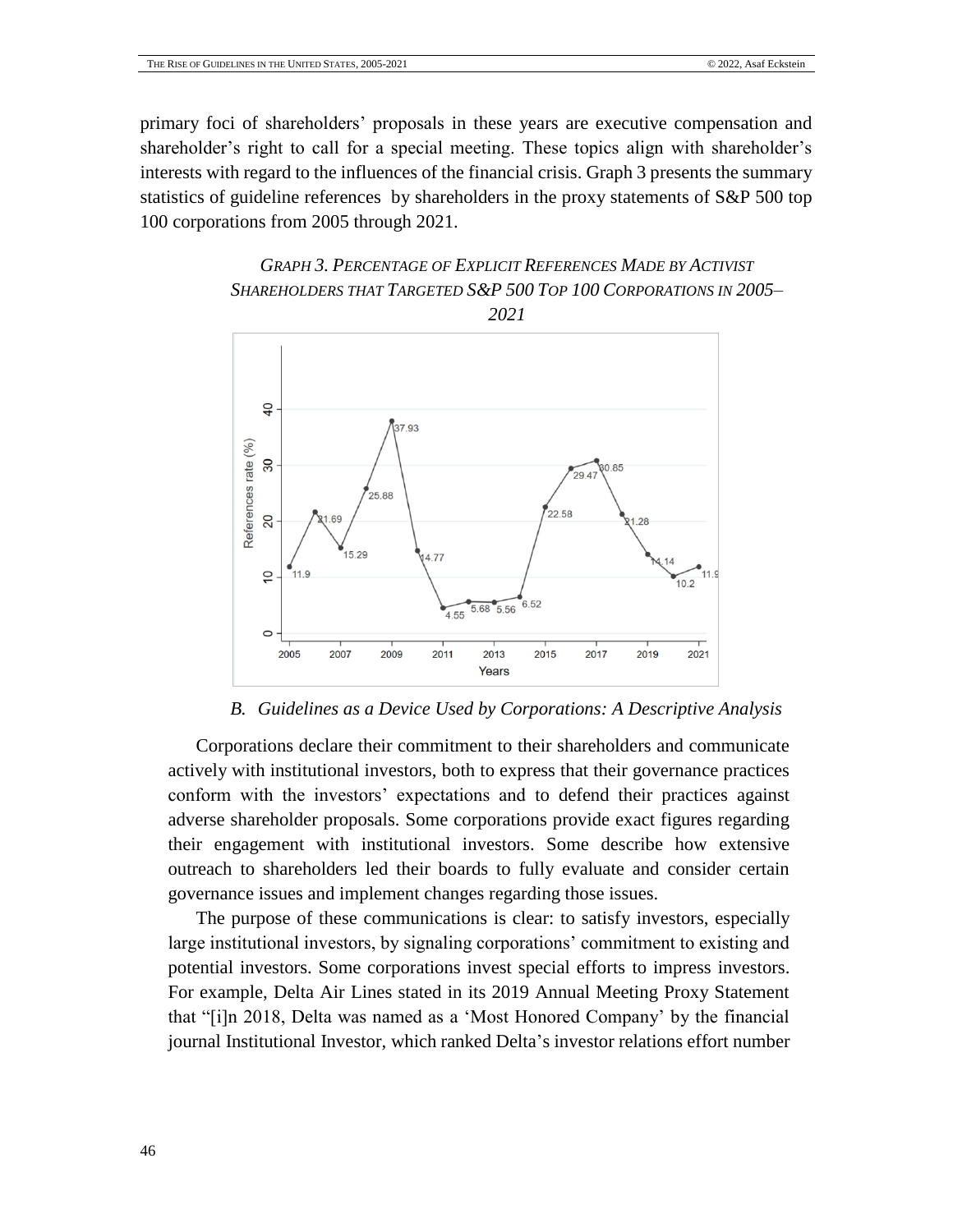1 in the airline category."<sup>142</sup> Similarly, Honeywell International, Inc., described in detail all of the recent awards it received from institutional investors (most honored company, leadership award, best investor relations, etc.).<sup>143</sup> Similar statements appear in proxy statements of other leading companies.<sup>144</sup>

Another means to express corporations' commitment to large institutional investors is to explain how corporations' guidelines and the guidelines established by institutional investors are aligned. Among the leading corporations to declare how they conform to the guidelines and standards of institutional investors are Bank of America<sup>145</sup> and Saleforce.com.<sup>146</sup> Corporations also refer to the governance guidelines designed by the ISG and the CII, including the largest players such as BlackRock, State Street, T. Rowe Price, Vanguard, etc.<sup>147</sup> For example, UnitedHealth Group made such references when responding to a shareholder proposal to amend its proxy access bylaw provisions.<sup>148</sup> My research also reveals that corporations are making growing use of the ISG's guidelines as a reference

<sup>&</sup>lt;sup>142</sup> Delta Air Lines, Inc., Proxy Statement (Schedule 14A) (May 10, 2019).

<sup>143</sup> Honeywell Int'l, Inc., Proxy Statement (Schedule 14A) (Mar. 14, 2019).

<sup>144</sup> *See, e.g.*, Merck & Co. (Schedule 14A) (April 8, 2019), at 27.

<sup>&</sup>lt;sup>145</sup> Bank of America Corp., Proxy Statement (Schedule 14A) (Mar. 13, 2019) ("Through our Corporate Governance Committee, the Board regularly reviews and closely monitors stockholders' views on the appropriate number of public company boards on which directors may serve. The Committee considers: the proxy voting guidelines of our major stockholders").

<sup>146</sup> Salesforce.com, Inc., Proxy Statement (Schedule 14A) (Apr. 25, 2019) ("[T]he Board of Directors also recognizes that many investors and others now view supermajority voting provisions as unduly limiting the Board of Directors' accountability to stockholders or stockholder participation in the corporate governance of the Company").

<sup>&</sup>lt;sup>147</sup> *Associate Members*, COUNCIL OF INST. INV'R, https://www.cii.org/associate members (last visited Jan. 19, 2020).

<sup>148</sup> UnitedHealth Group, Inc., Proxy Statement (Schedule 14A) (Apr. 19, 2019) ("The 20 shareholder aggregation limit we adopted has been adopted by almost all U.S. listed companies implementing proxy access (approximately 93% as of December 31, 2018), and has been recognized by the Council of Institutional Investors as a market standard").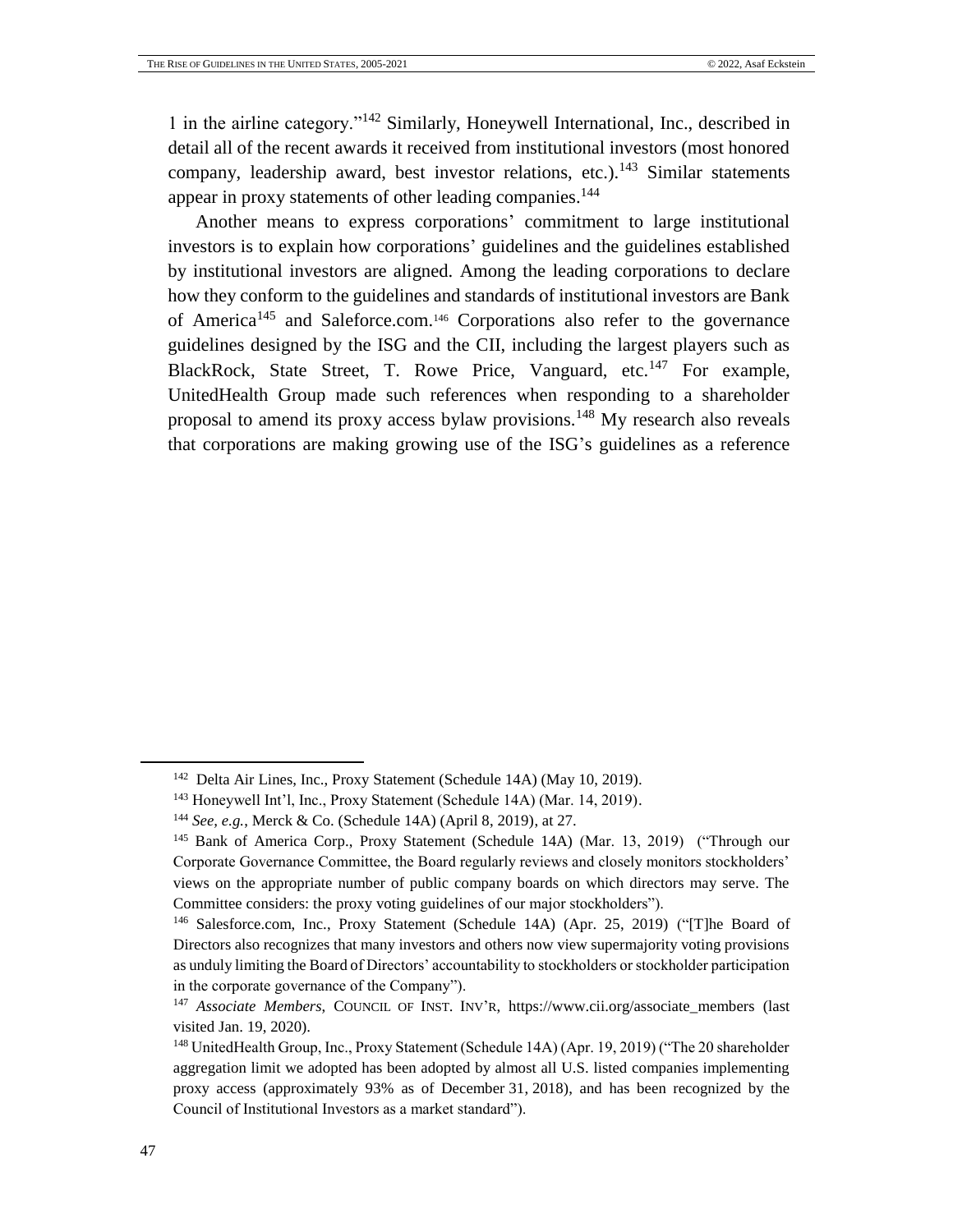point. Among the leading corporations to do so are Procter & Gamble,  $^{149}$  Intel,  $^{150}$ IBM,<sup>151</sup> Target,<sup>152</sup> and Gilead Sciences.<sup>153</sup>

<span id="page-47-0"></span>It may come as no surprise that today corporations disclose the level of their commitment to institutional investors' guidelines. In fact, institutional investors encourage companies to proactively disclose their compliance with their principles.<sup>154</sup> As State Street revealed in its Stewardship Report in 2019, "In instances of non-compliance when companies cannot explain the nuances of their governance structure effectively, either publicly or through engagement, we may vote against the independent board leader."<sup>155</sup> In this regard, it is worth noting that State Street has a structured, built-in process to monitor departures from its guidelines based on their portfolio companies' disclosures. As State Street reveals,

<sup>155</sup> *Id.* 

<sup>149</sup> The Procter & Gamble Co., Proxy Statement (Schedule 14A) (Aug. 23, 2019), https://www.sec.gov/Archives/edgar/data/80424/000119312519227275/d738651ddef14a.htm

<sup>(&</sup>quot;We have evaluated the Company's governance practices against the Corporate Governance Principles published by the Investor Stewardship Group ('ISG'), a collective of some of the largest U.S.-based institutional investors and global asset managers, and found they were highly consistent. P&G's strong corporate governance policies and practices are disclosed throughout this proxy statement, but the following table highlights some of the key ways that P&G's governance practices are consistent with ISG's Corporate Governance Principles"). The Proxy Statement also lists "Policies consistent with the Investor Stewardship Group's Corporate Governance Principles" and "Signatory to Commonsense Corporate Governance Principles 2.0" as "Corporate Governance Principles." *Id.*).

<sup>150</sup> Intel Corp., Proxy Statement (Schedule 14A) (2019) ("These guidelines, which investors may find on our website at *www.intel.com/governance*, along with our other corporate governance practices, compare favorably under the Investor Stewardship Group's (ISG) Corporate Governance Framework for U.S. Listed Companies, as shown in the table below").

<sup>&</sup>lt;sup>151</sup> International Business Machines Corp., Proxy Statement (Schedule 14A) (Mar. 11, 2019) ("And this year, IBM became a signatory of the Commonsense Principles 2.0 and endorsed the Investor Stewardship Group's corporate governance principles"). The Proxy Statement further states that "[m]ost recently, the Company has been on the forefront of strong governance practices as a signatory to the Commonsense Principles 2.0, bringing the company and investor viewpoints on critical governance matters together. The Company also endorses the Investor Stewardship Group's principles on corporate governance to promote strong governance practices." *Id.*

<sup>&</sup>lt;sup>152</sup> Target Corp., Proxy Statement (Schedule 14A) (Apr. 29, 2019) ("For your convenience, we organized the corporate governance highlights listed above so you can see how our corporate governance practices compare favorably with the corporate governance principles developed by the Investor Stewardship Group (ISG), which includes some of the largest institutional investors and global asset managers and advocates for best practices in corporate governance").

<sup>153</sup> Gilead Sciences, Inc., Proxy Statement (Schedule 14A) (Mar. 25, 2019) ("We believe our strong corporate governance structures align with these ISG principles").

<sup>154</sup> Rick Lacaille & Rakhi Kumar, *2019 Proxy Voting and Engagement Guidelines: North America*, HARV. L. SCH. FORUM. CORP. GOV. (Mar. 27, 2019), https://corpgov.law.harvard.edu/2019/03/27/2019-proxy-voting-and-engagement-guidelines-northamerica/.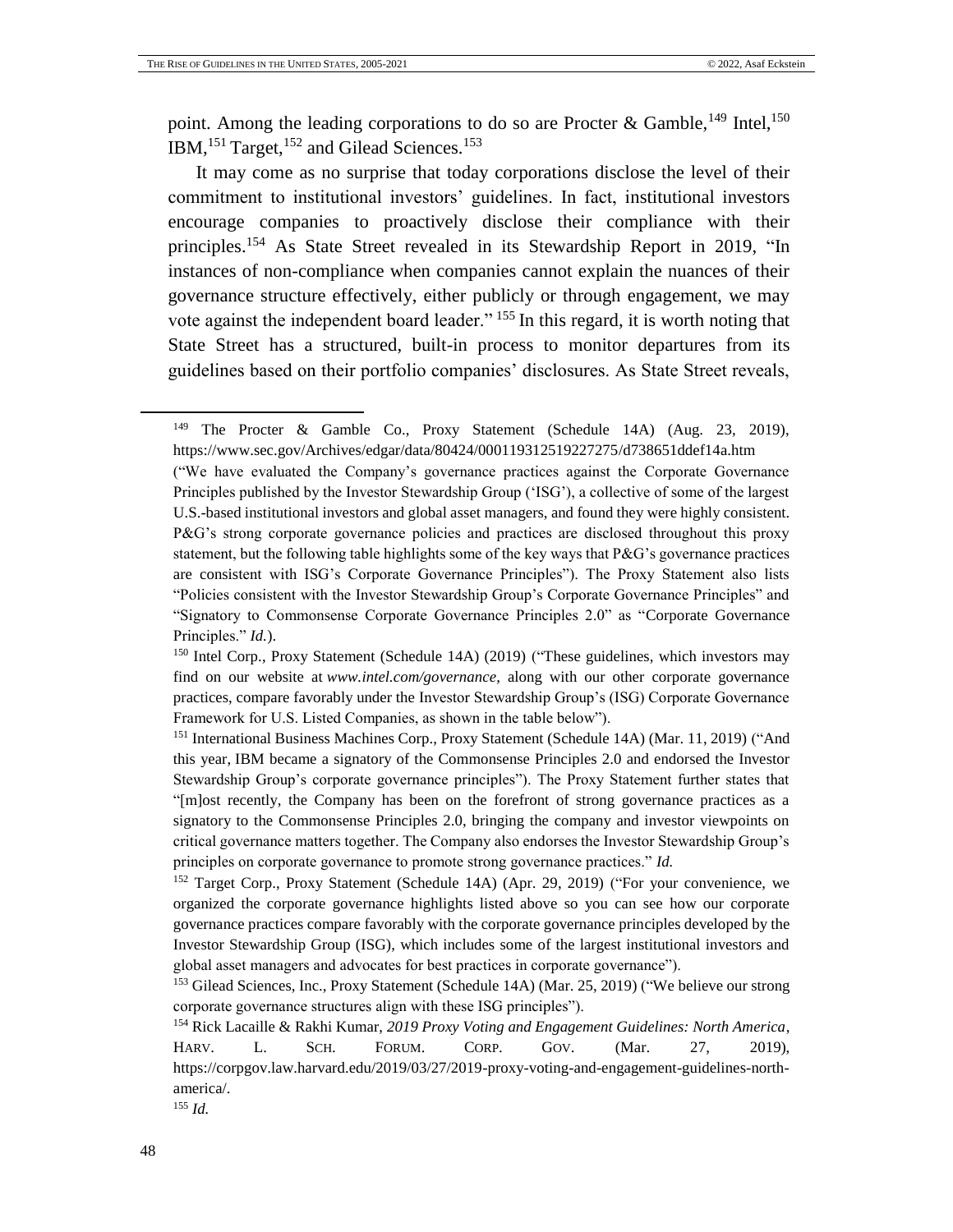its stewardship activities are directly monitored by the State Street Global Advisors Investment Committee (IC), which is composed of several subcommittees. One of them, the Proxy Review Committee, "provides day-to-day oversight of the Stewardship Team, including approving departures from proxy voting guidelines."<sup>156</sup> Like State Street, other large institutional investors may also diverge from their guidelines and best practices.<sup>157</sup>

So far, I have explained how references to corporate guidelines allow corporations to deliver to the investors and other constituencies (such as policymakers and media) a strong message of commitment to strong corporate governance. But other than achieving the signaling effect, corporations may make such references to support their initiatives of making certain governance changes.

Furthermore, corporations sometimes refer to investors' guidelines in response to shareholder proposals.<sup>158</sup> In doing so, corporations are aware of the fact that since the large institutional investors hold shares in the corporation, quite often ranging between 7%–10%, shareholders are likely to support their proposal with a statement regarding large investors' guidelines in order to force the corporation to agree to adjust its policy.

When facing a shareholder proposal that uses institutional investors' guidelines to convince the corporation to adopt certain policies, the board of this corporation has two options: to recommend the shareholders to vote "for" or "against" the proposal. When choosing to recommend against the proposal, as in fact happens most of the time, the board cannot just provide its bottom line, but rather it has to support its recommendation. This dynamic frequently forces corporations to open a dialogue with those institutional investors who choose to diverge from their own guidelines.

Lastly, as I will explain in Section IV.E below, in many cases, corporations refer to industry best practices, especially when responding to a shareholder proposal. In

<sup>156</sup> SSGA 2018-19, *supra* note [58,](#page-20-0) at 22. *See also* Edward B. Rock, *Institutional Investors in Corporate Governance*, *in* THE OXFORD HANDBOOK OF CORPORATE LAW AND GOVERNANCE 363 (Jeffrey N. Gordon & Wolf-Georg Ringe, eds., 2015).

<sup>157</sup> Guido Ferrarini & Maria Cristina Ungureanu, *Executive Remuneration*, *in* THE OXFORD HANDBOOK OF CORPORATE LAW AND GOVERNANCE 334, 354 (Jeffrey N. Gordon & Wolf-Georg Ringe, eds., 2015) ("In anticipation of the 2014 proxy season, Vanguard sent letters to approximately US 350 companies to proactively engage with them on governance issues. The letters are tailored to the individual companies and identify governance practices at the companies that Vanguard believes are not in line with what the asset manager views as best practices").

<sup>158</sup> *See*, *e.g.*, Booking Holdings, Inc., Proxy Statement, *supra* note [69](#page-22-1) (declaring, in response to a shareholder proposal to enhance proxy access, "We adopted our current Proxy Access By-Laws after significant evaluation and deliberation by the Nominating and Corporate Governance Committee and the full Board of Directors and meaningful stockholder engagement. This thoughtful review included . . . a review of the corporate governance policies of some of our largest stockholders.")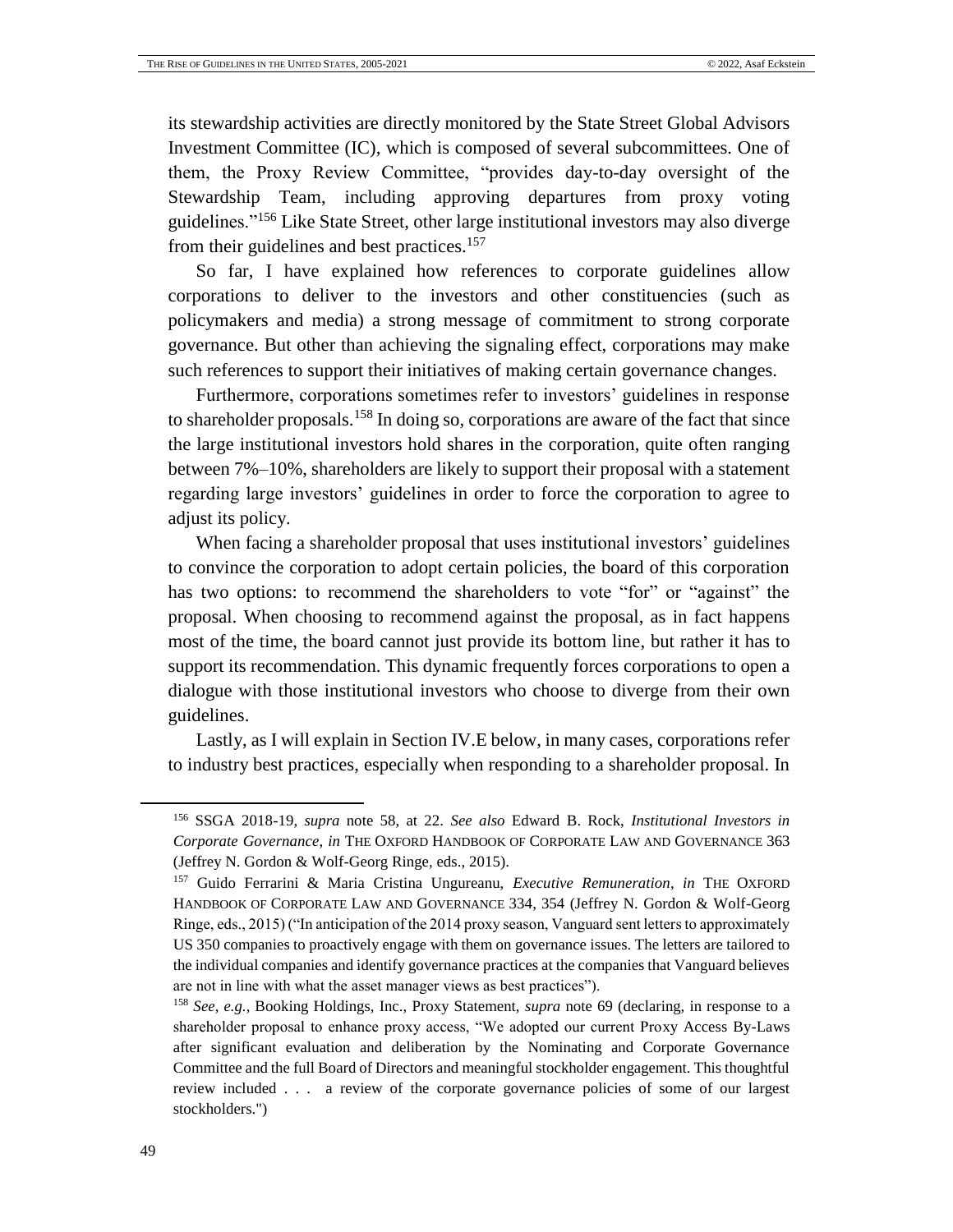<span id="page-49-0"></span>this regard, it is important to understand that when corporations refer to best practices, they are essentially indirectly referring to corporate guidelines because the best practices are strongly influenced by the guidelines.

# *C. Guidelines as a Device Used to Support Shareholder Proposals: A Descriptive Analysis*

Some shareholders increasingly use institutional investors' guidelines as part of their proposals submitted to the corporation to be voted on at shareholder meetings. These shareholders are often activist hedge funds, which have significant incentives to invest in activism (in comparison to mutual funds),  $159$  or corporate gadflies, which are becoming dominant players in recent years.<sup>160</sup> Guidelines are being used by these players as a tool to convince corporations to follow certain practices. Usually, shareholders also include information regarding the way large institutional investors voted on the matter in their proposals.<sup>161</sup>

<span id="page-49-2"></span>My dataset provides many examples of direct and specific references made by shareholder proposals to large institutional investors' guidelines. For example, shareholders referred to the guidelines when they called on Apple to improve proxy  $access;^{162}$  when they asked Amazon to reduce the ownership threshold for calling special shareholder meetings; $163$  when they asked Alphabet (Google) to elect

<span id="page-49-1"></span><sup>159</sup> Zohar Goshen & Sharon Hannes, *The Death of Corporate Law*, 94 N.Y. U. L. REV. 263, 283–5 (describing the role played by hedge funds during the past years). *See also* Hamdani & Hannes, *supra* note [11;](#page-9-4) Kahan & Rock, *Hedge Funds*, *supra* note [13.](#page-9-3)

<sup>160</sup> Kobi Kastiel & Yaron Nili, *The Giant Shadow of Corporate Gadflies*, 94 S. CAL. L. REV. (forthcoming 2021) (discussing the growing importance of corporate gadflies). *See also* James R. Copland, *Frequent Fliers: Shareholder Activism by Corporate Gadflies*, PROXYMONITOR (2014), https://www.proxymonitor.org/Forms/2014Finding5.aspx (providing evidence regarding gadflies dominance); Steven Davidoff Solomon, *Grappling with the Cost of Corporate Gadflies*, N.Y. TIMES (Aug. 19, 2014), https://dealbook.nytimes.com/2014/08/19/grappling-with-the-cost-of-corporategadflies/?mtrref=www.google.com&gwh=A39F4B83C27A2E8E2D06901656D5DC2A&gwt=pay &assetType=REGIWALL (providing similar evidence).

<sup>161</sup> *See*, *e.g.*, Facebook, Inc., Proxy Statement (Schedule 14A) (Apr. 12, 2019) (including shareholder proposal to use majority voting for director elections, which states that "[a]mong our Company's largest shareholders: T. Rowe Price Associates and BlackRock both voted FOR 88.9% of shareholder proposals on this topic. SSgA Funds Management voted FOR 100% of such proposals").

<sup>162</sup> Apple, Inc., Proxy Statement (Schedule 14A) (Jan. 8, 2019) ("BlackRock's 2018 Proxy Voting Guidelines included the following: 'In general, we support market-standardized proxy access proposals, which allow a shareholder (or group of up to 20 shareholders) holding three percent of a company's outstanding shares for at least three years the right to nominate the greater of up to two directors or 20% of the board'").

<sup>&</sup>lt;sup>163</sup> Amazon.com, Inc., Proxy Statement (Schedule 14A) (Apr. 11, 2019) ("Large funds such as Vanguard, TIAA-CREF, BlackRock and SSgA Funds Management, Inc. (State Street) support the right of shareholders to call special meetings").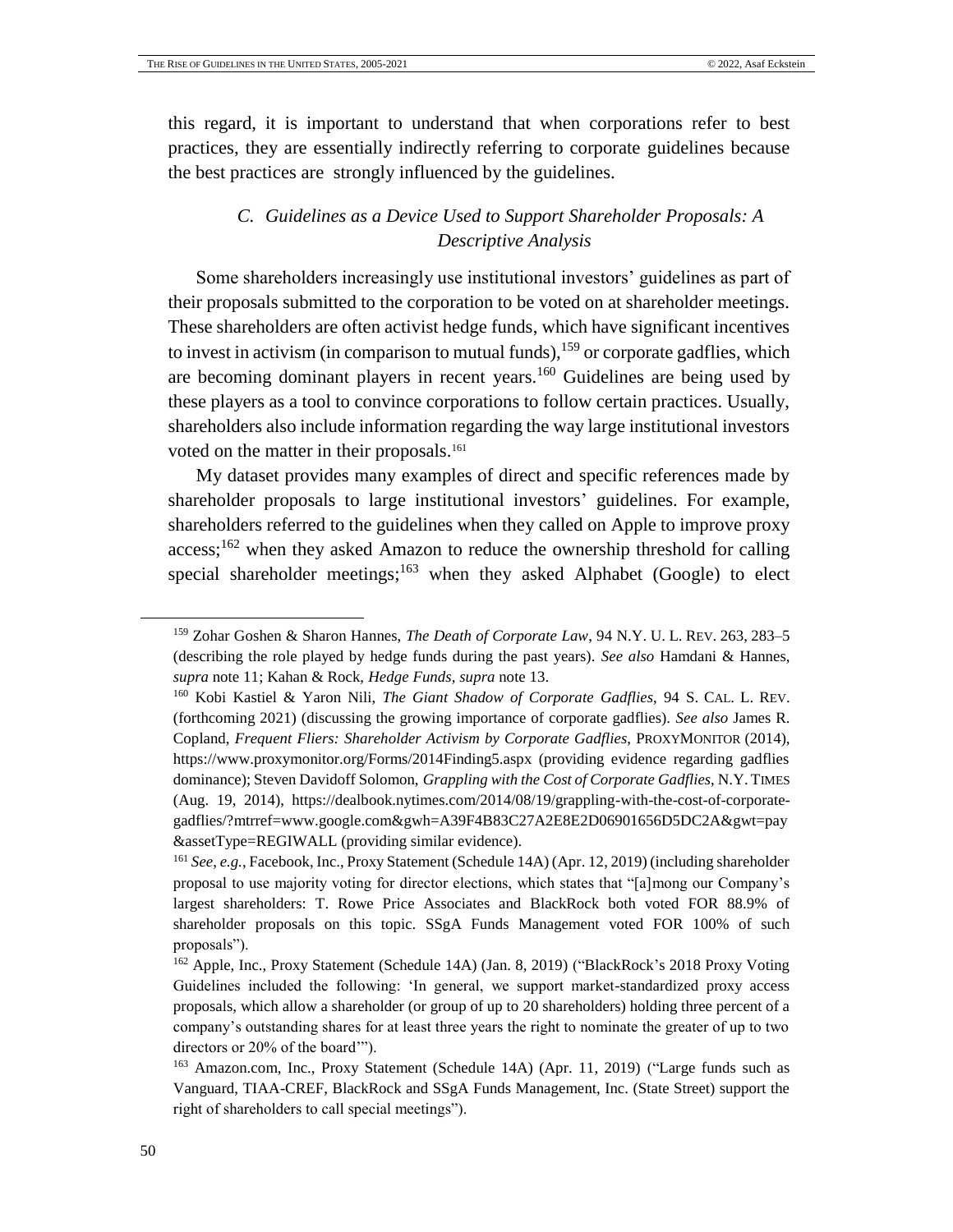<span id="page-50-0"></span>directors by a majority vote;<sup>164</sup> and when they required ExxonMobil to separate the roles of the Chairman and the CEO.<sup>165</sup> Frequently, it is the same group of shareholders—known as "corporate gadflies"—who include references to institutional investors' guidelines in their proposals. 166

These findings may shed light on a recent study conducted by Ian R. Appel, Todd A. Gormley, and Donald B. Klein, in which they found that passive investors affect the corporate governance of the companies in which they invest.<sup>167</sup> They discuss possible mechanisms by which passive investors may influence governance, such as "facilitating activism by other, non-passive investors."<sup>168</sup> They assume that a "threat" of activism by others may be enough to enhance governance, and that such a threat is likely to increase when the "concentration of passive institutions' ownership stakes" increases.<sup>169</sup>

Furthermore, as my research reveals, shareholders also refer to the guidelines issued by the Council for Institutional Investors (CII). Such references were made, for example, by shareholders who submitted proposals to the Board of Amazon to modify the vote-counting practice;<sup>170</sup> by shareholders who submitted proposals to the Board of Facebook to give each share an equal vote<sup>171</sup> and to separate the roles

<sup>&</sup>lt;sup>164</sup> Alphabet, Inc., Proxy Statement (Schedule 14A) (Apr. 30, 2019) ("BlackRock's proxy voting guidelines include the following: 'Majority voting standards assist in ensuring that directors who are not broadly supported by shareholders are not elected to serve as their representatives.' Among our Company's largest shareholders: T. Rowe Price Associates and BlackRock both voted FOR 88.9% of shareholder proposals on this topic. SSgA Funds Management voted FOR 100% of such proposals").

<sup>&</sup>lt;sup>165</sup> Exxon Mobil Corp., Proxy Statement (Schedule 14A) (Apr. 11, 2019) ("Numerous institutional investors recommend separation of these two roles. For example, California's Public Employee Retirement System's Principles & Guidelines encourage separation, even with a lead director in place").

<sup>166</sup> This group includes Mr. John Chevedden, Mr. James McRitchie, and Mr. Kenneth Steiner.

<sup>167</sup> Ian R. Appel, Todd A. Gormley, & Donald B. Klein, *Passive Investors, Not Passive Owners*, 121 J. FIN. ECON. 111 (2016) (finding that increased ownership by passive funds in companies is associated with an increased percentage of independent directors, a removal of takeover defenses, and a lower percentage of dual class share structures).

<sup>168</sup> *Id.* at 128.

<sup>169</sup> *Id.*

<sup>170</sup> Amazon.com, Inc., Proxy Statement, *supra* note [163](#page-49-1) ("Policy 3.7 of the Council of Institutional Investors (CII, 'The Voice of Corporate Governance') declares that 'abstentions should be counted only for purposes of a quorum' ").

<sup>171</sup> Facebook, Inc., Proxy Statement, *supra* note [161](#page-49-2) ("The Council for Institutional Investors (CII) recommends a seven year phase-out of dual class share offerings. The International Corporate Governance Network supports CII's recommendation 'to require to a time-based sunset clause for dual class shares to revert to a traditional one-share/one-vote structure no more than seven years after a company's IPO date").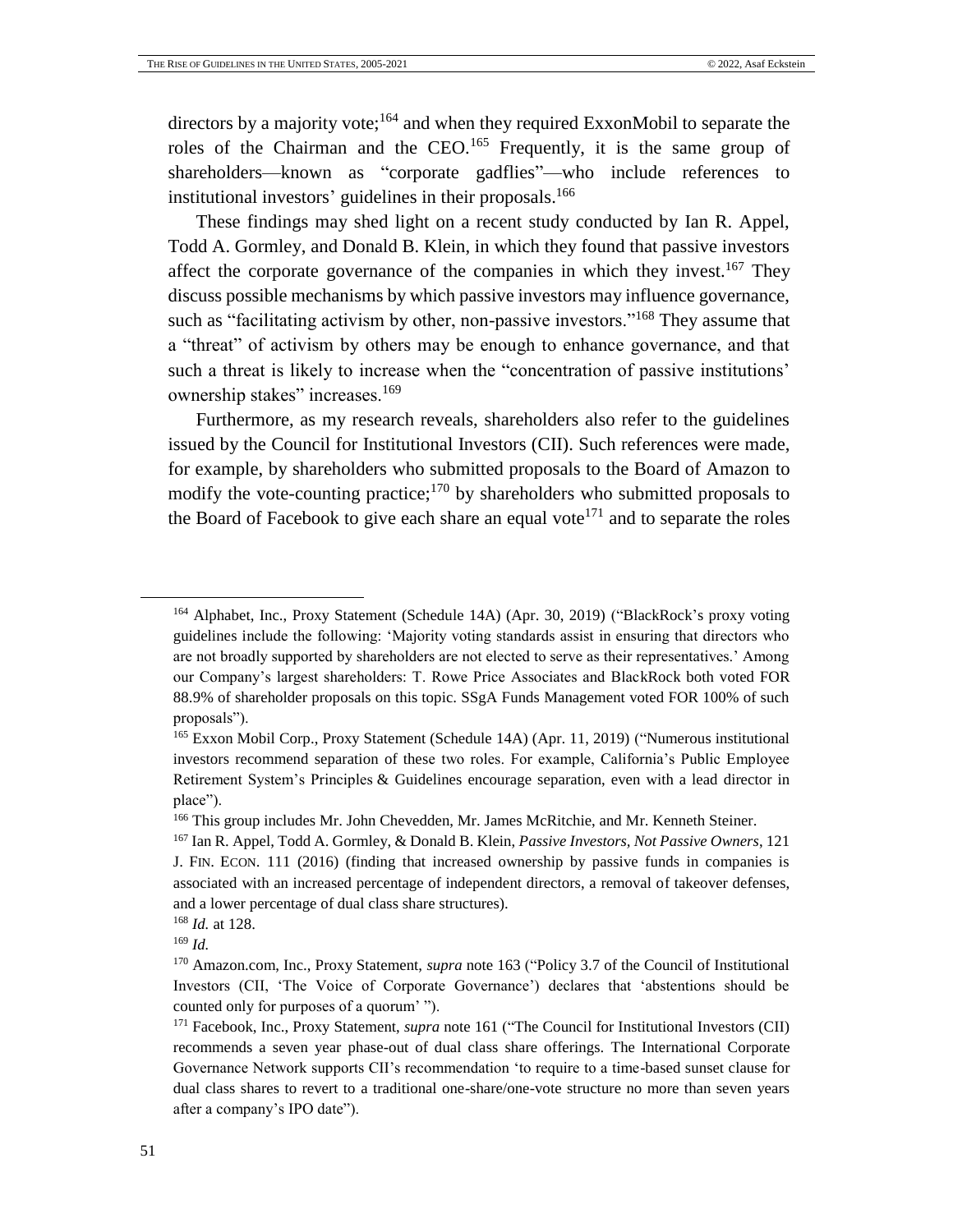<span id="page-51-0"></span>of the Chairman and the  $CEO$ ;<sup>172</sup> by a shareholder who asked the board of JPMorgan to adopt cumulative voting; $^{173}$  and by shareholders who submitted proposals to the Board of AT&T to modify proxy access requirements.<sup>174</sup>

Lastly, shareholders may also rely on governance guidelines provided by institutional investors through other channels. For example, shareholders have referred to the annual letter sent by BlackRock Chairman and CEO Larry Fink to corporations in which BlackRock invests and their senior managements. Boeing's shareholders did so when they urged the Compensation Committee of the Board of Directors to adjust financial performance metrics to exclude the impact of share repurchases when determining the amount or vesting of any senior executive incentive compensation grant or award.<sup>175</sup> Similarly, Gilead Sciences' shareholders requested that the Board issue a report describing how Gilead plans to allocate tax savings as a result of the Tax Cuts and Jobs Act.<sup>176</sup> Institutional investors other than BlackRock use annual letters to communicate with the managements of their portfolio companies as well. In fact, "[i]t has become customary, over the last few years, for companies and other stakeholders to await annual letters from large institutional investors that provide insight into investor views."<sup>177</sup>

<sup>&</sup>lt;sup>172</sup> *Id.* ("The Council of Institutional Investors argues: Having an independent chair helps the board carry out its primary duty—to monitor the management of the company on behalf of its shareowners. A CEO who also serves as chair can exert excessive influence on the board and its agenda, weakening the board's oversight of management. Separating the chair and CEO positions reduces this conflict, and an independent chair provides the clearest separation of power between the CEO and the rest of the board").

<sup>173</sup> JPMorgan Chase & Co., DEF 14A, [https://www.sec.gov/Archives/edgar/data/19617/000119312519098338/d695908ddef14a.htm,](https://www.sec.gov/Archives/edgar/data/19617/000119312519098338/d695908ddef14a.htm) at 90.

<sup>174</sup> AT&T, Inc., Proxy Statement (Schedule 14A) (Mar. 12, 2018) ("*Proxy Access: Best Practices 2017* (http://www.cii.org/files/publications/misc/Proxy\_Access\_2017 FINAL.pdf) by the Council of Institutional Investors (CII), notes that 'while proxy access has gained broad acceptance, some adopting companies have included, or are considering including, provisions that could significantly impair shareholders' ability to use it.' The report 'highlights the best practices CII recommends for implementing proxy access'").

<sup>&</sup>lt;sup>175</sup> The Boeing Co., Proxy Statement (Schedule 14A) (Mar. 15, 2019) ("Large stock buybacks send 'a discouraging message about a company's ability to use its resources wisely and develop a coherent plan to create value over the long term,' Laurence Fink, chairman and CEO of BlackRock, wrote in an April 14, 2015 letter to S&P 500 Index companies.").

<sup>176</sup> Gilead Sciences, Inc., Proxy Statement, *supra* not[e 153](#page-47-0) ("Larry Fink, CEO of BlackRock recently stated: 'Companies have not been explicit enough about their long-term strategies. In the United States, for example, companies should explain to investors how the significant changes to tax law fit into their long-term strategy. What will you do with increased after-tax cash flow, and how will you use it to create long-term value? This is a particularly critical moment for companies to explain their long-term plans to investors'").

<sup>177</sup> Pamela L. Marcogliese et al., *Synthesizing the Messages from BlackRock, State Street, and T. Rowe Price*, HARVARD L. SCH. FORUM ON CORP. GOVERNANCE & FIN. REG. (Feb. 28, 2019),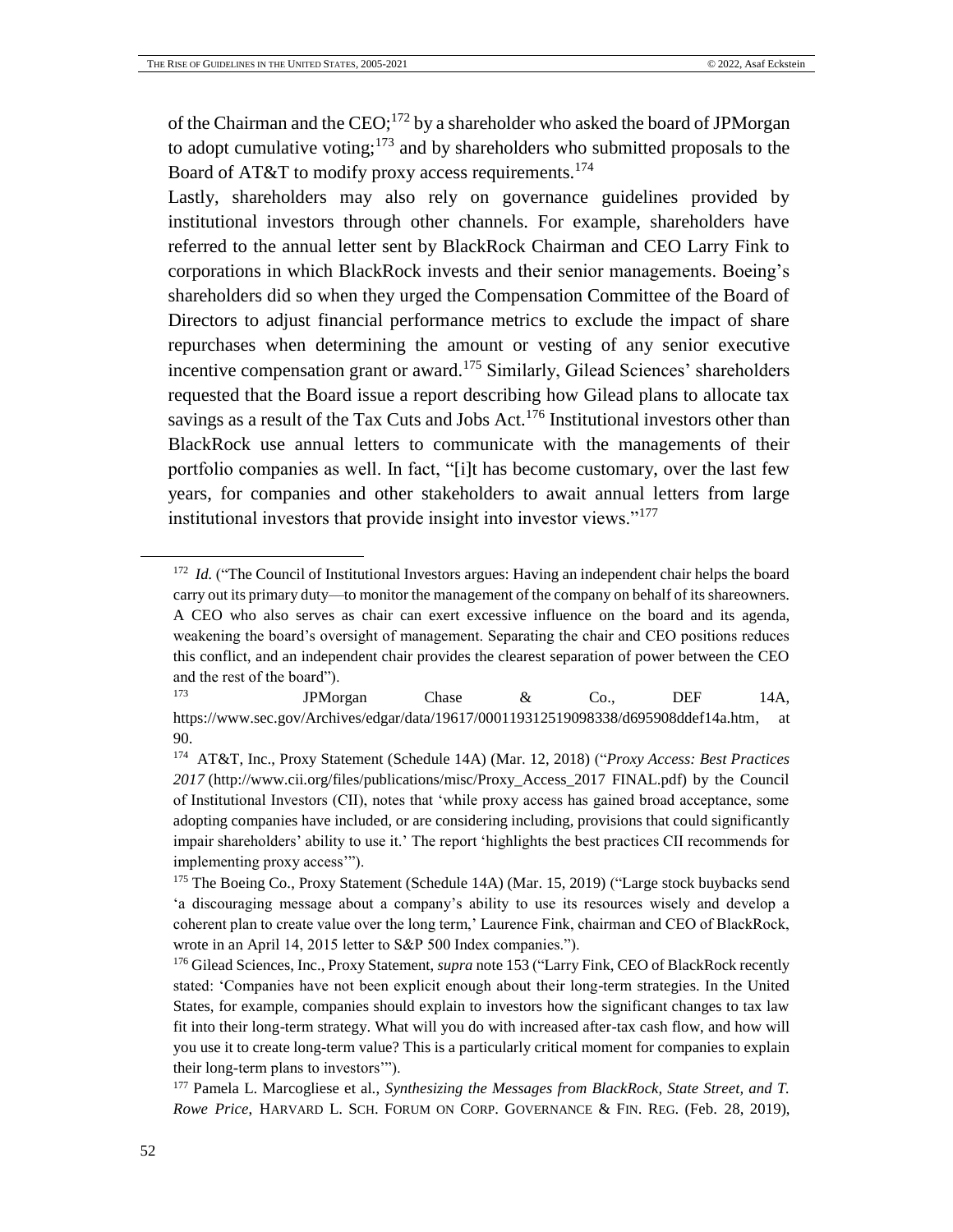Before moving forward, and just to complete the picture, it is worth noting that shareholders, besides referring to corporate guidelines, may also support their proposals by citing guidelines drafted by other individuals and entities such as index providers,<sup>178</sup> professional and academic opinion leaders,<sup>179</sup> and policymakers.<sup>180</sup>

## *D. Guidelines Are Being Used by Legal Advisors and Other Professionals*

<span id="page-52-0"></span>To better understand the push for corporate guidelines, and to have a more complete picture of the dynamic they create, it is worth examining the way law firms treat them when they advise their corporate clients. Today, the best U.S. law firms study institutional investors' philosophy, expectations, and vision through the analysis of their proxy voting guidelines, letters, and public statements.

Law firms are well aware of the fact that it is necessary for their corporate clients to have the support of large institutional investors when asking shareholders to vote for proposals initiated by the management, and when asking them to vote against

[https://corpgov.law.harvard.edu/2019/02/28/synthesizing-the-messages-from-blackrock-state-](https://corpgov.law.harvard.edu/2019/02/28/synthesizing-the-messages-from-blackrock-state-street-and-t-rowe-price/)

[street-and-t-rowe-price/;](https://corpgov.law.harvard.edu/2019/02/28/synthesizing-the-messages-from-blackrock-state-street-and-t-rowe-price/) Cyrus Taraporevala, *CEO's Letter on SSGA 2022 Proxy Voting Agenda*, HARVARD L. SCH. FORUM ON CORP. GOVERNANCE & FIN. REG. (Jan. 18, 2022), https://corpgov.law.harvard.edu/2022/01/18/ceos-letter-on-ssga-2022-proxy-voting-agenda/

<sup>&</sup>lt;sup>178</sup> For example, when John Chevedden submitted to UPS a proposal for equal voting rights for each shareholder, he emphasized that "[l]ast year, S&P Dow Jones Indices said that companies with multiple classes of shares would be barred from entering its flagship S&P 500 index." United Parcel Service, Inc., Proxy Statement (Schedule 14A) (Mar. 15, 2019). More generally, in this context it is useful to refer to Scott Hirst & Kobi Kastiel, *Corporate Governance by Index Exclusion*, 99 B.U. L. REV. 1229 (2019) (describing how index providers constitute another source of corporate governance rules).

<sup>&</sup>lt;sup>179</sup> For example, a proposal submitted to the Board of Netflix, Inc., by activist shareholder John Chevedden, which recommended removing the requirement of supermajority vote, referred to Professor Lucian Bebchuk and his colleagues' position against supermajority vote. Netflix, Inc., Proxy Statement (Schedule 14A) (Apr. 23, 2019). Also, references to this article were made by Chevedden when he targeted Norfolk Southern Corp.; FirstEnergy Corp.; Twitter, Inc.; Skyworks Solutions, Inc.; Leidos Holdings, Inc. Similar references were made by James McRitchie when he targeted BlackRock, Inc.; and by other shareholders when they targeted Discovery, Inc.

<sup>&</sup>lt;sup>180</sup> For example, a proposal submitted by Chevedden to Anthem, Inc., to eliminate the classified board structure, emphasized that "Arthur Levitt, former Chairman of the Securities and Exchange Commission said, 'In my view it's best for the investor if the entire board is elected once a year. Without annual election of each director shareholders have far less control over who represents them.'" Anthem, Inc., Proxy Statement (Schedule 14A) (Mar. 29, 2019). Similarly, a shareholder proposal submitted to the Board of Walt Disney Company requested the company to report on cyber security and data privacy, emphasized that "[i]n September 2017, the Co-Director of the SEC's Enforcement Division announced creation of a 'Cyber Unit' stating, 'Cyber-related threats and misconduct are among the greatest risks facing investors and the securities industry.'" It also added that "[p]rior to becoming Chairman of the SEC, Jay Clayton wrote, 'cyber-threats are among the most urgent risk to America's economic and national security and the personal safety of its citizens.'" The Walt Disney Co., Proxy Statement (Schedule 14A) (Jan. 11, 2019).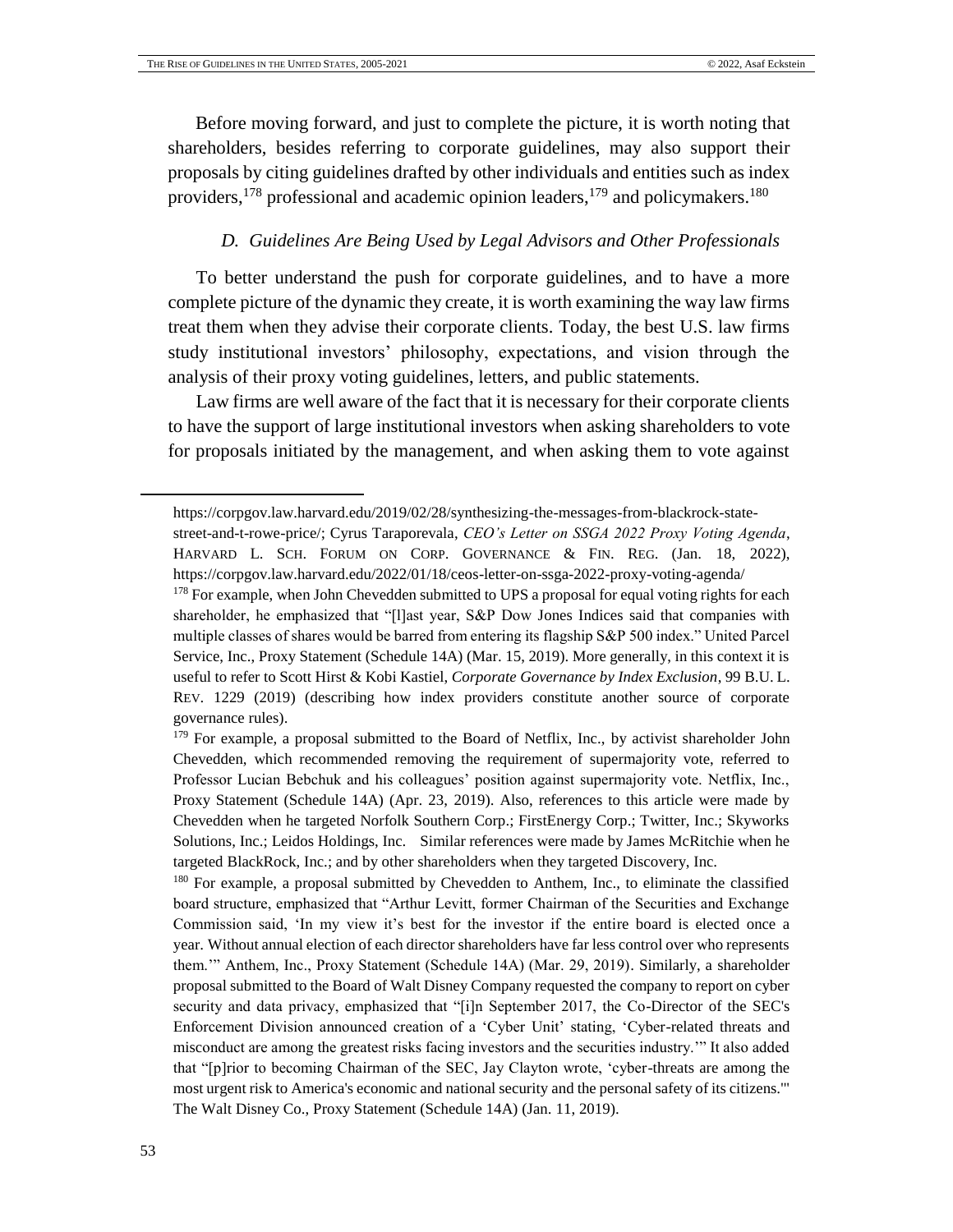shareholder proposals adverse to management recommendations. As explained earlier, each large institutional investor typically holds between five to ten percent of the shares of a public corporation. Together, they frequently constitute a solid block of shares that can tip the scale in any voting process. As I explained in Section IV.B, complying with institutional investors' guidelines is a necessary condition to win the investors' support. Therefore, law firms frequently advise their clients to pay attention to and follow the guidelines.

One illustrative example is a memorandum sent by Davis Polk to a client, stressing that "[o]ne thing to note—as influential as these proxy advisory firms' voting guidelines are, it is just as, if not more, important to review the voting guidelines of the company's actual institutional shareholders."<sup>181</sup> Another example is the following statement made by Martin Lipton, the founding partner of Wachtell, Lipton, Rosen & Katz:

"Major institutional investors, including BlackRock, Fidelity, State Street and Vanguard have established significant proxy departments that make decisions independent of ISS and warrant careful attention. It is important for a company to know the voting policies and guidelines of its major investors, who the key decision-makers and point-persons are and how best to reach them. It is possible to mount a strong defense against an activist attack supported by ISS and gain the support of the major institutional shareholders."<sup>182</sup>

Other leading law firms also closely follow large institutional investors' evolving perspectives and views.<sup>183</sup>

<sup>181</sup> *Client Memorandum, A Say-on-Pay Update – Plus Strategies for Responding to a Negative Recommendation by a Proxy Advisory Firm*, DAVIS POLK (Nov. 29, 2018), [https://www.davispolk.com/files/2018-11-29-a\\_say-on-pay\\_update\\_plus\\_strategies.pdf.](https://www.davispolk.com/files/2018-11-29-a_say-on-pay_update_plus_strategies.pdf)

<sup>182</sup> Martin Lipton, *Dealing with Activists Hedge Funds and Other Activist Investors*, HARV. L. SCH. FORUM. CORP. GOV. (Jan. 25, 2019), [https://corpgov.law.harvard.edu/2020/01/20/dealing-with](https://corpgov.law.harvard.edu/2020/01/20/dealing-with-activist-hedge-funds-and-other-activist-investors-3/)[activist-hedge-funds-and-other-activist-investors-3/.](https://corpgov.law.harvard.edu/2020/01/20/dealing-with-activist-hedge-funds-and-other-activist-investors-3/)

<sup>183</sup> *See*, *e.g.*, *Purpose, Culture and Long-Term Value—Not Just a Headline*, KIRKLAND & ELLIS (Feb. 11, 2019), [https://www.kirkland.com/-/media/publications/governance](https://www.kirkland.com/-/media/publications/governance-update/2019/02/kirkland-governance-update--feb-2019_final.pdf)[update/2019/02/kirkland-governance-update--feb-2019\\_final.pdf](https://www.kirkland.com/-/media/publications/governance-update/2019/02/kirkland-governance-update--feb-2019_final.pdf) (stating that letters sent by "two of the world's largest long-term 'passive' investors [(BlackRock and State Street)] offer a powerful counterpoint to the seemingly never-ending short-term oriented agitation from activist hedge funds"); *BlackRock Publishes Updated Proxy Voting Guidelines*, WHITE & CASE (Feb. 21, 2018), [https://www.whitecase.com/publications/alert/blackrock-publishes-updated-proxy-voting-](https://www.whitecase.com/publications/alert/blackrock-publishes-updated-proxy-voting-guidelines)

[guidelines;](https://www.whitecase.com/publications/alert/blackrock-publishes-updated-proxy-voting-guidelines) *Proxy Access—Now a Mainstream Governance Practice*, SIDLEY AUSTIN 6–8 (Feb. 1, 2018), [https://www.sidley.com/-/media/update-pdfs/2018/02/20180201-corporate-governance](https://www.sidley.com/-/media/update-pdfs/2018/02/20180201-corporate-governance-report.pdf)[report.pdf](https://www.sidley.com/-/media/update-pdfs/2018/02/20180201-corporate-governance-report.pdf) (describing in detail institutional investors' policy to support proxy access [including policies of BlackRock, CalPERS, Fidelity, State Street T. Rowe Price, and Vanguard); Richard J. Grossman & Demetrius A. Warrick, *Shareholder Activism Trends in the 2019 Proxy Season*, SKADDEN (Apr. 23, 2019), [https://www.skadden.com/insights/publications/2019/04/quarterly-](https://www.skadden.com/insights/publications/2019/04/quarterly-insights/shareholder-activism-trends-in-the-2019-proxy)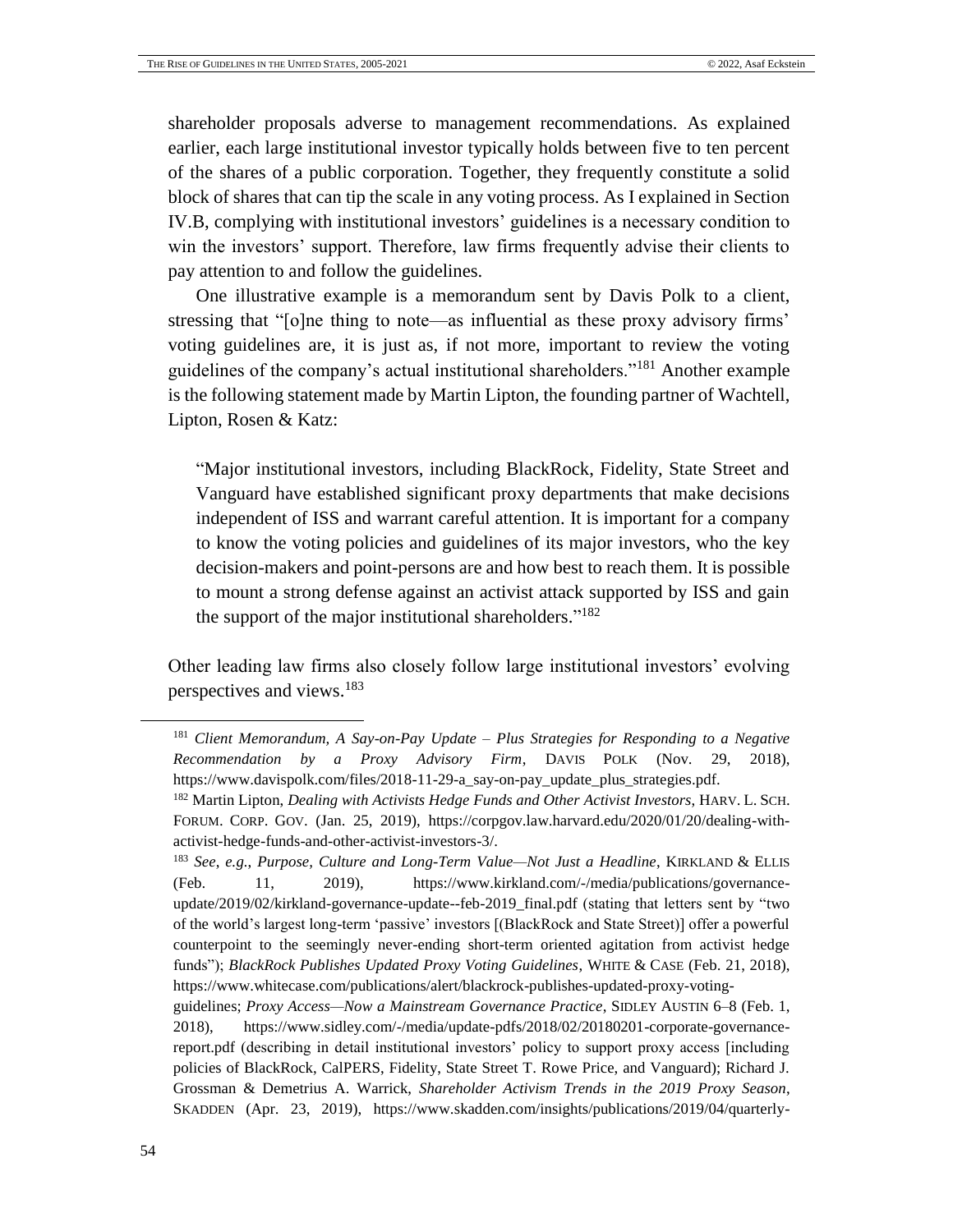Other professionals in the corporate field use institutional investors' corporate guidelines as a reference point. For example, in October 2014, the Business Roundtable, an association of the CEOs of leading U.S. corporations, released a proposed voting policy on "Independent Chair Shareholder Proposals (U.S.)."<sup>184</sup> This policy referred to the perspectives of BlackRock and State Street on the matter.<sup>185</sup> Similarly, in its annual corporate directors survey published in 2019, PwC described new developments in the policies of State Street and BlackRock regarding gender diversity.<sup>186</sup>

This subsection described a special dynamic by which guidelines of institutional investors may influence corporate managements' decision-making through attracting the attention of corporate professionals.

### *E. Best Practices*

<span id="page-54-0"></span>As I explained in Section IV.A above, in addition to explicit references to corporate guidelines, corporations may cite industry best practices to support their adoption of certain governance arrangements. Since corporate guidelines may initiate, accelerate, and maintain industry best practices, corporate guidelines may exert influence on corporations' governance regimes through the corporations' reliance on best practices.

The empirical analysis shows that almost half of the S&P 500 corporations declared that their boards reviewed the corporation's policies, frameworks, and guidelines according to current and evolving best practices, or emphasized that they are committed to best practices or that their corporation's governance guidelines are aligned with best practices. Relatedly, both corporations and shareholders referred to statistics regarding best practices and corporations made the references mainly in response to shareholder proposals.

Such references are used as a tool to convince corporations to adopt certain governance arrangements. For example, a shareholder of Facebook who submitted a proposal that called the Board to elect directors by a majority vote supported his proposal by stating that "[m]ore than 89% of the companies in the S&P 500 have

[insights/shareholder-activism-trends-in-the-2019-proxy;](https://www.skadden.com/insights/publications/2019/04/quarterly-insights/shareholder-activism-trends-in-the-2019-proxy) Marc S. Gerber, *US Corporate Governance Turning Up the Heat*. SKADDEN (Jan. 17, 2019), [https://www.skadden.com/insights/publications/2019/01/2019-insights/us-corporate-governance](https://www.skadden.com/insights/publications/2019/01/2019-insights/us-corporate-governance-turning-up-the-heat)[turning-up-the-heat](https://www.skadden.com/insights/publications/2019/01/2019-insights/us-corporate-governance-turning-up-the-heat) (describing BlackRock's perspective regarding ESG issues).

<sup>184</sup> Business Roundtable, *2015 Proposed Voting Policy on "Independent Chair Shareholder Proposals (U.S.),"* INSTITUTIONAL S'HOLDERS. SERVS. (Oct. 29, 2014), [https://www.issgovernance.com/file/policy/Business\\_Roundtable.pdf.](https://www.issgovernance.com/file/policy/Business_Roundtable.pdf) <sup>185</sup> *Id.*, at 2–3.

<sup>186</sup> *The Collegiality Conundrum: Finding Balance in the Boardroom*, PWC 14 (2019), [https://www.pwc.com/us/en/services/governance-insights-center/assets/pwc-2019-annual](https://www.pwc.com/us/en/services/governance-insights-center/assets/pwc-2019-annual-corporate-directors-survey-full-report-v2.pdf.pdf)[corporate-directors-survey-full-report-v2.pdf.pdf](https://www.pwc.com/us/en/services/governance-insights-center/assets/pwc-2019-annual-corporate-directors-survey-full-report-v2.pdf.pdf) [hereinafter *The Collegiality Conundrum*].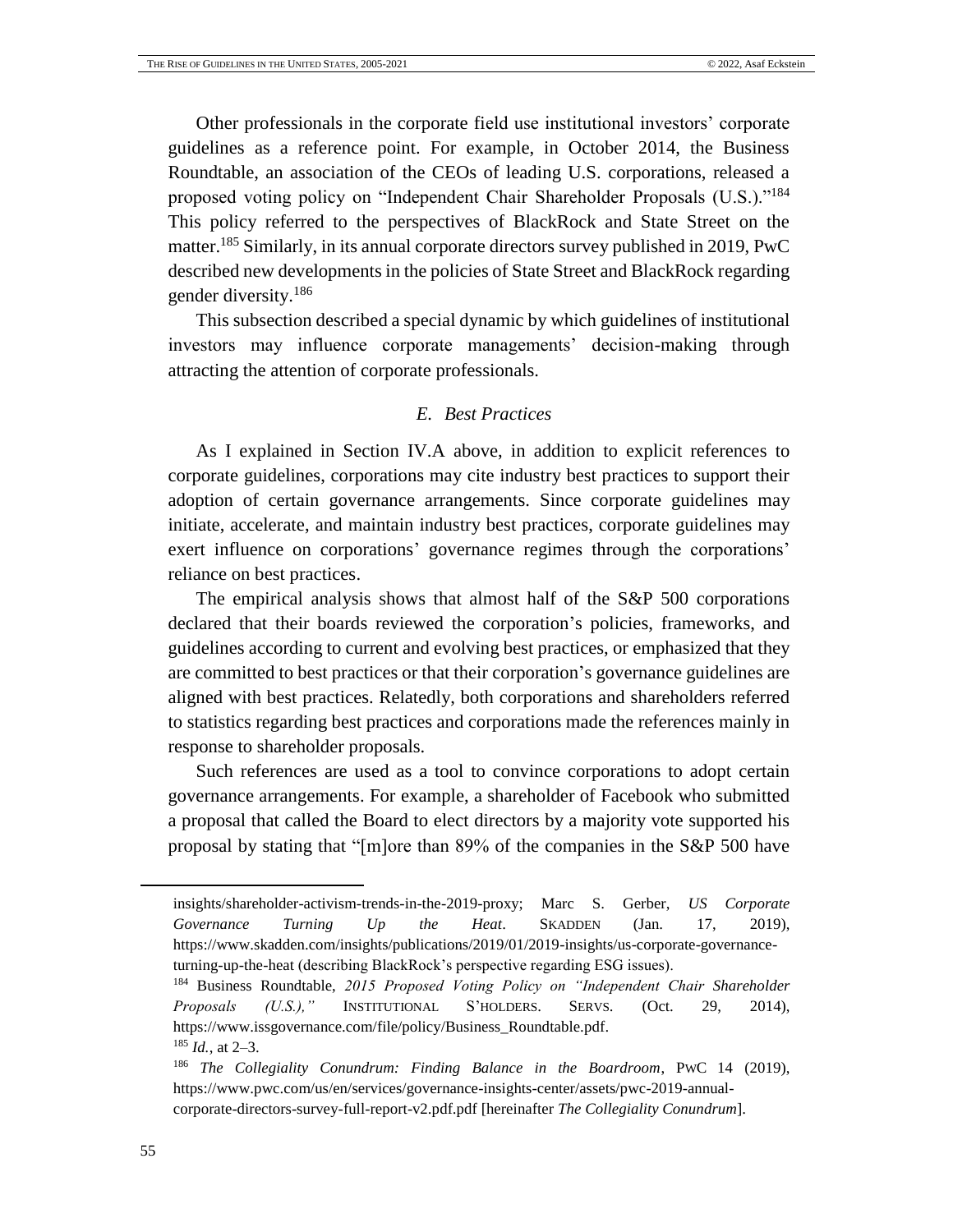adopted majority voting for uncontested elections, as have 67% of the S&P 1500."<sup>187</sup> A shareholder of Alphabet (Google) supported his proposal by exactly the same statement.<sup>188</sup> Similar use of best practices was made by shareholders with regard to other governance issues as well. For example, a shareholder of Pfizer supported his proposal to separate the role of the Chairman and the CEO, by stating that "[as of March 2017] 58% of S&P 1,500 firms separate these two positions and the number of companies separating these roles is growing."<sup>189</sup> Similar proposals and statements have been made by shareholders of other companies as well.<sup>190</sup>

In response to shareholder proposals that make such references, corporations also make similar references. For example, the Board of JPMorgan Chase & Co.'s response to a shareholder proposal on enhancing shareholder proxy access emphasized that "[t]he Firm's proxy access by-law is aligned with current best practices and with prevailing practices among other U.S. companies." The Board added that "[b]ased on a review of the Corporate Governance & Executive Compensation Survey 2018 by Shearman & Sterling, the terms of our proxy access by-law, including the re-nomination threshold, are consistent with the 67% of S&P 500 companies that have adopted proxy access."<sup>191</sup>

# <span id="page-55-0"></span>*F. Extension: Proxy Advisors' Reliance on Corporate Guidelines and Investors Involvement in Designing Proxy Advisors' Guidelines*

Proxy advisors are considered as central players in corporate governance. During the past two decades, institutional investors have increasingly relied on proxy advisory firms, and many believe that institutional investors have outsourced their proxy voting and corporate governance decisions to proxy advisory firms. The leading proxy advisory firms—Institutional Shareholder Services ("ISS") and Glass, Lewis & Co. ("Glass Lewis"), which together account for ninety-seven percent of the industry—have been called "de facto corporate governance regulators" <sup>192</sup> and "de facto arbiters of U.S. corporate governance." <sup>193</sup> In some cases, proxy advisors

<sup>187</sup> Facebook, Inc., Proxy Statement, *supra* note [161.](#page-49-2)

<sup>188</sup> Alphabet, Inc., Proxy Statement, *supra* note [164.](#page-50-0)

<sup>189</sup> Pfizer, Inc., Proxy Statement (Schedule 14A) (Mar. 14, 2019).

<sup>190</sup> *See*, *e.g.*, AbbVie, Inc., Proxy Statement (Schedule 14A) (Mar. 22, 2019) ("As of October 2018, 50% of the S&P 500 have separated the role of Chair and CEO. Furthermore, 31% of S&P 500 firms have an independent chair"). Although the above example includes accurate statistics, in some cases shareholder proposals mention the names only of leading corporations in which a requested governance arrangement was adopted.

<sup>191</sup> JPMorgan Chase & Co., Proxy Statement, *supra* note [173.](#page-51-0)

<sup>192</sup> Letter from Wachtell, Lipton, Rosen & Katz, to Elizabeth M. Murphy, Sec'y, SEC 6 (Oct. 19, 2010), http://www.sec.gov/comments/s7-14-10/s71410-129.pdf.

<sup>193</sup> [Hearing](file:///C:/Users/User/Downloads/Hearing) before the House, *supra* note [40,](#page-15-0) at 2. For an overview of the evolution of the proxy advisory industry, see Eckstein & Hannes, *supra note* [85.](#page-26-0)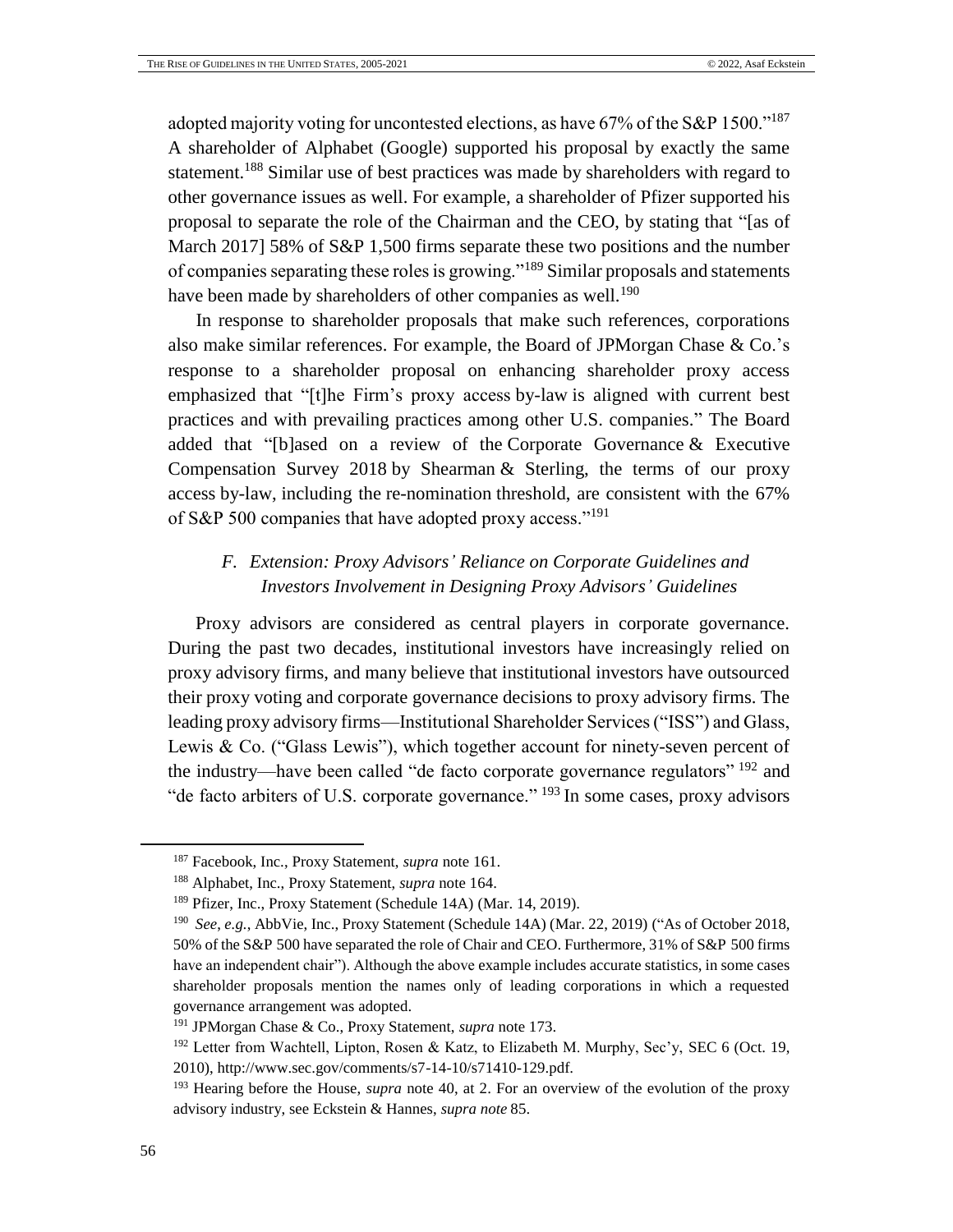effectively controlled the vote of fifty percent of a corporation's total shares outstanding.<sup>194</sup>

Similar to mutual funds, proxy advisory firms also lack capabilities and resources needed to research each company for which they provide voting advice or execute voting on behalf of their clients, i.e., institutional investors. For example, in June 2017, the ISS reported that its "Global Research team [located in the ISS's offices in Europe, North America, Asia, and Australia] consisted of approximately 460 analysts, including approximately 270 research analysts and 190 data analysts."<sup>195</sup> As Glass Lewis reports, it has around "380 employees worldwide, more than half of whom are dedicated to research."<sup>196</sup> These numbers are overshadowed by the enormous coverage proxy advisors are supposed to provide. As ISS currently reports, it "covers approximately 44,000 meetings in 115 countries yearly . . . working closely with clients to execute more than 10.2 million ballots representing 4.2 trillion shares."<sup>197</sup> Similarly, Glass Lewis reports that it covers "more than 20,000 meetings each year, across approximately 100 global markets."<sup>198</sup>

In light of proxy advisors' lack of optimal capabilities to make an informed voting decision on each resolution submitted to a vote at every shareholder meeting, it is interesting to see that proxy advisors themselves rely on corporate guidelines to cope with their limited capacities. In the Roundtable on proxy process held by the SEC in November 2018, Mr. Gary Retelny, the President and the CEO of the ISS, explained that "what ISS does, essentially, is help [institutional investors] with the work flow . . . in actually executing those votes, based on [investors'] own individual custom policies." <sup>199</sup> Ms. Katherine Rabin, who served as the CEO of Glass Lewis, made a similar statement.<sup>200</sup> Relatedly, proxy advisors' lack of capabilities may shed light on their reliance on their own guidelines, which has attracted much criticism. Critics have attacked proxy advisors for their "one size fits all" approach.<sup>201</sup>

Interestingly, institutional investors not only design their own guidelines, but are also involved in the process in which proxy advisory firms develop their voting guidelines. A look at the development process of ISS guidelines can illustrate such

<sup>194</sup> Eckstein & Hannes, *supra note* [85,](#page-26-0) at 110.

<sup>195</sup> *Due Diligence Compliance Package*, INSTITUTIONAL S'HOLDER. SERVS. (Nov. 2017), [https://www.issgovernance.com/file/duediligence/Due-Diligence-Package-November-2017.pdf.](https://www.issgovernance.com/file/duediligence/Due-Diligence-Package-November-2017.pdf)

<sup>196</sup> *About Us*, GLASS LEWIS,<https://www.glasslewis.com/company-overview/> (last visited May 18, 2020).

<sup>197</sup> *About ISS*, INSTITUTIONAL S'HOLDER. SERVS., https://www.issgovernance.com/about/about-iss/ (last visited May 18, 2020).

<sup>198</sup> *About Us*, GLASS LEWIS,<https://www.glasslewis.com/company-overview/> (last visited May 18, 2020).

<sup>199</sup> SEC Roundtable 2018, *supra* note [45,](#page-16-1) at 192.

<sup>&</sup>lt;sup>200</sup> Id. at 193: "[A]t the end of the day, what we're doing is executing votes in accordance with the specific instructions of our clients. Whatever policy it is, it's their policy."

<sup>201</sup> Eckstein & Hannes, *supra* not[e 85,](#page-26-0) at 110.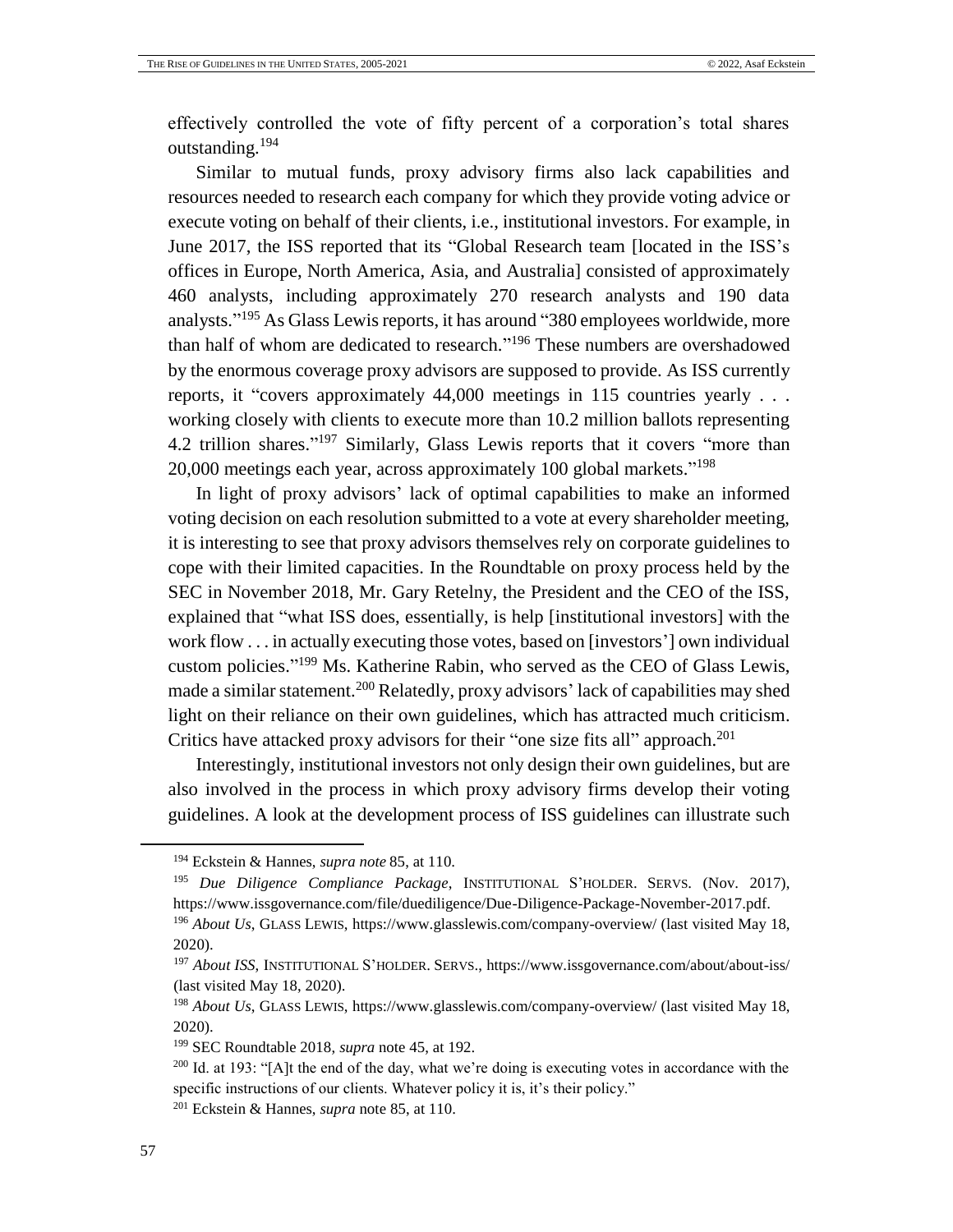involvement. This process includes four major phases: 1) survey: when ISS invites institutional investors, corporate issuers, and corporate governance organizations to respond to a survey regarding selected policy positions; 2) roundtable: ISS holds a roundtable to discuss with investors and issuers means to promote corporate guidelines; 3) comments: ISS publishes draft guidelines and gets feedback from investors and issuers; and 4) final guidelines: ISS publishes the final version of its guidelines for the subsequent proxy season. $202$ 

As reported by the ISS, it received inputs from 121 institutional investors and 382 corporate issuers for its 2017 Governance Principles Survey;<sup>203</sup> 107 responses from institutional investors and 469 responses from corporations for its 2018 Survey; $204$  and 128 responses from investors and 227 responses from corporate executives for its 2019 Survey, which covered issues such as board gender diversity, director overboarding, combined CEO and chair, capital structure (including multiclass shares), etc.<sup>205</sup> These data indicate that both institutional investors and corporations have a strong interest in proxy advisors' guidelines.<sup>206</sup> Similarly, although Glass Lewis, the other leading proxy advisory firm, does not disclose the process for designing its guidelines, its process also includes inputs from institutional investors and corporations.<sup>207</sup>

<sup>202</sup> James R. Copland, David F. Larcker, & Brian Tayan, *The Big Thumb on the Scale: An Overview of the Proxy Advisory Industry* (Stanford Univ. Graduate Sch. of Bus., Research Paper No. 18-27, 2018), https://papers.ssrn.com/sol3/papers.cfm?abstract\_id=3188174.

<sup>203</sup> *2017–2018 Global Policy Survey: Summary of Results*, INSTITUTIONAL S'HOLDER. SERVS. (Sep. 25, 2017), [https://www.issgovernance.com/file/policy/2017-2018-iss-policy-survey-results](https://www.issgovernance.com/file/policy/2017-2018-iss-policy-survey-results-report.pdf)[report.pdf.](https://www.issgovernance.com/file/policy/2017-2018-iss-policy-survey-results-report.pdf)

<sup>204</sup> *2018 Governance Principles Survey: Summary of Results*, INSTITUTIONAL S'HOLDER. SERVS. (Sep. 18, 2018), https://www.issgovernance.com/file/policy/2018-2019-iss-policy-survey-resultsreport.pdf.

<sup>205</sup> *2019 Global Policy Survey: Summary of Results*, INSTITUTIONAL S'HOLDER. SERVS. (Sep. 11, 2019), https://www.issgovernance.com/file/policy/2019-2020-iss-policy-survey-results-report.pdf. <sup>206</sup> *See* David F. Larcker, Allan L. McCall, & Brian Tayan, *The Influence of Proxy Advisory Firm Voting Recommendations on Say-on-Pay Votes and Executive Compensation Decisions*, STANFORD GRADUATE SCH. BUS. (Mar. 2012) ("During the 2011 proxy season, 72.0 percent of companies reviewed the policies of a proxy advisory firm or engaged with a proxy advisory firm to receive feedback and guidance on their proposed executive compensation plan").

<sup>207</sup> Courteney Keatinge & Kern McPherson, *2020 Policy Guidelines—United States*, HARV. L. SCH. FORUM. CORP. GOV. (Nov. 13, 2019), https://corpgov.law.harvard.edu/2019/11/13/2020-policyguidelines-united-states/.